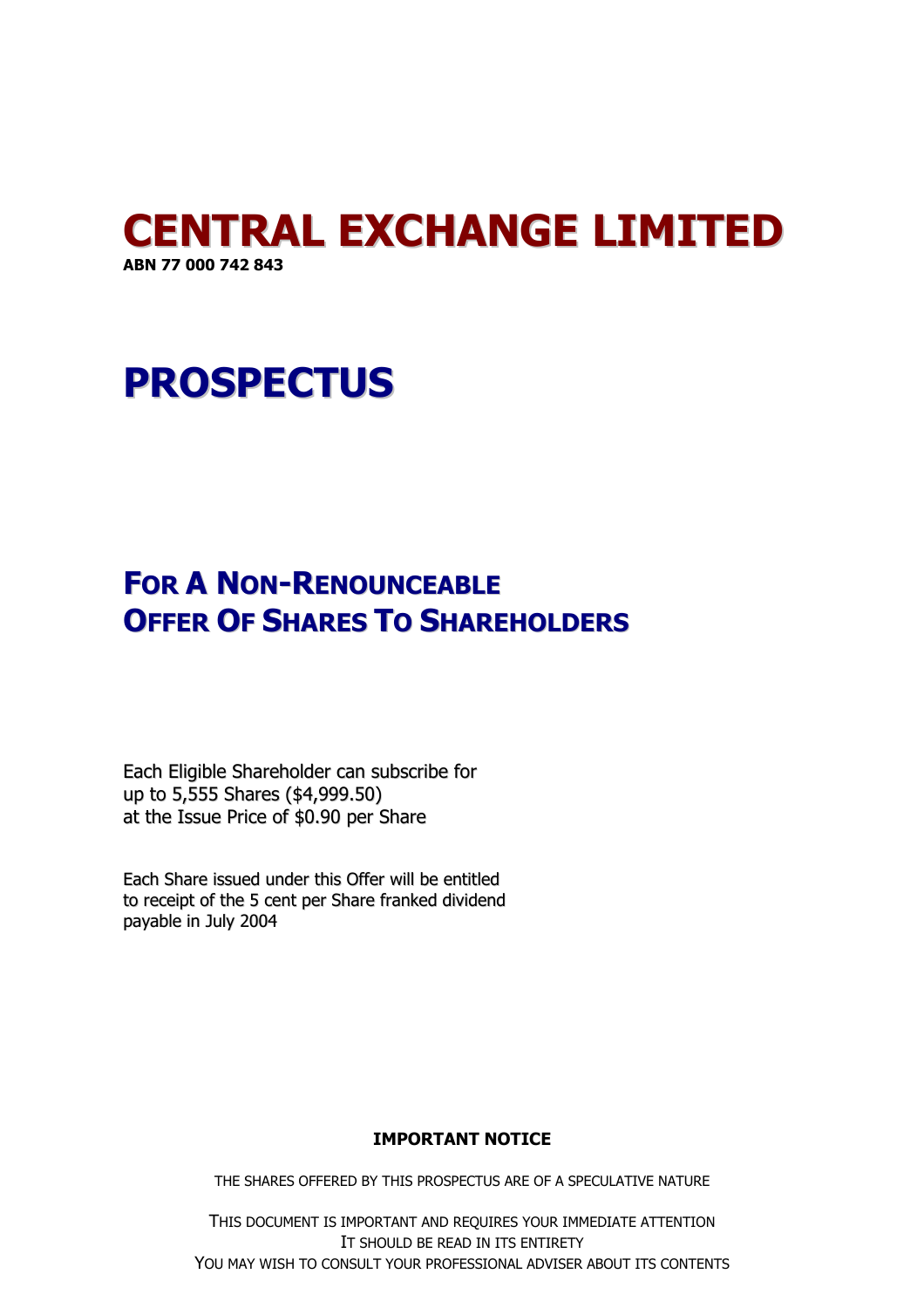### **CORPORATE DIRECTORY**

#### **BOARD**

William M Johnson (Chairman) Victor P H Ho (Director) Yaqoob Khan (Director)

#### **COMPANY SECRETARY**

Victor P H Ho

#### **PRINCIPAL & REGISTERED OFFICE**

Level 14, The Forrest Centre 221 St Georges Terrace Perth Western Australia 6000

Telephone: +61 8 9214 9797 Facsimile: +61 8 9322 1515

Email: info@centralexchange.com.au Web: www.centralexchange.com.au

#### **SHARE REGISTRY**

Advanced Share Registry Services Level 7, 200 Adelaide Terrace Perth Western Australia 6000

Telephone: +61 8 9221 7288 Facsimile: +61 8 9221 7869

#### **STOCK EXCHANGE**

Australian Stock Exchange Perth, Western Australia

#### **ASX CODE**

**CXL** 

#### **AUDITOR**

BDO Chartered Accountants and Advisers Level 8, 256 St Georges Terrace Perth Western Australia 6000

#### **INVESTIGATING ACCOUNTANTS**

BDO Consultants (WA) Pty Ltd Level 8, 256 St Georges Terrace Perth Western Australia 6000

#### **Enquiries**

This Prospectus provides information for Shareholders and should be read in its entirety.

If you have any questions regarding the content of this Prospectus or how to complete the Application Form, please contact:

- Your stockbroker, accountant, lawyer or independent financial adviser;
- The Company Secretary by telephone on (08) 9214 9797 or by email on info@centralexchange.com.au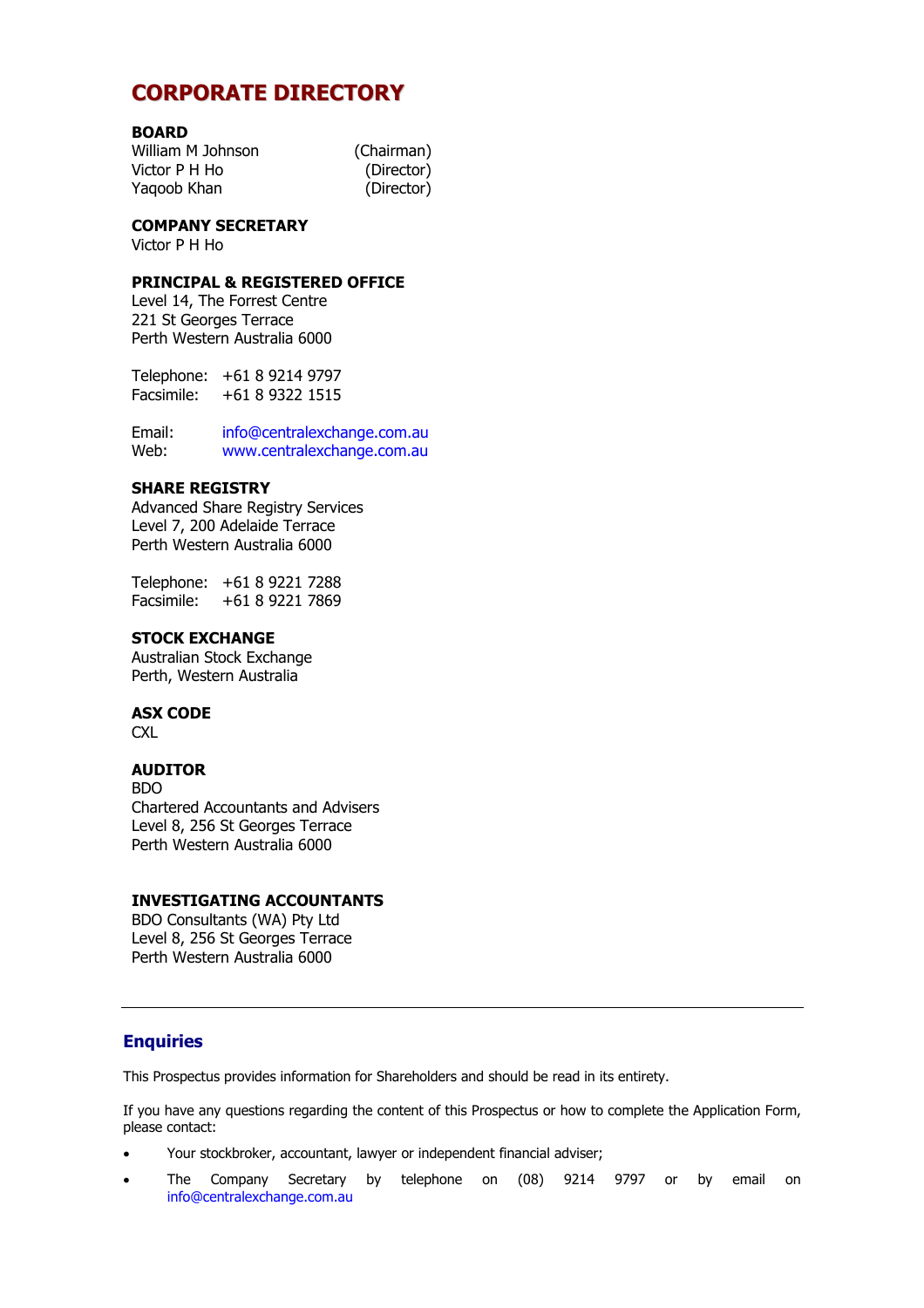### **CONTENTS**

| 1.                                       |     |  |  |  |
|------------------------------------------|-----|--|--|--|
|                                          | 1.1 |  |  |  |
|                                          | 1.2 |  |  |  |
|                                          | 1.3 |  |  |  |
|                                          | 1.4 |  |  |  |
|                                          | 1.5 |  |  |  |
|                                          | 1.6 |  |  |  |
|                                          | 1.7 |  |  |  |
| 2.                                       |     |  |  |  |
|                                          | 2.1 |  |  |  |
|                                          | 2.2 |  |  |  |
|                                          | 2.3 |  |  |  |
|                                          | 2.4 |  |  |  |
|                                          | 2.5 |  |  |  |
|                                          | 2.6 |  |  |  |
|                                          | 2.7 |  |  |  |
| 3.                                       |     |  |  |  |
|                                          | 3.1 |  |  |  |
|                                          | 3.2 |  |  |  |
|                                          | 3.3 |  |  |  |
| 4.                                       |     |  |  |  |
|                                          | 4.1 |  |  |  |
|                                          | 4.2 |  |  |  |
|                                          | 4.3 |  |  |  |
|                                          | 4.4 |  |  |  |
| 5.                                       |     |  |  |  |
|                                          | 5.1 |  |  |  |
|                                          | 5.2 |  |  |  |
|                                          | 5.3 |  |  |  |
|                                          | 5.4 |  |  |  |
|                                          | 5.5 |  |  |  |
| 6.                                       |     |  |  |  |
|                                          | 6.1 |  |  |  |
|                                          | 6.2 |  |  |  |
|                                          | 6.3 |  |  |  |
| 7.                                       |     |  |  |  |
|                                          | 7.1 |  |  |  |
|                                          | 7.2 |  |  |  |
|                                          | 7.3 |  |  |  |
|                                          | 7.4 |  |  |  |
|                                          | 7.5 |  |  |  |
|                                          | 7.6 |  |  |  |
| 8.                                       |     |  |  |  |
|                                          | 8.2 |  |  |  |
|                                          | 8.3 |  |  |  |
|                                          | 8.4 |  |  |  |
| 9.                                       |     |  |  |  |
|                                          | 9.1 |  |  |  |
|                                          | 9.2 |  |  |  |
|                                          | 9.3 |  |  |  |
| 10.                                      |     |  |  |  |
|                                          |     |  |  |  |
| 11.                                      |     |  |  |  |
| <b>INVESTIGATING ACCOUNTANT'S REPORT</b> |     |  |  |  |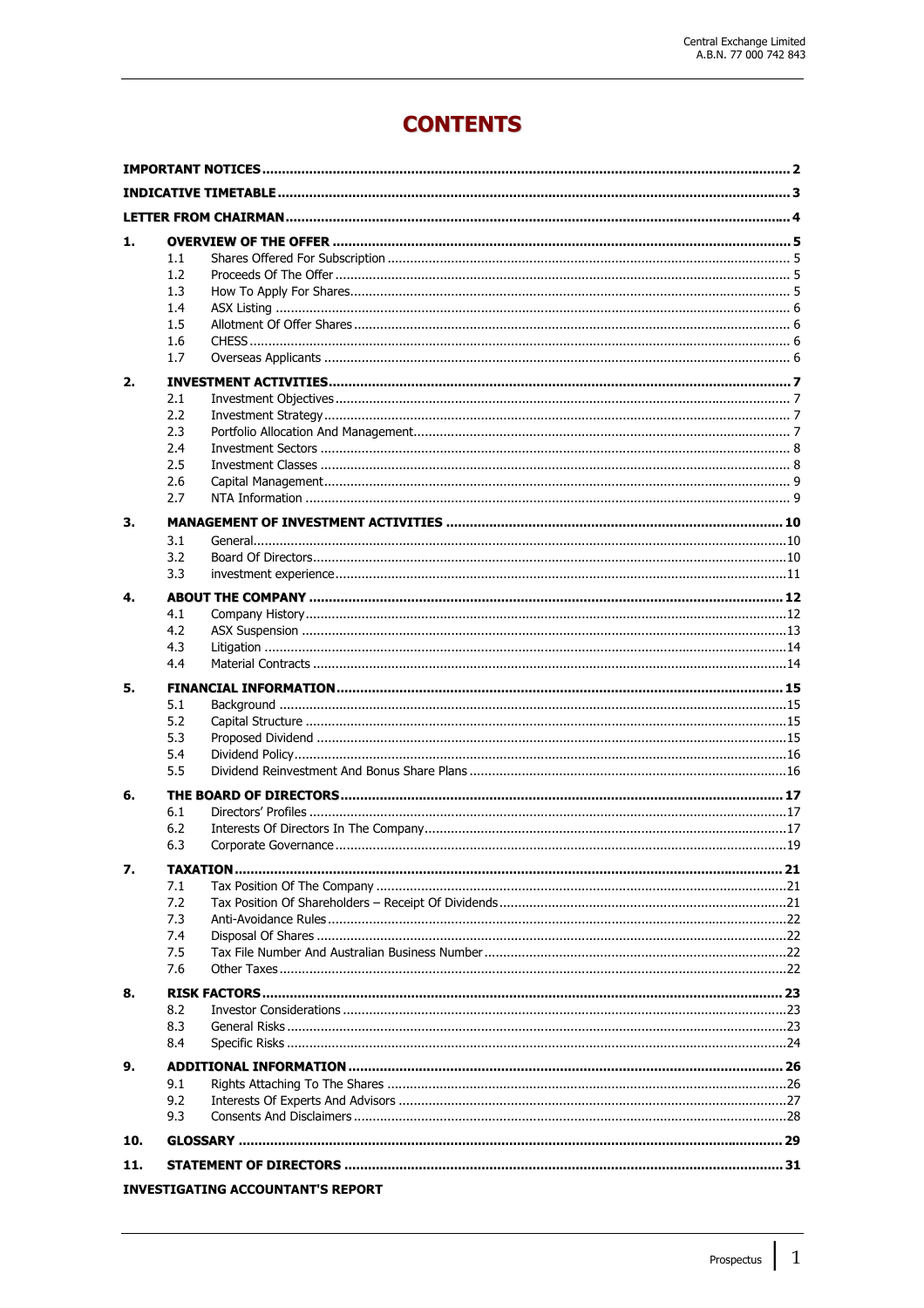### **IMPORTANT NOTICES**

This Prospectus is dated 11 June 2004 and was lodged with the Australian Securities and Investments Commission **(ASIC)** and the Australian Stock Exchange Limited **(ASX)** on 11 June 2004. No responsibility for the contents of this Prospectus is taken by the ASIC and the ASX or any of their officers.

Although the Company has issued this Prospectus in accordance with the provisions of the Corporations Act applicable to prospectuses, the Company specifically notes that the Offer does not take account of your specific investment needs or objectives. The Company urges you to read this Prospectus in its entirety before making an application for Shares. In particular the Company draws your attention to those matters identified by the Company as representing risks to the Company (as set out in Section  $\tilde{8}$  of this Prospectus). In the context of your personal requirements and the risk factors, the Company recommends that you seek professional guidance from your stock broker, solicitor, accountant or other professional adviser prior to making any decision to apply for Shares.

Neither the Company nor any other person warrants or guarantees the success or future performance of the Company or the returns (if any) to be received by Shareholders.

No person is authorised to give any information or make any representation in connection with the Offer which is not contained in this Prospectus. Any information or representation not so contained or taken to be contained may not be relied on as having been authorised by the Company in connection with the Offer.

No Shares will be issued on the basis of this Prospectus later than the expiry date of this Prospectus being the date 13 months after the date of this Prospectus.

The Company will apply to ASX for the Shares to be listed for Quotation on ASX within seven days after the date of this Prospectus.

Defined terms and abbreviations included in the text of this Prospectus are set out in the Glossary in Section 10.

#### **Exposure Period**

The Corporations Act prohibits the Company from processing applications received until after the Exposure Period. The Exposure Period is the 7 day period from the date of this Prospectus and may be extended by ASIC by up to a further

seven days. The purpose of the Exposure Period is to enable the Prospectus to be examined by market participants prior to the raising of funds. That examination may result in the identification of deficiencies in the Prospectus, in which case any application received may need to be dealt with in accordance with section 724 of the Corporations Act.

No preference will be conferred on Applications received during the Exposure Period.

#### **Privacy**

If you apply for Shares, you will provide personal information to the Company and the Share Registry. The Company and the Share Registry collect, hold and use your personal information in order to assess your Application, service your needs as an investor, provide facilities and services that you request and carry out appropriate administration.

Company and tax law requires some of the information to be collected. If you do not provide the information requested, your Application may not be able to be processed efficiently, or at all.

The Company and the Share Registry may disclose your personal information for purposes related to your investment to their agents and service providers including those listed below or as otherwise authorised under the Privacy Act 1988 (as amended):

- the Share Registry for on-going administration of the Share and Option registers; and
- the printers and mailing house for the purposes of preparation and distribution of statements and for handling of mail;
- investor relations and market research consultants or firms for the purpose of analysing the Company's Shareholder base and for product development and planning; and
- legal and accounting firms, auditors, contractors, consultants and other advisers for the purpose of administering, and advising on, the Shares and for associated actions.

Under the Privacy Act 1988, you may request access to your personal information held by, or on behalf of, the Company or the Share Registry. You can request access to your personal information by telephoning or writing to the Share Registry.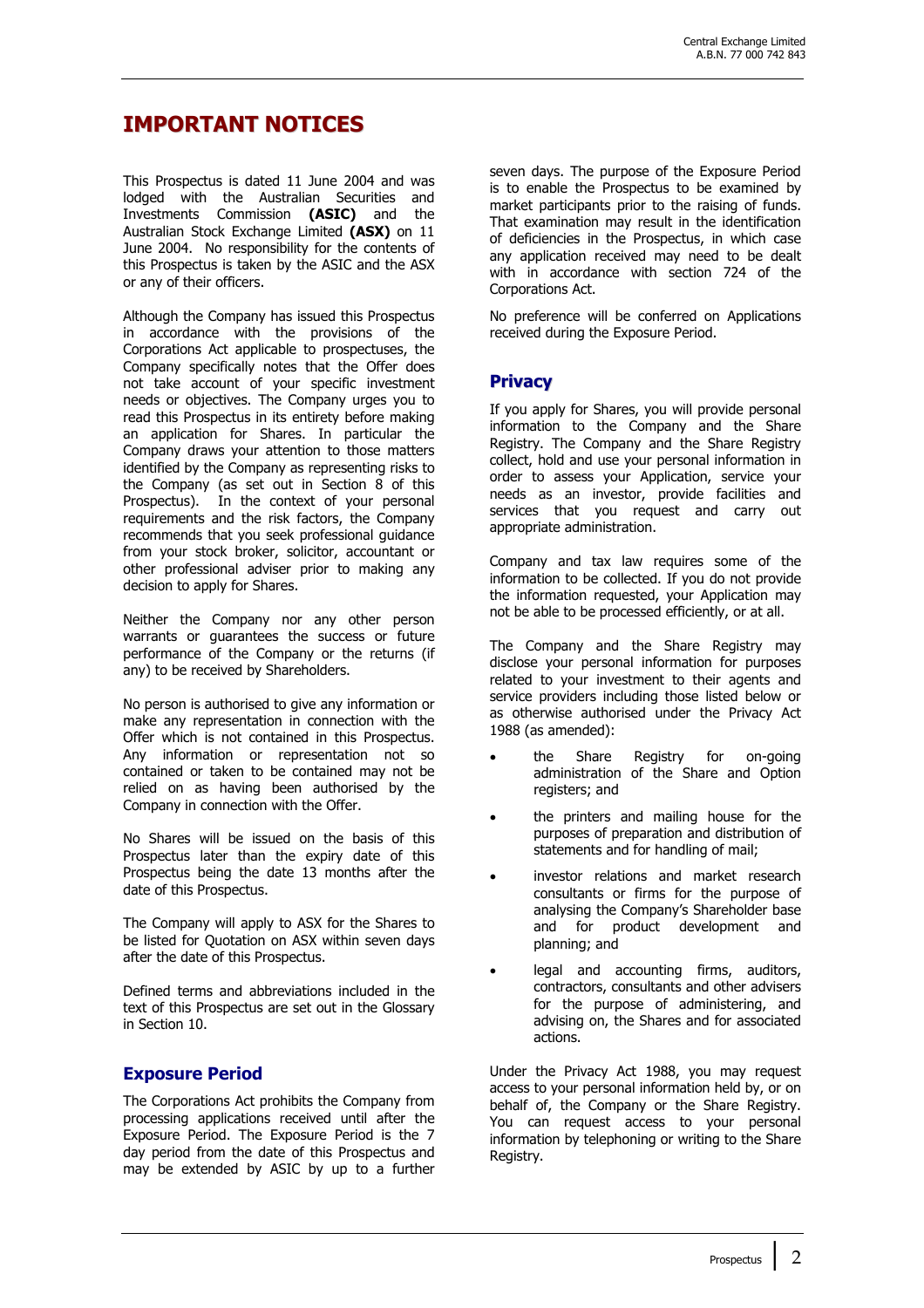### **INDICATIVE TIMETABLE**

| (1)  | <b>General Meeting</b>                                                                  | 4 June 2004  |
|------|-----------------------------------------------------------------------------------------|--------------|
| (2)  | 2 for 1 Share Conversion Record Date                                                    | 11 June 2004 |
| (3)  | Offer Record Date                                                                       | 11 June 2004 |
| (4)  | Despatch of updated Holding Statements after 2 for 1 Share<br>Conversion                | 14 June 2004 |
| (5)  | Date and Despatch of Offer                                                              | 14 June 2004 |
| (6)  | Expiry of exposure period for Offer                                                     | 22 June 2004 |
| (7)  | Closing Date of the Offer                                                               | 28 June 2004 |
| (8)  | Shares becomes ex-Dividend                                                              | 30 June 2004 |
| (9)  | Despatch of updated Shareholding<br>statements for Offer<br>Applicants                  | 30 June 2004 |
| (10) | 5 cent per Share Franked Dividend Record Date                                           | 6 July 2004  |
| (11) | Trading of Offer Shares expected to commence/Re-admission of<br>Company's Shares to ASX | 8 July 2004  |
| (12) | Payment of Dividend                                                                     | 9 July 2004  |

The above dates are indicative only and may vary, subject to the requirements of the Listing Rules and the Corporations Act. The Company reserves the right to close the Offer early or extend the Closing Date. However, in any event, the Company will ensure that any adjustment to the Closing Date will be done on the basis that Applicants under the Offer will be entitled to receipt of the 5 cent per Share franked dividend payable in July 2004. Applicants are encouraged to submit their Applications as soon as possible after the Offer opens.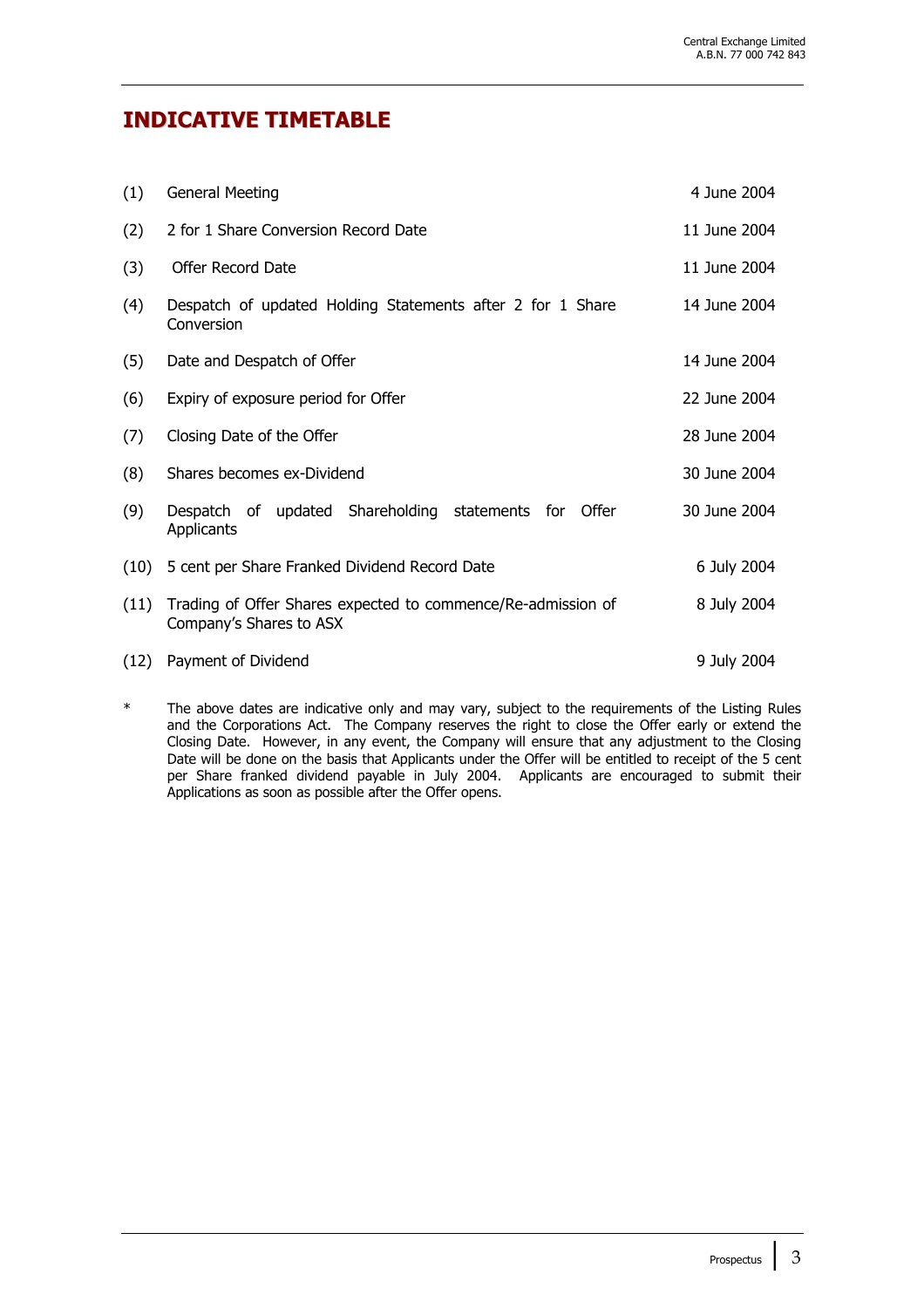### **LETTER FROM CHAIRMAN**

11 June 2004

Dear Shareholders,

I have great pleasure in presenting this Prospectus and the opportunity for you to apply for shares in the Company under this Offer**.** 

Your Company has undergone a number of significant changes over the last few years. Suspended from the ASX since 30 July 2002, I am pleased to announce that pursuant to shareholder approvals received at a General Meeting on 4 June 2004, the Company will apply to re-list on the ASX as an investment company in July this year after the completion of this Offer.

Whilst we feel that the Company has sufficient resources to underpin its activities as a serious investment company, we also recognise the need to provide shareholders with a reward for their current investment in the Company and the significant appreciation in company assets as a consequence of the \$19m settlement deed payment from Minara Resources Limited (formerly Anaconda Nickel Limited).

Accordingly, we have declared a franked dividend of 5 cents per share (payable in July 2004) and have undertaken this Offer priced at \$0.90 per share. The Company also believes that the implementation of this Offer would be a means of providing shareholders with an attractive cost effective mechanism to increase their shareholding in the Company without any brokerage.

The Offer Price was calculated by reference to the Company's after tax net tangible asset (**NTA**) backing per share and is set at a significant 18% discount to such audit reviewed NTA as at 31 December 2003.

I also note that shares issued under this Offer will be entitled to receipt of the 5 cent per share franked dividend. This means an effective net price of only \$0.85 for each share subscribed for under this Prospectus.

The Offer will be limited to existing eligible shareholders as at the record date (11 June 2004) and each eligible shareholder will be provided with the opportunity to subscribe for up to the application limit of 5,555 shares (or a maximum value of \$4,999.50) in the Company without payment of any fees or brokerage. Applications must be made for a minimum of \$499.50 worth of (555) shares, with multiples thereafter of \$499.50 (555 shares), up to the application limit.

As risks are inherent in any investment in shares, I encourage you to take time to read this Prospectus carefully.

Thank you for your support.

Yours Sincerely,

**William Johnson** Chairman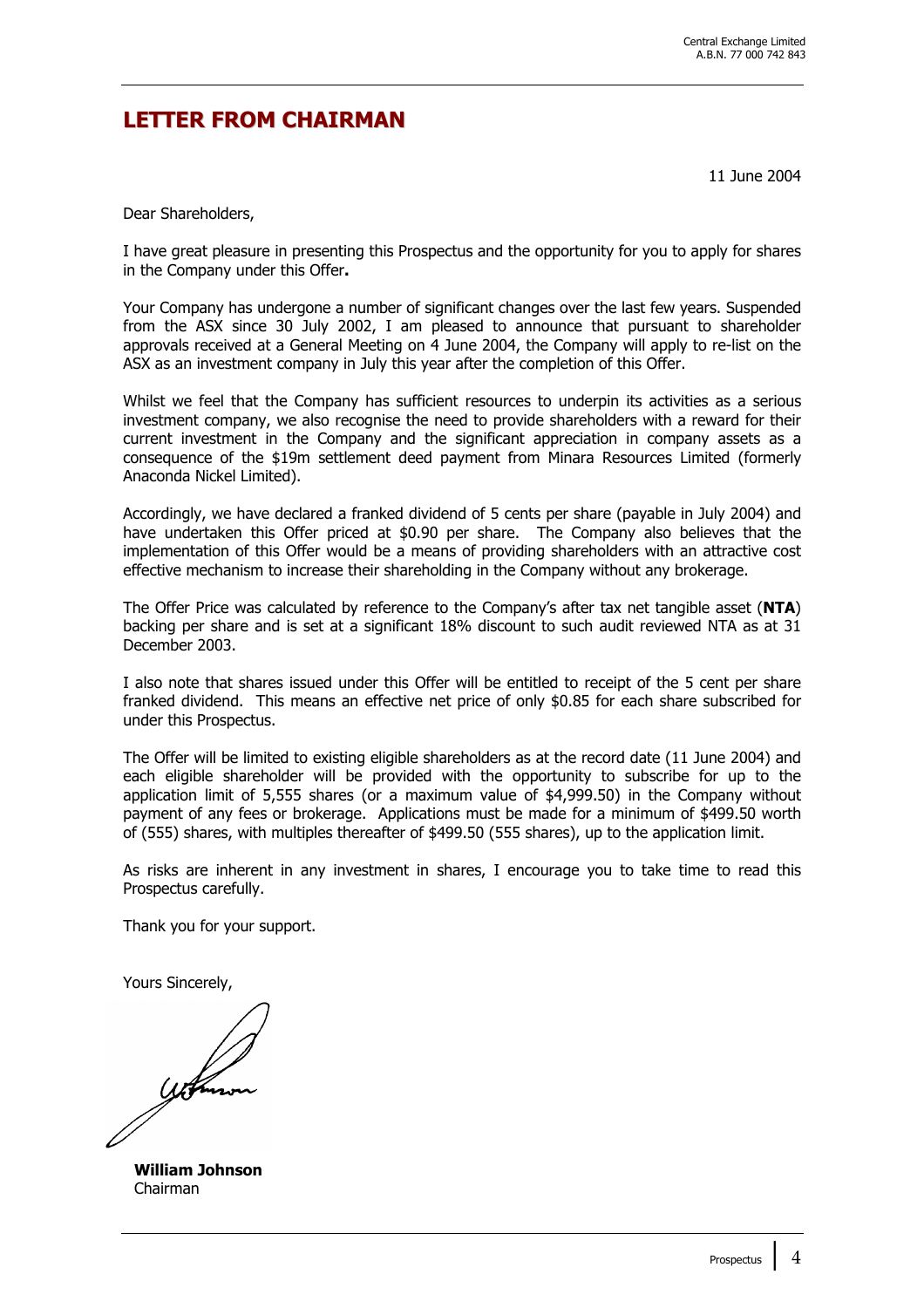### **1. OVERVIEW OF THE OFFER**

#### **1.1 SHARES OFFERED FOR SUBSCRIPTION**

This Prospectus invites each Shareholder at the Record Date (Eligible Shareholder) to subscribe for up to 5,555 Shares at an Issue Price of \$0.90 per Share. Each such Shareholder will therefore be entitled to subscribe for Shares under the Offer to the Application Limit of \$4,999.50 or 5,555 Shares.

Participation in the Offer is open to all Shareholders registered as holders of Shares at 5:00pm (WST) on 11 June 2004 (the Record Date) and whose address on the Company's Share register is in Australia or New Zealand (the Eligible Shareholders).

All Shares issued pursuant to this Prospectus will be issued as fully paid ordinary shares and will rank equally in all respects with the Shares already on issue.

Participation in the Offer is entirely voluntary and the Offer is non-renounceable. That is, Eligible Shareholders cannot transfer their right to acquire Shares under the Offer to another person.

No brokerage or other charges will apply to Shares subscribed for under the Offer. The Offer is not underwritten.

There is no minimum subscription under this Offer. No shortfall applications will be received under this Offer.

#### **1.2 PROCEEDS OF THE OFFER**

If all Eligible Shareholders subscribe for their Application Limit under the Offer, the Company will raise approximately \$3,664,632 (net of expenses of the Offer) from the issue of 4,094,035 Shares.

The proceeds of the Offer will be used:

- To meet the expenses of the Offer;
- To provide additional working capital, including for investment opportunities that meet the Company's Investment Objectives and Strategies as set out in Section 2.

The Directors are of the opinion that the Company currently has sufficient funds in order to implement its investment activities in accordance with its proposed Investment Objectives and Strategies and that the carrying out of such activity is not dependent upon proceeds from the Offer being received by the Company.

#### **1.3 HOW TO APPLY FOR SHARES**

Applicants should read this Prospectus in its entirety before deciding to complete and lodge an Application Form.

The Company has sent a personalised Application Form and this Prospectus to each Eligible Shareholder. Applications for Shares must be made and will only be accepted on such personalised Application Form. Applications for Shares cannot be made electronically.

An Application Form must be completed in accordance with the instructions set out on the reverse side of the Application Form.

Applications must be made for a minimum of \$499.50 worth of (555) Shares at \$.90 per Share under the Offer, with multiples thereafter of \$499.50 (555) Shares, up to the Application Limit.

Cheques must be made payable to **"Central Exchange Limited – Prospectus Account"** and crossed **"Not Negotiable"**.

Payments by cheque will be deemed to have been made when the cheque is honoured by the bank on which it is drawn. No stamp duty or brokerage is payable by Applicants. The amount payable on Application will not vary during the period of the Offer and no further amount is payable on allotment.

Completed Application Forms and accompanying cheques should be lodged or delivered at any time after the Opening Date with:

> Central Exchange Limited Level 14, The Forrest Centre 221 St Georges Terrace Perth WA 6000

A binding contract to issue Shares will only be formed at the time Shares are allotted to Applicants.

Application Forms will be accepted at any time after the issue of this Prospectus and prior to the close of business on the Closing Date.

Eligible Shareholders are encouraged to submit their Application Forms as early as possible as the Offer may be closed before the indicated Closing Date without prior notice.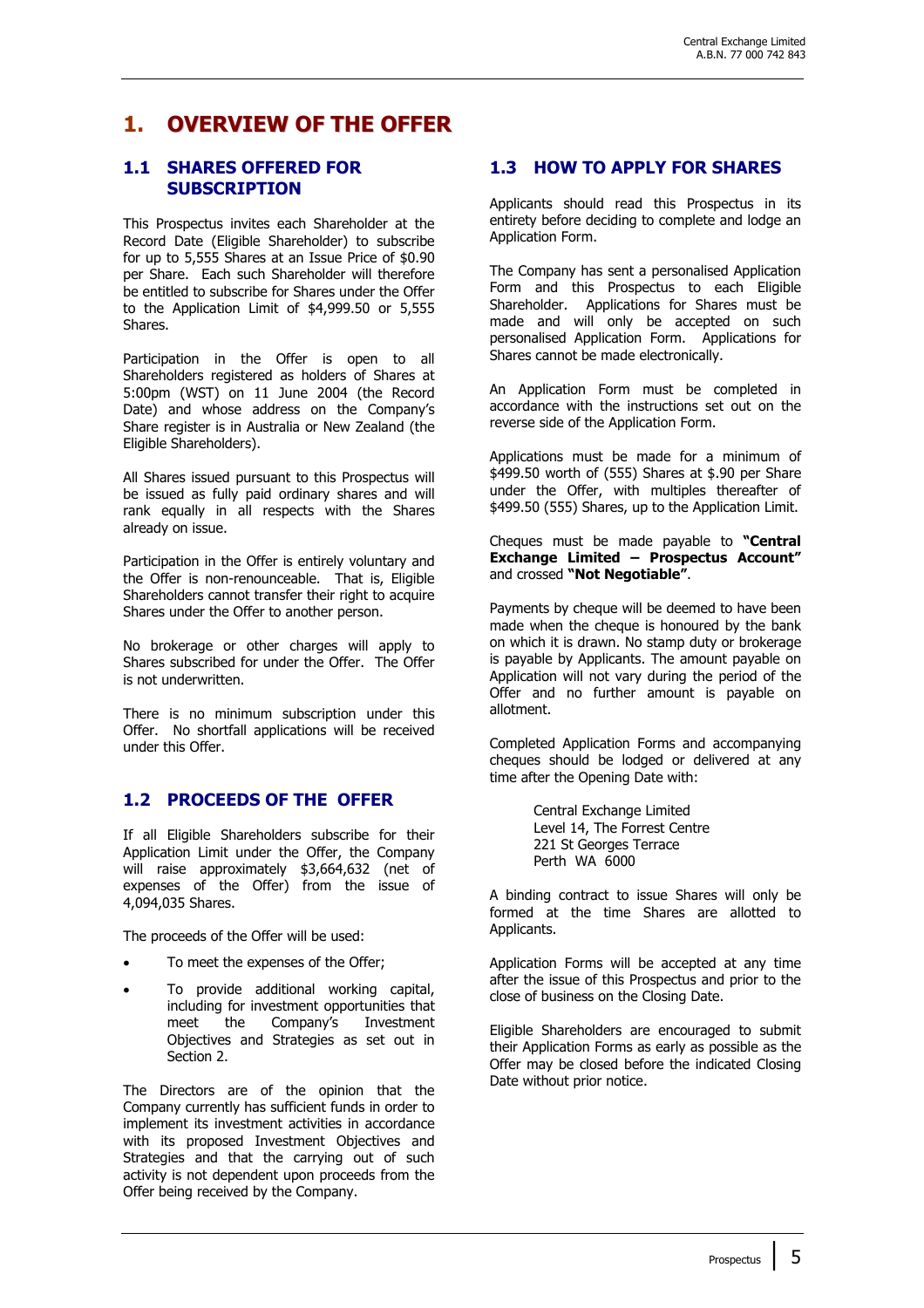#### **1.4 ASX LISTING**

Within 7 (seven) days after the date of this Prospectus, application will be made to the ASX for the Shares offered by this Prospectus to be admitted to Quotation. The Company will also seek the re-admission of the Company's existing Shares to Quotation.

ASX takes no responsibility for the contents of this Prospectus. The fact that ASX may re-admit the Company to its Official List, or grant Quotation of the Offer Shares, is not to be taken in any way as an indication of the merits of the Company or the Shares offered pursuant to this Prospectus.

#### **1.5 ALLOTMENT OF OFFER SHARES**

Subject to ASX granting approval for the Company to be re-admitted to the Official List and for the Quotation of the Offer Shares on the Official List, the allotment of Offer Shares to Applicants will occur as soon as possible after the Issue is closed, following which Shareholding statements will be dispatched to Applicant Shareholders. It is the responsibility of Applicants to determine their allocation prior to any offmarket trading in Shares. Applicants who sell Shares before they receive their holding statements will do so at their own risk.

Pending the issue of the Shares, or return of the Application Monies, the Application Monies will be held in trust for the Applicants.

The Directors do not intend to allot any Shares unless and until ASX grants permission for the Shares to be listed for Quotation unconditionally or on terms acceptable to the Directors. If permission is not granted for the Shares to be listed for Quotation before the end of three months after the date of this Prospectus or such longer period permitted by the Corporations Act with the consent of ASIC, all Application Monies received pursuant to the Prospectus will be refunded without interest to Applicants in full within the time prescribed by the Corporations Act.

All Application Monies pursuant to this Offer will be held in a subscription account until allotment.

An Application constitutes an offer by the Applicant to subscribe for Offer Shares on the terms and subject to the conditions set out in this Prospectus. Where the number of Shares allotted is less than the number applied for or where no allotment is made, the surplus Application Monies will be returned by cheque within seven days of the Closing Date. Interest will not be paid on the refunded Application Monies.

#### **1.6 CHESS**

The Company participates in the Clearing House Electronic Sub register System (**CHESS**), operated by ASX Settlement and Transfer Corporation Pty Ltd (**ASTC**) (a wholly owned subsidiary of ASX), in accordance with the Listing Rules and SCH Business Rules. The Company operates an electronic issuer-sponsored sub register and an electronic CHESS sub register. The two sub registers together will make up the Company's principal register of securities.

Under CHESS, the Company will not issue certificates to Applicants. Instead, the Company will provide Applicants with a holding statement (which is similar to a bank account statement) that sets out the number of Offer Shares allotted to that Applicant under this Prospectus.

This statement will also advise Shareholders of either their Holder Identification Number (**HIN**) in the case of a holding on the CHESS sub register or Security Holder Reference Number (**SRN**) in the case of a holding on the issuer–sponsored sub register.

A statement will be routinely sent to holders at the end of any calendar month during which their holding changes. A holder may request a statement at any other time, however, a charge may be incurred for additional statements.

### **1.7 OVERSEAS APPLICANTS**

This Prospectus does not constitute an offer of securities in any jurisdiction where, or to any person to whom, it would not be lawful to issue this Prospectus or make the Offer. It is the responsibility of any Applicant to ensure compliance with all laws of any country relevant to their Application, and any such Applicant should consult their professional advisers as to whether any government or other consents are required, or whether any formalities need to be observed to enable them to apply for and be allotted Offer Shares.

If this Prospectus has been despatched to persons resident or domiciled in an overseas jurisdiction where the securities legislation or regulation requires registration or any similar treatment, this Prospectus is provided for information purposes only.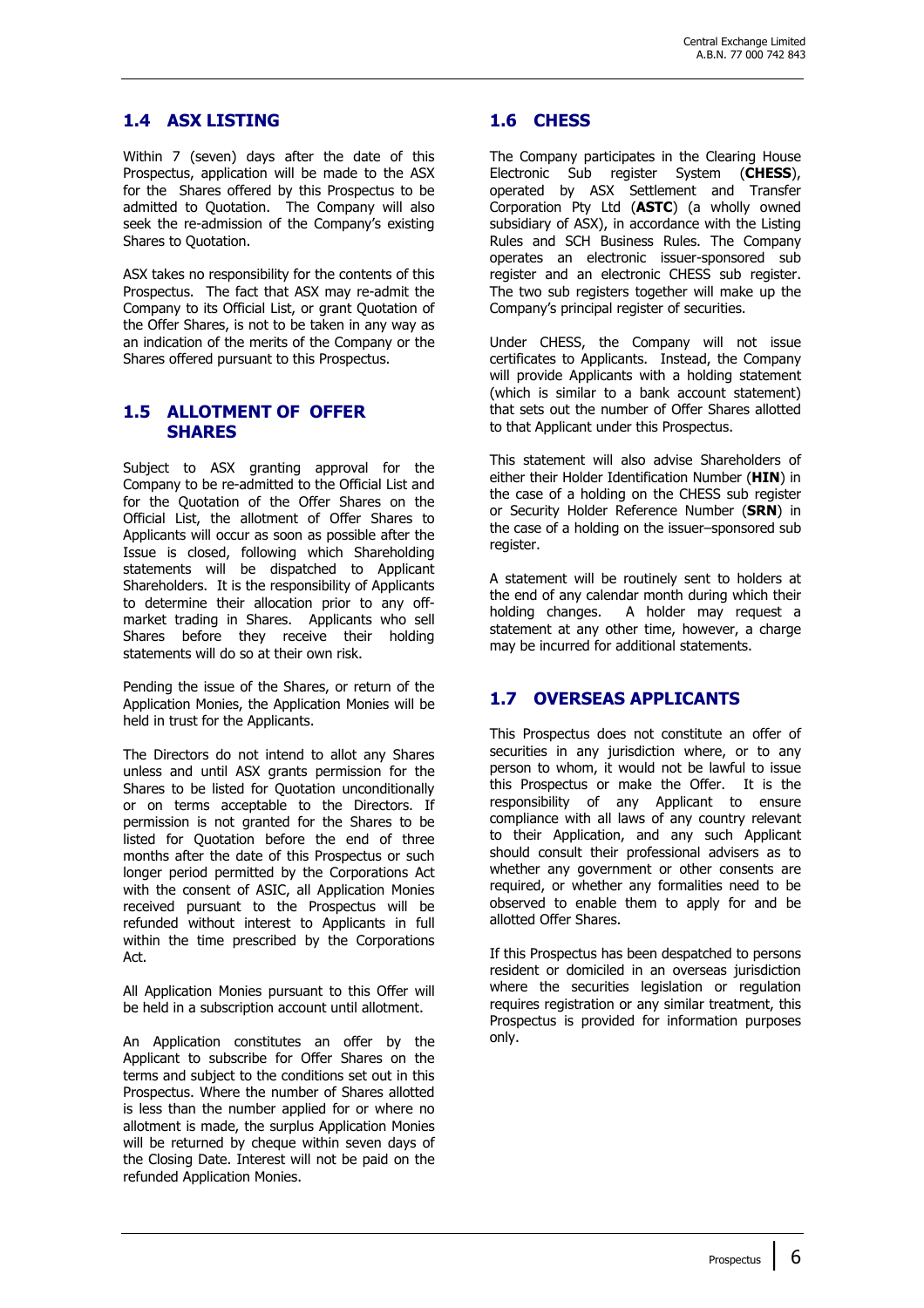### **2. INVESTMENT ACTIVITIES**

#### **2.1 INVESTMENT OBJECTIVES**

The investment objectives of the Company are to:

- Achieve a consistent high real rate of return, comprising both income and capital growth, whilst operating within acceptable risk parameters set by the Board;
- Deliver a regular income stream for Shareholders in the form of franked dividends;
- Preserve and protect the capital of the Company.

The Company's investment activities will also be subject to compliance with the Company's status as an investment entity under the ASX Listing Rules - an investment entity is an entity, in ASX's opinion, whose activities, or the principal part of whose activities, consist of investing (directly or through a child entity) in listed or unlisted securities or future contracts, and whose objectives do not include exercising control over or managing any entity, or the business of any entity, in which it invests.

#### **2.2 INVESTMENT STRATEGY**

The Company will implement an actively managed investment strategy undertaking investments typically into one of two broad investment categories:

- Strategic Investments; and
- Non-strategic Investments.

The Company does not allocate a fixed proportion of funds into each or any of the above investment categories, since it believes that complete flexibility to invest across these categories is key to maximising long-term value growth for Shareholders.

#### **(a) Strategic Investments**

The Company will seek to undertake investments in which it can reasonably expect to exert a degree of influence, including board representation or through playing an active role alongside management in order to enhance or realise shareholder value.

Investments will include those that have the potential for turnaround in profitability or capital appreciation through the introduction of new management, capital, improved business practices, industry rationalisation, and/or improved investor relations.

Strategic investments by their nature will rely heavily on the Company's ability to identify, attract and exploit unique opportunities.

#### **(b) Non-Strategic Investments**

The Company will seek to make non-strategic investments in entities where attractive investment opportunities develop due to market sentiment or mispricing or where the Company sees other potential for generating positive returns. In contrast to strategic investments, with non-strategic investments the Company does not envisage that it will take an active role in the management of the investment.

For each strategic and non-strategic investment, the Company will expect to receive a level of return that is commensurate with the level of risk associated with such investment. In each investment and for the investment Portfolio in aggregate, the Company will at least aim to achieve a return that is consistently in excess of an appropriate benchmark share index and or a return which could be earned from investments in cash, bills of exchange or negotiable instruments drawn or endorsed by a bank, non-bank financial institution or a government.

Please refer to Section 8 for information on risk factors associated with the Company carrying on investment activities in accordance with the above Investment Objectives and Strategies.

#### **2.3 PORTFOLIO ALLOCATION AND MANAGEMENT**

In executing its investment strategy, the Company may, from time to time, hold a high proportion of net assets in cash, preferring to be patient and selective rather than filling its Portfolio with mediocre or underperforming investments for the sake of becoming "fullyinvested".

The Company will not be limited to the principles of broad diversification; in other words, the Company may invest a significant proportion of funds in any single investment that represents an exceptional opportunity.

Every investment made by the Company will be continuously monitored and formally reviewed on a periodic basis. The Company will be willing to move quickly to realise investments when a view is formed that an investment is overvalued or there has been a material adverse change in an investment's circumstances or prospects – the Company recognises the importance of being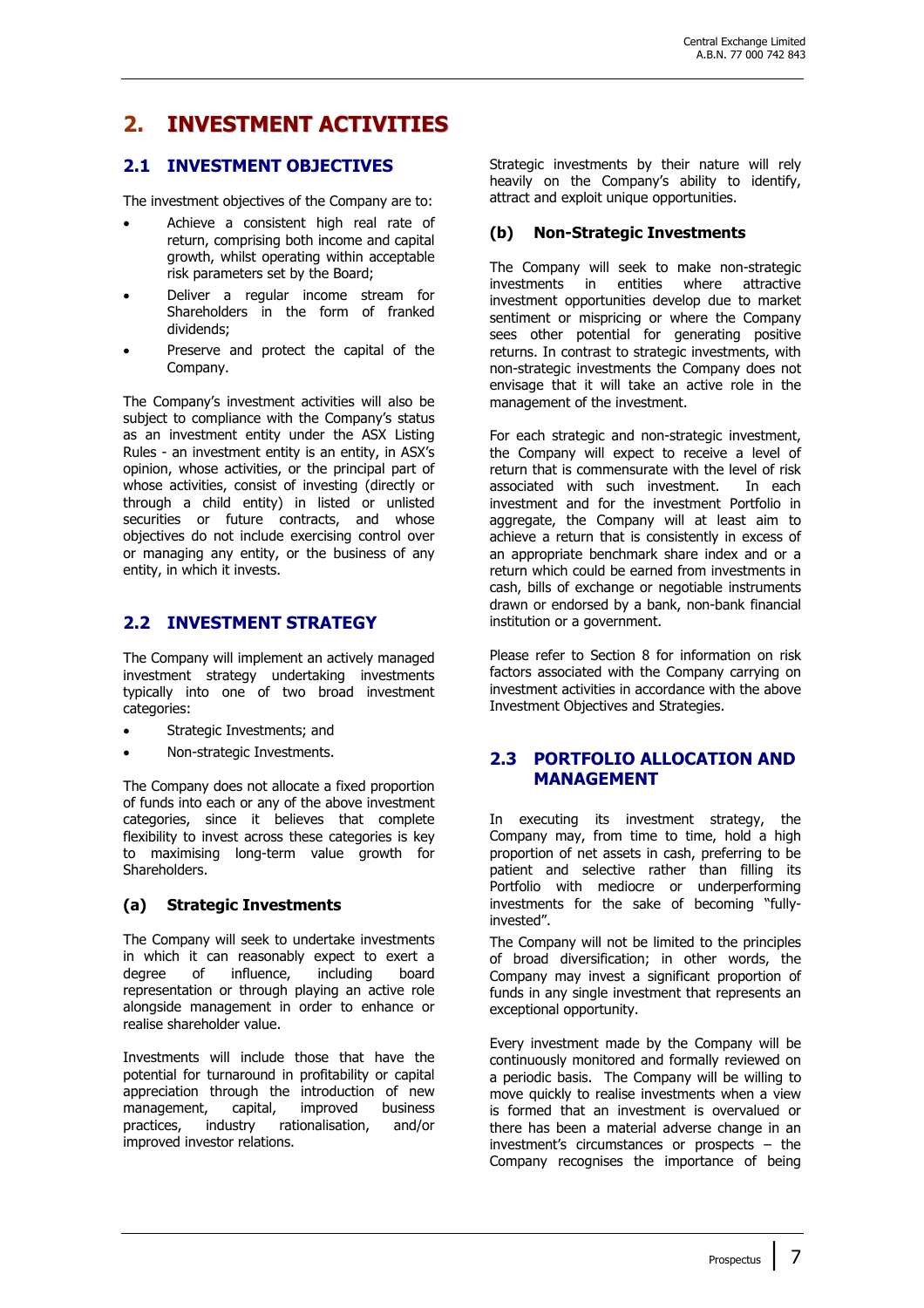nimble and responsive to material changes affecting its investments.

The Company recognises that in some cases, investments take significant periods of time to provide acceptable returns. As such investments may be relatively illiquid, the Company will seek to minimise potential loss in the investment's value where a rapid or unplanned exit from that investment is sought.

The Company may also decide to dispose of shares in an entity if in the Company's view, maintaining the investment is not in the best long-term interests of the Company or an alternative, superior investment opportunity arises.

The Company's investment decisions in this regard will be carried out by the Board of Directors (in conjunction with external consultants and advisers where appropriate) and not an external investment manager. Further information about the management of the Company's investment activities are in Section 3.

#### **2.4 INVESTMENT SECTORS**

Investments may be made by the Company in Australia or an overseas market and into any underlying industry, business or sector, in accordance with the Company's stated Investment Objectives and Strategies.

In this regard, the Company has a history of activity in the resource sector. Investments undertaken in this sector will continue to provide the Company with a window into the highly prospective resources sector domestically and globally. This sector will provide the initial focus for the Company, in part due to current market conditions and opportunities. Such opportunities can provide the possibility for exceptional growth and returns for relatively small levels of investment.

Resource investments may span large mining companies that produce base metals and precious metals, industrial minerals and bulk commodities to junior explorers with exposure to highly prospective projects or tenements. From time to time the Portfolio may have exposure to oil and gas opportunities.

Investments in the resources sector component of the Portfolio may be undertaken:

- Directly  $-$  through pegging of tenements, entering into joint ventures, taking options over and acquiring tenements, projects and joint venture interests;
- Indirectly  $-$  through placements and initial public offerings in existing companies

(private, listed, or those seeking admission to ASX); or

Actively  $-$  the Company recognises funding of exploration and resources development can be a problem for small and mediumsized resource companies (in Australia and overseas) and will seek to assist carefully selected companies in this sector to optimise their opportunities through the provision of funds and a range of financial and management expertise or services as required.

The Company will also seek to engage geological consultants and other relevant advisers from time to time to assist the Directors and Executives in their assessment of investment opportunities in this sector.

#### **2.5 INVESTMENT CLASSES**

In pursuit of the Investment Objectives and Strategies outlined above, the Company will have absolute discretion in applying its equity and any debt funds to a universe or range of potential investments in assets, businesses, securities, hybrid securities, cash, bills of exchange, other negotiable investments, debentures and other investments and structures including but not limited to those identified below:

- (a) Listed securities (being any security quoted on ASX or another domestic or international financial market) or unlisted securities (whether expected to be quoted on a recognised stock exchange or not) including, without limitation, shares, units or notes which are redeemable, preference or deferred, fully or partly paid, with or without any right, title or interest thereto or therein (including a right to subscribe for or convert to any such security whether listed on or not), and any security of whatsoever nature;
- (b) Warrants and options to sell or purchase any investment;
- (c) Discount or purchase of bills of exchange, promissory notes or other negotiable instruments accepted, drawn or endorsed by any bank or by the Commonwealth of Australia, any State or Territory of Australia, or by any corporation of at least an investment grade credit rating granted by a recognised credit rating agency;
- (d) Deposits with any bank or corporation declared to be an authorised dealer in the short-term money market;
- (e) Debentures, bonds and unsecured notes of a corporation of at least an investment grade credit rating granted by a recognised credit rating agency;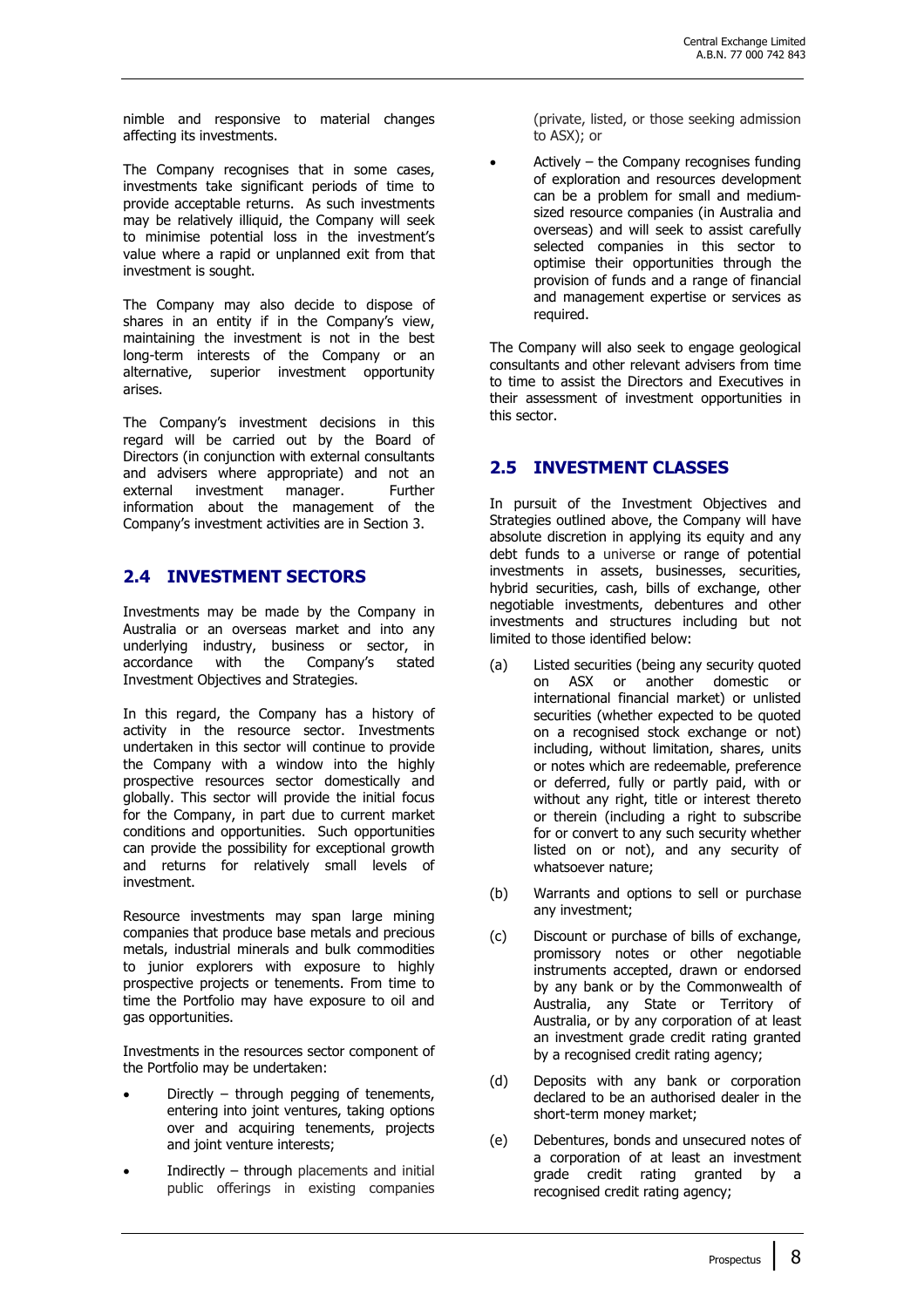- (f) Units or other interests in cash management trusts;
- (g) Units or other interests in property trusts
- (h) Managed investment schemes or other similar financial products;
- (i) Derivatives both exchange-traded and over-the-counter (OTC) (including options, futures, contracts for commodity futures and commodity options) for hedging and other purposes;
- (j) Participation in underwriting and subunderwriting of securities and units in which the Company is otherwise able to invest;
- (k) Debt, hybrid debt or quasi-equity/debt, mezzanine debt, or debt funding of whatsoever nature;
- (l) Investments in assets of any type, whether they be generally known as "real", "financial" "operating' or "non-operating" including without limitation, interests in tenements, projects, real estate, business enterprises, and the carrying on of business or operations or any means of commercial exploitation of the same;
- (m) Investments into (and the carrying on of business or operations or any means of commercial exploitation within) any underlying industry, business or resource sector;
- (n) Investments through trusts, partnerships, joint ventures;
- (o) Any other investments consistent with the Company's investment objectives identified in this section.

#### **2.6 CAPITAL MANAGEMENT**

The Company will seek to actively manage its capital to maximise the capital return to Shareholders, including, as is appropriate:

- A dividend re-investment plan;
- Buy-back of Shares when the Company's Shares are trading at a discount to NTA;
- The issue of Shares through options, bonus or rights issues to Shareholders;
- Other distributions of capital (capital returns)

#### **2.7 NTA INFORMATION**

To assist shareholders to assess the value of the Company's Shares, within 14 days after the end of each month the Company will lodge an ASX market announcement detailing a statement of the NTA backing of its shares as at the end of the preceding month. The calculation of the NTA backing of the shares will be made in accordance with the Listing Rules.

Such announcements will also be emailed to Shareholders who have registered their email addresses with the Company and posted on the Company's website.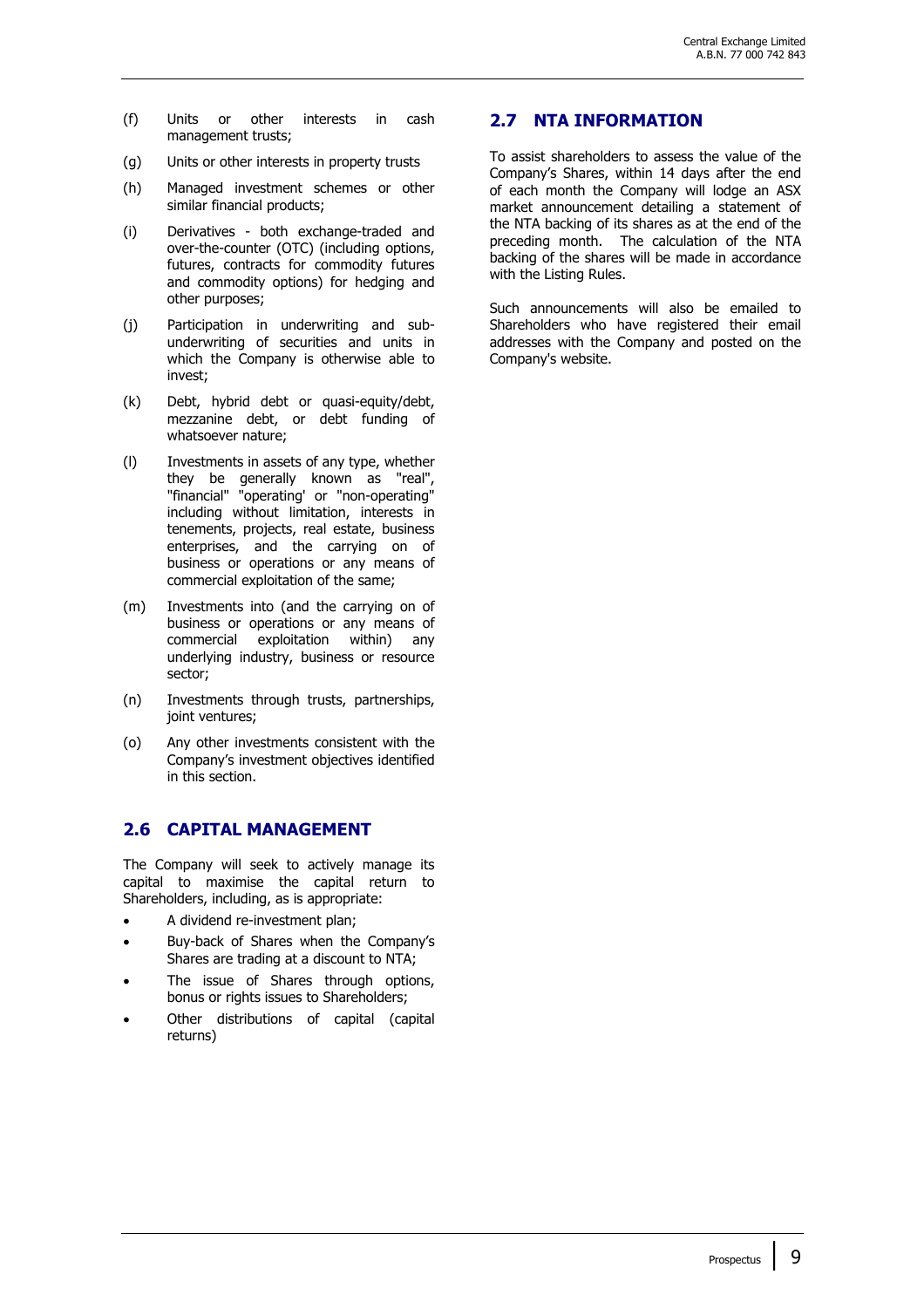### **3. MANAGEMENT OF INVESTMENT ACTIVITIES**

#### **3.1 GENERAL**

The Company's implementation of its Investment Strategies in accordance with its Investment Objectives will be carried out by the Board of Directors (in conjunction with external consultants and advisers where appropriate) and not an external investment manager.

Where necessary, the Board may engage additional specialist resource(s) to assist with the identification, evaluation and management of particular investment opportunities. This includes specialist consultants and advisers, analysts and brokers.

It is anticipated by the Board that a suitably qualified Managing Director will be appointed within the next 6 months.

At some time in the future, if it believes that it is in the best interests of the Company, the Board may chose to delegate part or all of the responsibility for making investment decisions to an investment manager, subject to the investment manager having appropriate capabilities, experience and the necessary Australian Financial Services licences(s).

#### **3.2 BOARD OF DIRECTORS**

**(a) William M. Johnson** 

Executive Chairman Age 42

Mr Johnson was appointed a Director on 28 February 2003 (and Executive Chairman on 3 July 2003) and has been the General Manager of the Company since February 2001.

Mr Johnson holds a Masters degree in Engineering from Oxford University, England and a Masters in Business Administration from Victoria University, Wellington, New Zealand.

Mr Johnson commenced his career in resource exploration and has most recently held senior management and executive roles in a number of public companies in Australia, New Zealand and Asia. As Regional Director Asia Pacific for Telecom New Zealand Ltd, Mr Johnson was responsible for identifying, evaluating and implementing investment strategies that included start-up technology ventures, a technology focussed venture capital fund and strategic investments and acquisitions in Asia and Australia.

In Australia, in concurrent roles as General Manager of the Company and public listed companies Queste Communications Limited, Fast Scout Limited, Altera Capital Limited and Sofcom Limited, Mr Johnson has been actively involved in the strategic and micro analyses of a diverse range of business and investment opportunities and the execution of a number of corporate transactions.

Mr Johnson brings a considerable depth of experience in business strategy and investment analysis and execution.

#### **(b) Victor P. H. Ho**

Executive Director and Company Secretary Age 34

Mr Ho commenced with the Company in February 2000 as Manager, Corporate and Legal Affairs. He was appointed Company Secretary in June 2000 and was appointed an Executive Director on 4 July 2003.

Mr Ho holds a Bachelor of Commerce and Bachelor of Law degrees from the University of Western Australia and is a Fellow of the Tax Institute of Australia.

Prior to his involvement with the Company, Mr Ho had 9 years experience in the taxation profession with the Australian Tax Office and in a specialist tax law firm.

Mr Ho is also currently in executive roles with public listed companies as Executive Director and Company Secretary of Fast Scout Limited, Altera Capital Limited and Sofcom Limited and as Company Secretary of Queste Communications Limited and Bentley International Limited.

Mr Ho has been actively involved in the structuring and execution of a number of corporate transactions, capital raisings and capital management matters and has extensive experience in public company administration and compliance and shareholder relations.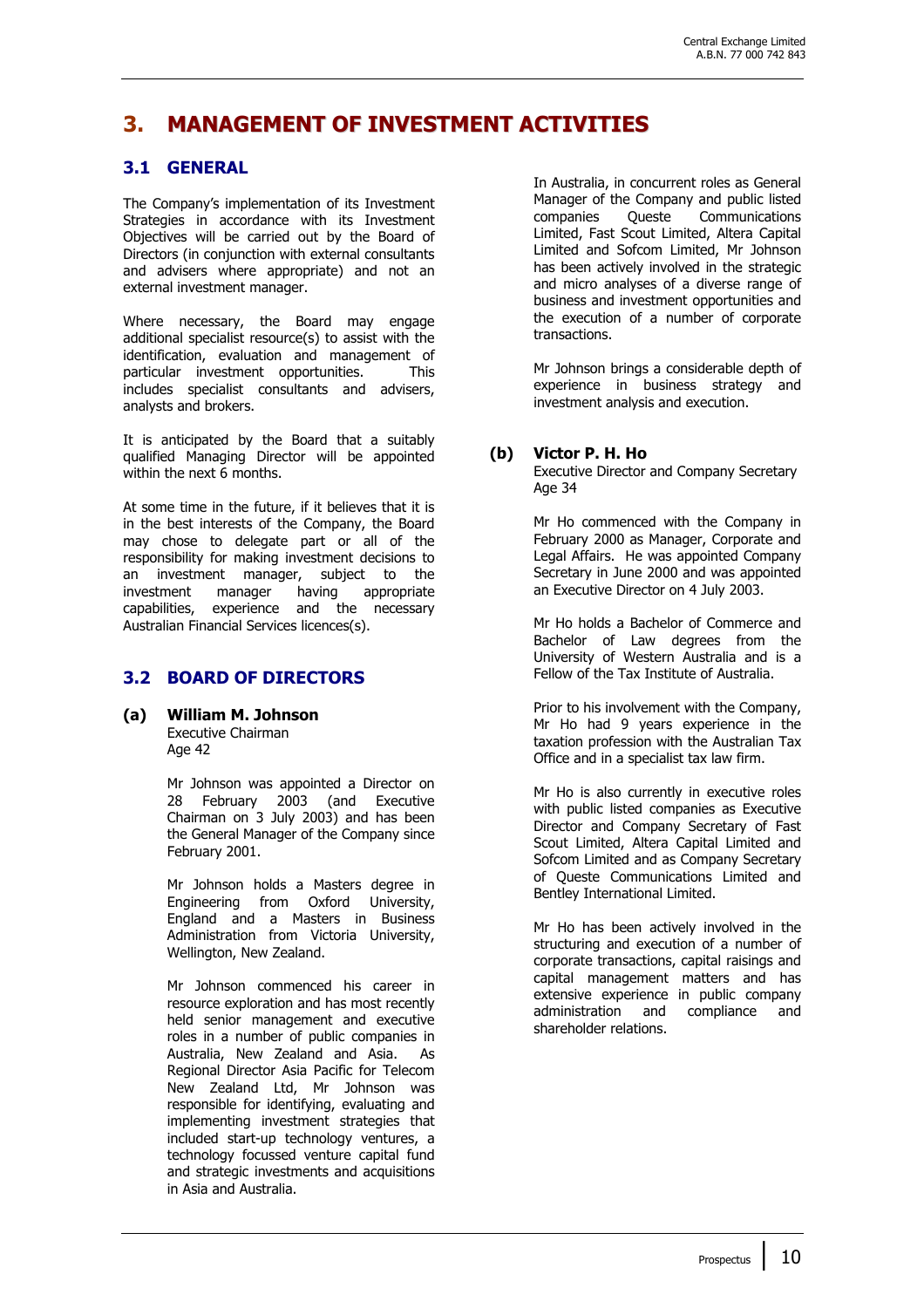#### **(c) Yaqoob Khan**

Non-Executive Director Age 39

Mr Khan has been a Director of the Company since 5 November 1999 (Non-Executive Director since August 2000)

Mr Khan holds a Bachelor of Commerce degree from the University of Western Australia and a Master of Industrial Administration degree from Carnegie Mellon University, Pittsburgh, Pennsylvania, USA.

After working for several years in the Australian Taxation Office, Mr Khan completed his postgraduate Masters degree and commenced work as a senior executive responsible for product marketing, costing systems and production management.

Mr Khan has been founding Executive Director of 2 ASX floats – Queste Communications Limited in 1998 and Fast Scout Limited in 2000. He was an integral member of the team responsible for the pre-IPO structuring and IPO promotion and has been actively involved in the executive management of such companies since their floats.

Mr Khan brings considerable international experience in key aspects of corporate finance, production and strategic marketing.

#### **3.3 INVESTMENT EXPERIENCE**

The Board's collective recent experiences in public listed companies has involved:

- identification and assessment of strategic opportunities;
- strategic review of business operations and prospects of potential investee companies;
- accumulation of strategic stakes within investee companies;
- campaigning for change to unlock strategic value and seeking Board representation to implement the same;
- strategic review of business models and operations and their subsequent rationalisation to preserve capital or endeavour to unlock value within investee companies;
- corporate restructuring, including buybacks and capital raisings, including rights issues and public offerings by prospectus;
- the identification, assessment, construction and management of share investment portfolios;
- tenement acquisitions and joint venture arrangements;
- assessment of resource projects and transaction structuring;
- pre-IPO corporate restructuring and capital raising;
- strategic business and financial modelling;
- strategic technical development and project management;
- strategic sales and marketing;
- evaluation of investment opportunities in a diverse range of sectors, including biotechnology, agribusiness, technology,<br>telecommunications, property and telecommunications, property and resources;
- Strategic review of corporate and business restructuring of proposed acquisitions;
- Complex transactional structuring associated with acquisitions or pursuant to deeds of company arrangements.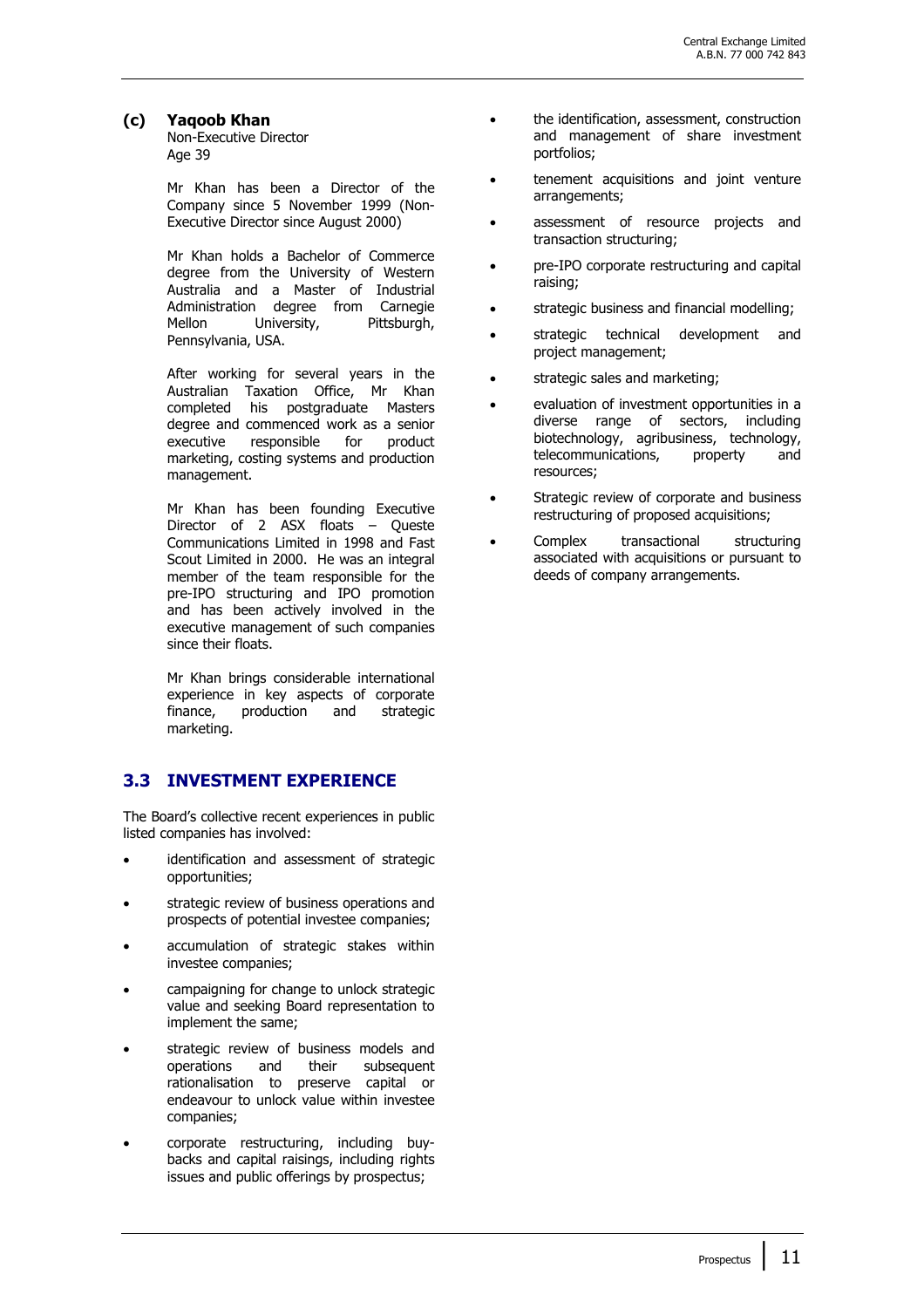### **4. ABOUT THE COMPANY**

#### **4.1 COMPANY HISTORY**

The Company (under the name of Archean Mining Investments Limited) was first listed on the ASX on 19 November 1970. Since then, it has experienced several changes in relation to its name, status and activities.

A summary of the Company's recent operational and corporate affairs follows:

#### **(a) General Meeting**

At the General Meeting held on 4 June 2004, shareholders approved resolutions in relation to:

- (i) The Company carrying on activities in accordance with the Investment Objectives and Strategies;
- (ii) A 2 for 1 share conversion (such that every one Share held by Shareholders is converted into 2 Shares in the Company);
- (iii) The making of the Offer and the Issue.

A resolution to change the name of the Company to "Juniper Capital Limited" was withdrawn by the Directors due to a lack of support for such choice of new name from major shareholders. The Directors propose to seek a change of name at the next general meeting of the Company.

The record date for the 2 for 1 share conversion is 5:00pm (WST) 11 June 2004. Updated Shareholding statements will be despatched on 14 June 2004.

#### **(b) Anaconda Nickel Settlement Deed Payment**

Pursuant to a settlement deed between Minara Resources Limited (formerly Anaconda Nickel Limited) (**Anaconda**) and the Company dated 17 September 1996 (**Settlement Deed**), Anaconda agreed to pay the Company \$16,250,000 (to be indexed by the United States Consumer Price Index) on the earlier of certain Review Dates:

- (i) 12 months after the financiers to the Murrin Murrin Nickel Project (**Murrin Murrin Project**) has confirmed that the Murrin Murrin Project is operating to design standards of performance in terms of throughput, recovery and metal production;
- (ii) 3 years after the commissioning of a nickel/cobalt treatment plant of ore from the Murrin Murrin Project;
- (iii) 3 years after 250,000 tonnes of ore from the Murrin Murrin Project has been mined and treated;

(iv) When Anaconda has sold its interest in the Murrin Murrin Project for not less than A\$350,000,000.

On 8 October 2002, Anaconda advised the Company that it considered a Review Date was 28 September 2002 – which was triggered with the mining of 250,000 tonnes of ore in September 1999.

On 18 December 2003, Anaconda served the Company with a Review Date Notice confirming the triggering of payment to the Company as at the previous monthly Review Date of 28 November 2003.

On 12 January 2004, the Company received \$19,051,014 from Anaconda pursuant to the terms of payment under the Settlement Deed.

#### **(c) Telecommunications Network**

On 29 September 1999, shareholders approved various resolutions including the ratification of a licence agreement whereby the Company acquired from Queste Communications Limited (**Queste**) the Australian rights to the Queste owned and developed VoiceNet System Voiceover Internet Protocol (**VoIP**) technology. Queste also provided services in relation to assisting the Company in establishing a telecommunications network in Australia utilising the VoiceNet System VoIP technology pursuant to a technical services agreement.

On 8 August 2001, the Company announced the commercial launch of the Company's telecommunications network.

Certain cash fees payable to Queste pursuant to the technical services agreement were satisfied, at the election of the Company pursuant to the same agreement and also shareholder approval on 13 December 2000, by the issue of shares.

At a general meeting on 30 July 2002, shareholders approved the settlement and termination of the technical services agreement on terms that the Company pay to Queste in full and final satisfaction of all fees currently payable, or which would be payable, under the agreement, the sum of \$300,000 to be satisfied by the issue to Queste of 19,342,360 shares in the Company plus \$150,000 cash. After such issue of shares, Queste's shareholding in the Company increased to its current level of 4,149,112 shares (being 48.817% of the Company's current issued ordinary share capital).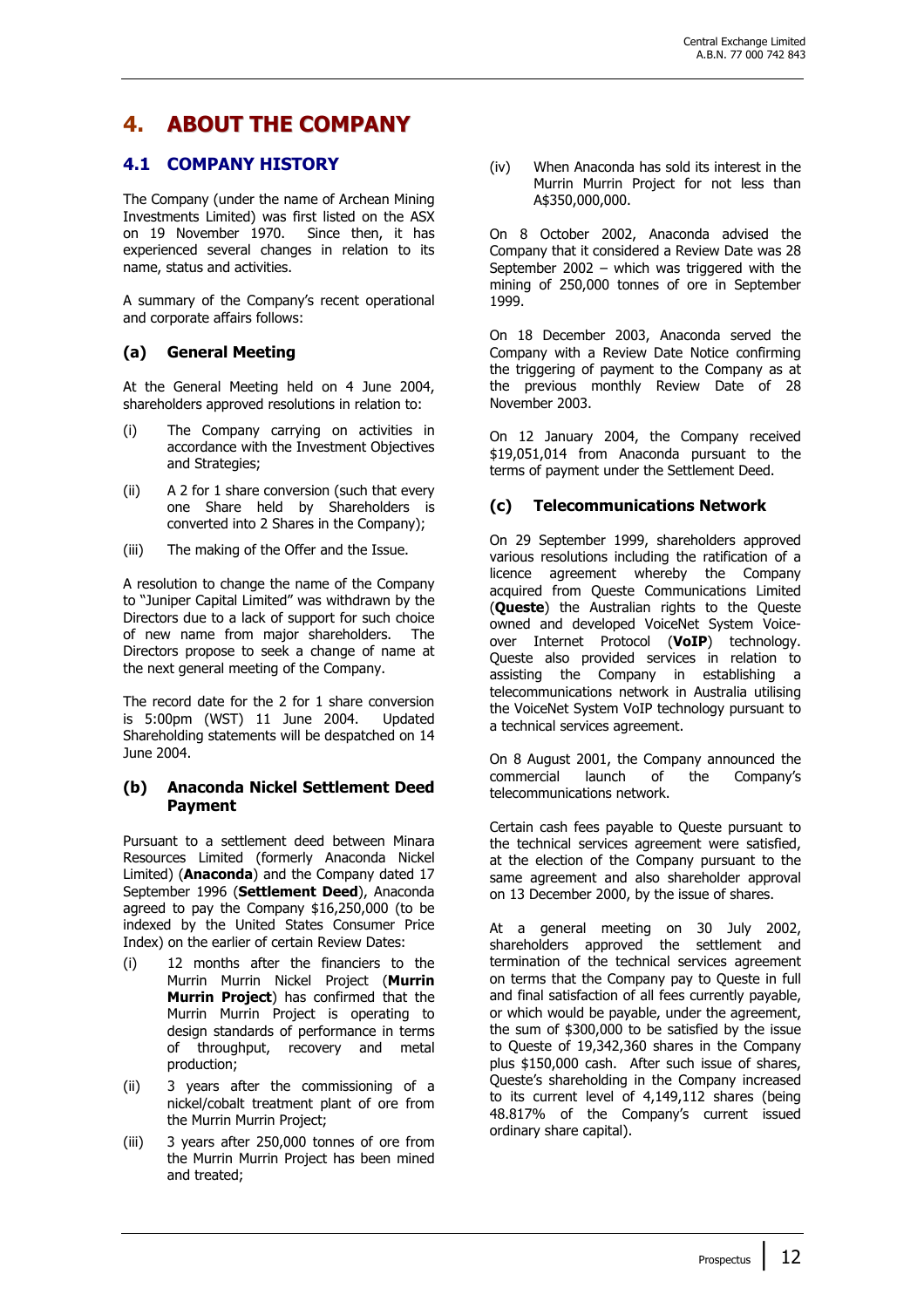The Company announced on 4 July 2003 that, in light of the disappointingly low revenues generated by the Central Exchange telecommunications network and the limited prospects for future growth, the Directors could see no commercial benefit in continuing to operate the network and had decided to close down such operations. The Company's telecommunications carrier's licence was also not renewed on 1 July 2003.

On 12 December 2003, pursuant to the terms of the licence agreement with Queste, the Company gave notice of termination of the licence to operate the Queste VoiceNet System VoIP technology.

#### **(d) Unsuccessful Acquisition Of Juniper Resources Limited and Capital Raising**

On 30 July 2002, shareholders approved various resolutions in relation to the acquisition of Juniper Resources Limited (**Juniper**) and related matters. Juniper and its subsidiary held interests in various gold, base metal, copper and iron-ore resource projects.

The settlement of the sale and purchase of the shares in Juniper by the Company pursuant to the Share Sale Agreement was subject to and conditional upon satisfaction of various conditions, including the Company raising, by 22 November 2002, by way of public or private offer, a minimum amount of \$1,500,000.

On 1 August 2002, the Company lodged a prospectus for the issue of Shares to raise (from the issue of shares) \$3,000,000 (with a minimum subscription of \$1,500,000).

The Company's shares were suspended from ASX on the eve of the general meeting in accordance with the requirements of ASX and the Listing Rules pending the completion of the capital raising and settlement of the Juniper acquisition.

On 26 November 2002, the Company announced that:

- (i) The prospectus had closed on 25 November 2002 without raising sufficient funds to reach the minimum subscription level of \$1.50 million and accordingly, the prospectus had been withdrawn;
- (ii) It had given notice of termination of the Juniper acquisition for failure to fulfil a condition precedent  $-$  namely, that the Company raise a minimum of \$1.50 million.

#### **4.2 ASX SUSPENSION**

The Company's shares were suspended from Quotation on the Official List of the ASX prior to commencement of trading on the day of the Company's general meeting on 30 July 2002 to approve, inter alia, the Juniper acquisition and capital raising referred to above in Section 4.1(d).

Shortly after the withdrawal of the Company's prospectus and termination of the Juniper acquisition in November 2002, the Company applied to the ASX for re-admission of its securities on the ASX.

On 20 June 2003, the ASX advised the Company that it would not reinstate the Company to Quotation as they were of the view that the Company's level of operations was not sufficient to warrant the Quotation of its securities as required under the Listing Rules.

ASX has advised that prior to reinstatement to ASX, the Company will be required to re-comply with the ASX Listing Rules. This includes seeking shareholder approval in relation to its activities and meeting the requirements of the Listing Rules as if it were applying for admission to the Official List of ASX as a new company.

Shareholder approval of Resolution 1 (Activities of the Company) at the General Meeting and the completion of the Issue will facilitate the Company's plans to seek re-admission to ASX in this regard.

The Company will apply for re-admission to ASX after the completion of the Offer and will be required to demonstrate to ASX that the Company satisfies all evidentiary requirements for recompliance with all relevant ASX Listing Rules.

In this regard, the Company notes that it is expected to be able to meet the ASX Listing Rule requirements:

- (i) For a minimum share price of 20 cents;
- (ii) For a minimum spread of shareholders each having a parcel of at least \$2,000; and
- (iii) Under an appropriate "assets" test.

The Company notes that re-admission of its shares to ASX will ultimately depend on the ASX being satisfied as to re-compliance with relevant provisions of the Listing Rules.

Please also refer to the Indicative Timetable for details of the timing associated with the Company's plans for re-admission to ASX.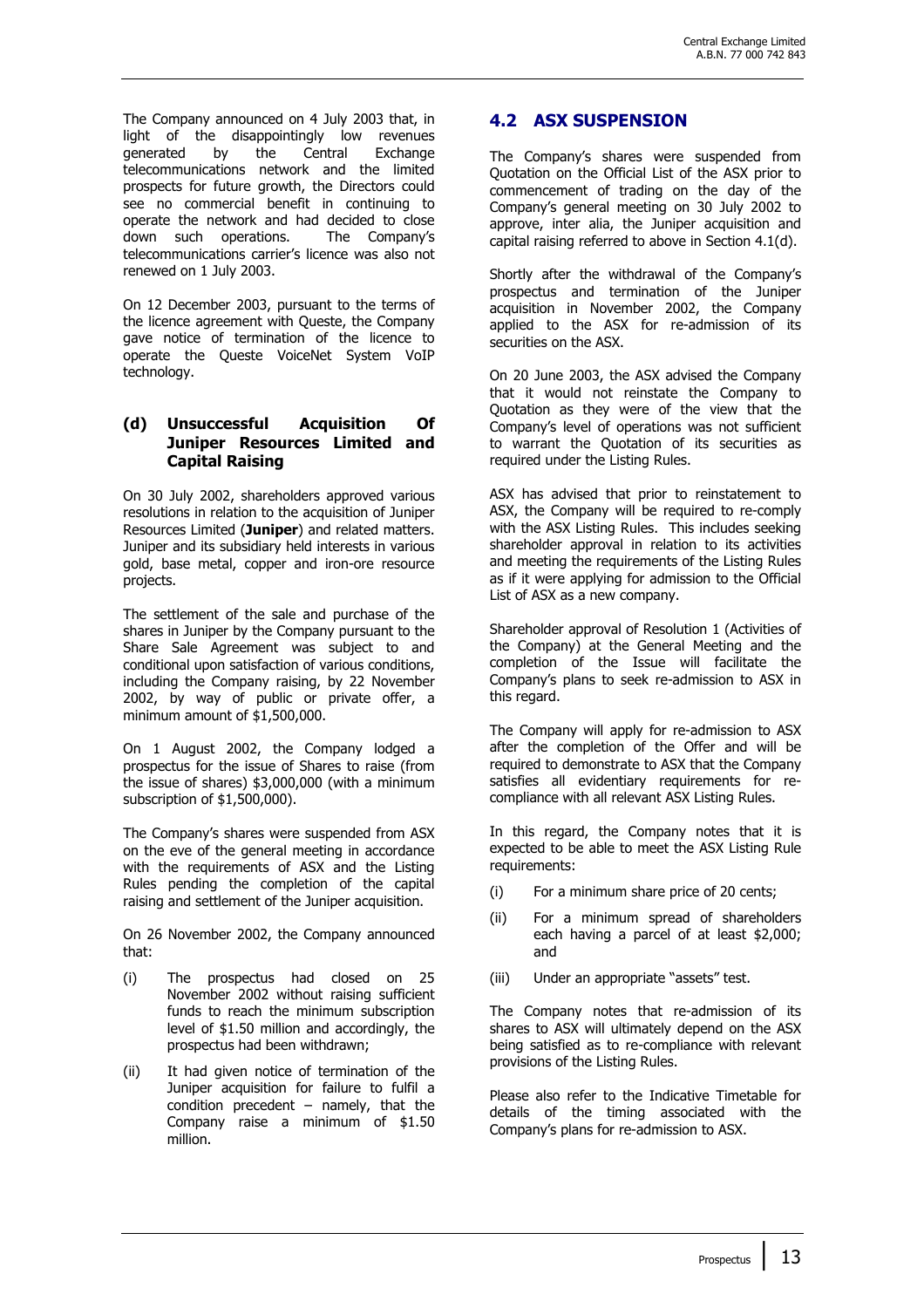#### **4.3 LITIGATION**

The Company is not involved in any litigation or arbitration proceedings, nor, so far as the Directors are aware, are any such proceedings pending or threatened against the Company at the date of this Prospectus.

#### **4.4 MATERIAL CONTRACTS**

Save for the Directors' Deeds described in Section 6.2(d) there are no contracts to which the Company is a party which may be material in terms of the operation of the business of the Company.

The Company has not entered into any management or custodial service agreements in relation to its investment activities. However, the Company reserves the right, subject to compliance with all applicable laws and the ASX Listing Rules, to enter into agreements upon such terms and conditions that the Directors regard as would be appropriate to the Company at the relevant time.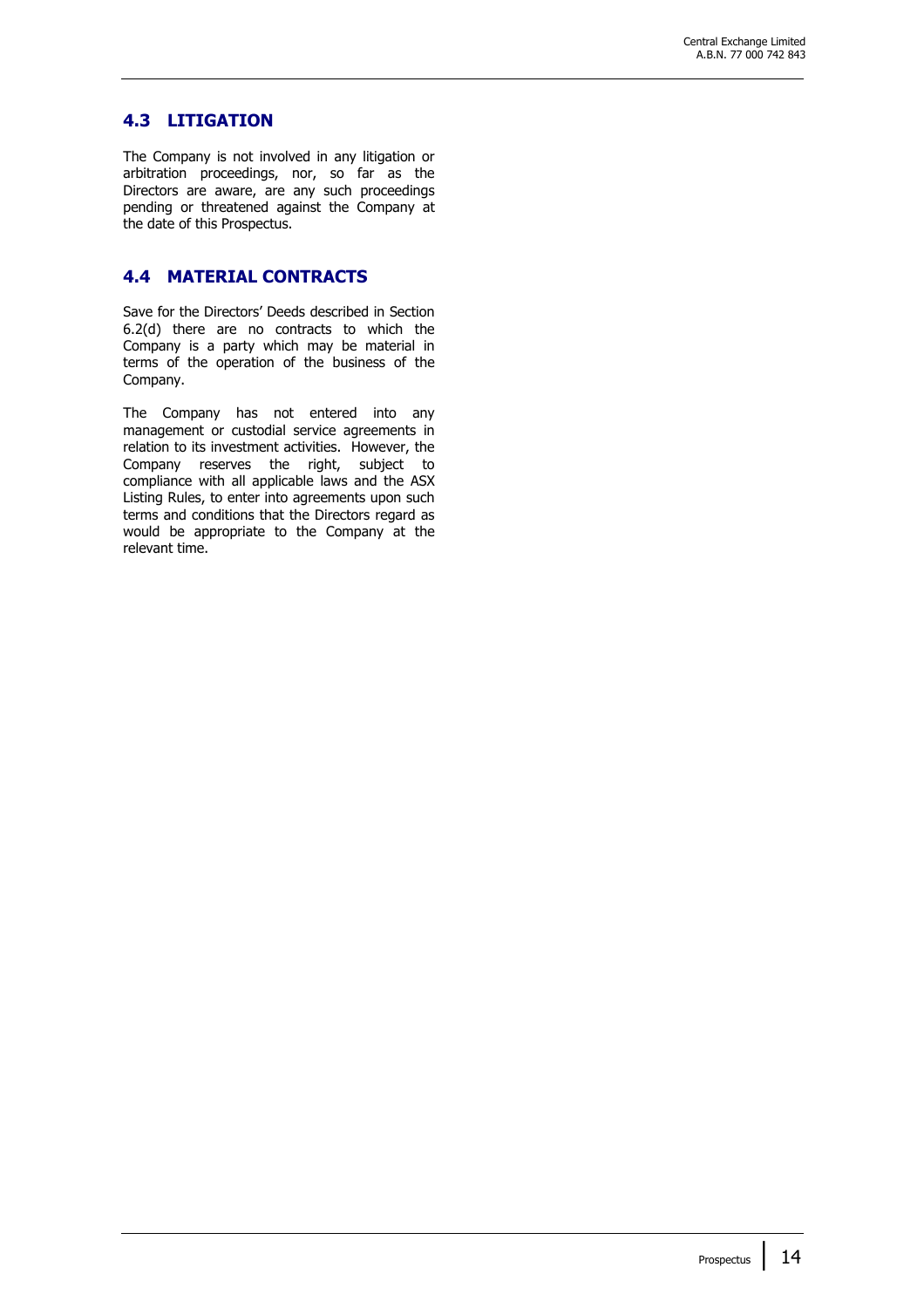### **5. FINANCIAL INFORMATION**

#### **5.1 BACKGROUND**

The Company was incorporated on 18 December 1969 in New South Wales. The Company (under the name of Archean Mining Investments Limited) was first listed on the ASX on 19 November 1970. Since then, it has experienced several changes in relation to its name, status, share capital and activities.

The auditors of the Company since 30 November 1995 are BDO Chartered Accountants and Advisers in Perth, Western Australia.

The financial and taxation accounts for the Company are made up to 30 June annually. The Company is taxed as a public company.

The Directors have not made any forecasts of earnings by the Company.

Please refer to the Investigating Accountant's Report prepared by BDO Consultants (WA) Pty Ltd after Section 11 of this Prospectus.

#### **5.2 CAPITAL STRUCTURE**

The Company currently has 8,499,263 fully paid ordinary Shares on issue and no other securities on issue. The Company is admitted for Quotation on ASX however, as described in Section 4.2, the Company's Shares have been suspended from ASX since 30 July 2002.

At the General Meeting on 4 June 2004, Shareholders approved a 2 for 1 share conversion to double the current share capital to 16,998,526 fully paid ordinary Shares. The record date for such share conversion is 11 June 2004 and updated Shareholding statements will be despatched on 14 June 2004.

The pro-forma Share capital structure of the Company is set out below to reflect the Share capital structure of the Company assuming maximum applications are received from the Company's current 737 Eligible Shareholders pursuant to this Offer:

#### **Pro-Forma Share Capital – Post Offer**

|                                                          |            | %    |
|----------------------------------------------------------|------------|------|
| Shares presently on issue<br>After 2 for 1               | 8,499,263  |      |
| Share conversion                                         | 16,998,526 | 81%  |
| <b>Expected Maximum Shares</b><br>issued under the Offer | 4,094,035  | 19%  |
| Pro-forma Share Capital                                  | 21,092,561 | 100% |

#### **5.3 PROPOSED DIVIDEND**

In light of the receipt of revenues of \$19,051,014 from Anaconda pursuant to the Settlement Deed, the Directors were pleased to announce on 18 February 2004 payment of an interim unfranked dividend of 10 cents per Share. The record date for entitlements to such interim dividend was to be 29 April 2004 with payment to be effected on or about 7 May 2004.

However, on 18 March 2004, the Company announced that it had cancelled its plans to pay the 10 cents per Share unfranked dividend and instead proposed to pay a franked dividend of 5 cents per Share. A record date of 6 July 2004 has been set for entitlement to such franked dividend with payment expected to be effected on or about 9 July 2004.

This 5 cents per Share dividend (post 2:1 Share conversion) is equivalent in cash terms to the 10 cent per Share dividend announced on 18 February 2004 (pre 2:1 Share conversion) if they hold the same equivalent Shares in the Company.

The aggregate dividends payable by the Company will remain unchanged if no subscriptions are received under the Offer. If subscriptions are received under such Offer, the aggregate dividends payable by the Company will increase on a pro rata basis to reflect the increased capital base of the Company from such subscriptions.

The change in dividends was prompted by a number of Shareholder calls for the Company to pay a more tax effective franked dividend where possible, and legal and taxation advice received by the Directors.

The Company is able to pay a franked dividend because it expects to incur an income tax liability for the current financial year ending 30 June 2004. However, the extent of such final tax liability will determine the extent to which the Company will be able to frank the 5 cents per Share dividend. This expected 30 June 2004 year end tax liability is also another reason for the record date for dividend entitlements being on 6 July 2004 as the Company will only gain its expected franking account credits (which is derived from income tax paid) after 30 June 2004.

Eligible Shareholders who subscribe for Shares under this Offer will be entitled to receive this 5 cents per Share franked dividend as the record date for such dividend is after the Closing Date and expected to be after the allotment of Shares from the Issue.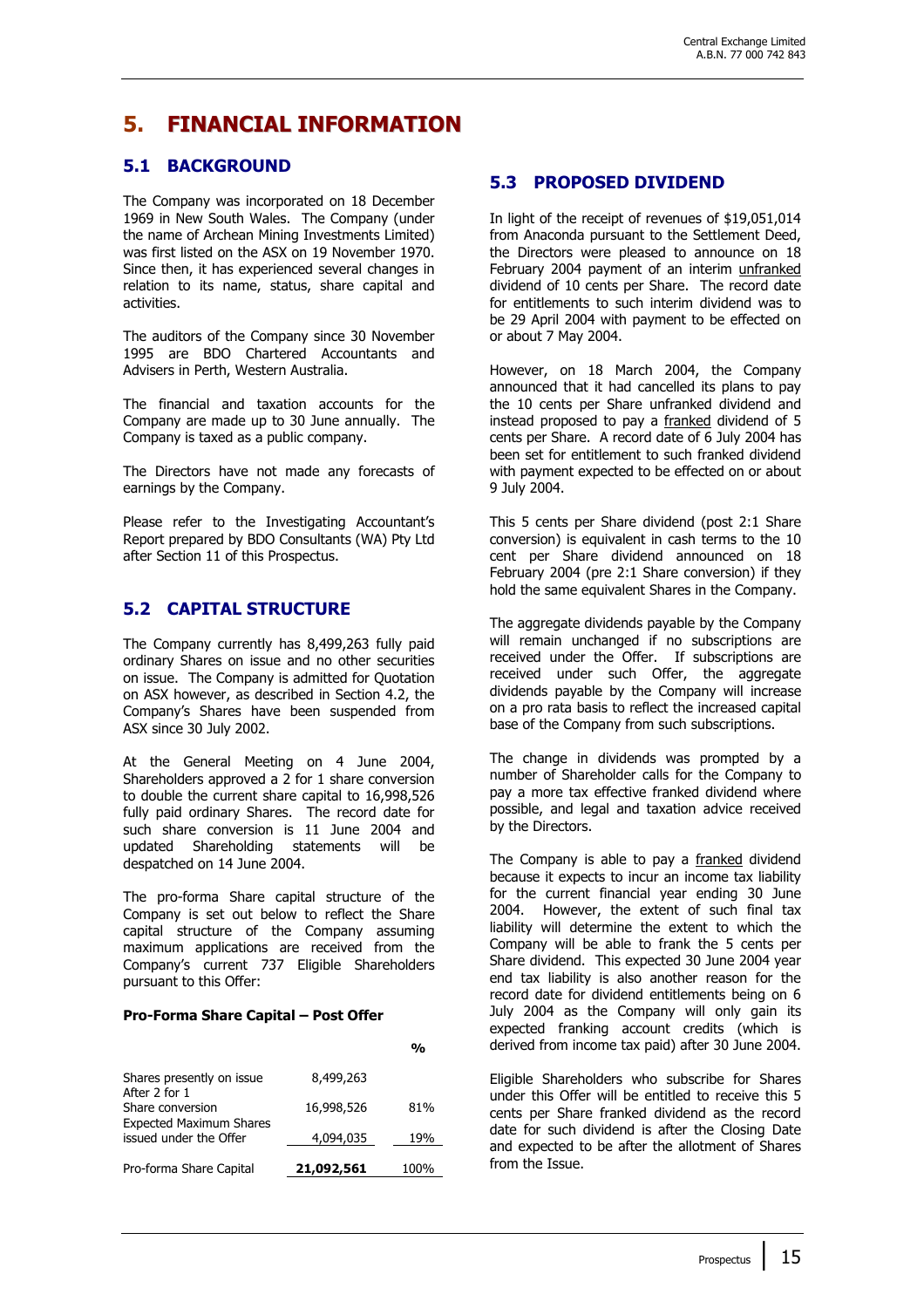#### **5.4 DIVIDEND POLICY**

The Company intends to pay dividends from the dividends and interest income it may receive from its investments and from the potential realised gains made on the sale of investments that form part of the Portfolio. Dividends will be franked to the extent that available franking/imputation credits permit.

However, the ability of the Company to pay dividends and the timing of those dividends in the future is dependent on many factors, including the Company's future capital requirements for proposed investments and the financial position generally of the Company.

There will also be other factors beyond the control of the Directors that may affect revenues and profitability and, therefore, the ability of the Company to pay dividends. Consequently, the Directors cannot give any specific assurance to Shareholders concerning the future payment of dividends.

Please refer to Section 8 for information on risk factors associated with the Company carrying on investment activities in accordance with its Investment Objectives and Strategies.

#### **5.5 DIVIDEND REINVESTMENT AND BONUS SHARE PLANS**

The Constitution of the Company authorises the Directors to establish and maintain Dividend Reinvestment Plans (whereby any member may elect that dividends payable by the Company be reinvested by way of subscription for Shares in the Company) and Bonus Share Plans.

The Directors propose to implement a Dividend Reinvestment Plan in the near future. Further details will be provided to Shareholders upon such implementation. Such Dividend Reinvestment Plan will not be implemented prior to the payment of the 5 cents per Share franked dividend referred to in Section 5.3. The Directors note that any implemented Dividend Reinvestment Plan is likely to be suspended in relation to such dividend in any event due to the lack of a stable market price for the Company's Shares (as the Company's Shares are currently suspended from ASX).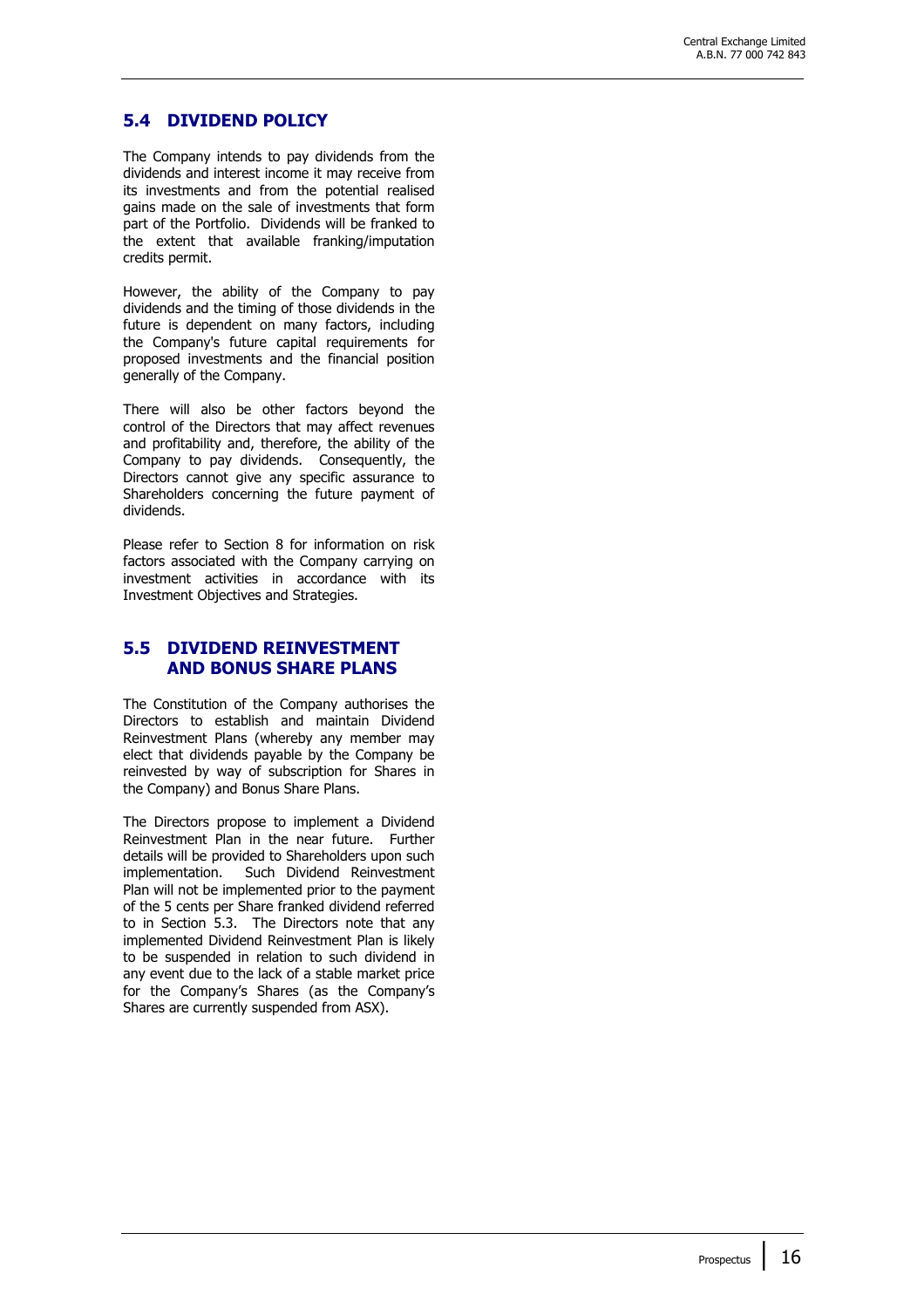### **6. THE BOARD OF DIRECTORS**

#### **6.1 DIRECTORS' PROFILES**

Please refer to Section 3.2 for profiles of the Board of Directors.

#### **6.2 INTERESTS OF DIRECTORS IN THE COMPANY**

#### **(a) Directors' Interests in Securities of the Company**

The Directors of the Company do not have any relevant interest in the issued securities of the Company at the date of this Prospectus.

Director, Mr Yaqoob Khan, is a director of Queste Communications Ltd.

Director, Mr Victor Ho, is the Company Secretary of Queste Communications Ltd.

Queste Communications Ltd is a substantial Shareholder in the Company with 48.817% of the Company's current issued Share capital.

The Directors also have a relevant interest in the issued securities of Queste Communications Ltd.

The Directors are not entitled to participate in the Offer as they have no current Shareholding in the Company and are not expected to have any Shareholding in the Company at the Record Date.

Queste Communications Limited is entitled to participate in the Offer to the extent of the Application Limit (of 5,555 shares at a cost of \$4,999.50).

Under the Company's Constitution, a shareholding qualification for Directors may be fixed by the Company in general meeting. Unless and until so fixed a Director is not required to hold any share in the Company.

#### **(b) Directors' Remuneration**

The Constitution of the Company provides that the non-Executive Directors are entitled to remuneration as determined by the Company in general meeting to be apportioned among them in such manner as the Directors agree.

Subject to any contract with the Company and to the Corporations Act, the Board may fix the remuneration of each Executive Director. That remuneration may consist of salary, bonuses, participation in profits of the Company or of any other company in which the Company is

interested, a percentage of any increase in the market capitalisation of the Company or by any or all of those modes but may not be by way of commission on or percentage of operating revenue of the Company.

At present, the Company has not appointed a Managing Director. The Company expects to appoint a Managing Director within the next 6 months at commercial rates of remuneration. It is expected that such remuneration will comprise a base salary and a performance bonus based upon one or more of the permitted means of remuneration contained in the Constitution of the Company.

As at the date of this Prospectus, the Directors are remunerated on the basis of fixed annual salaries as follows:

| Name of<br><b>Director</b> | <b>Office</b>                               | <b>Salary</b> |
|----------------------------|---------------------------------------------|---------------|
| William<br>Johnson         | Chairman and General<br>Manager             | 125,000       |
| Victor Ho                  | Executive Director and<br>Company Secretary | $Nil *$       |
| Yaqoob<br>Khan             | Non-Executive Director                      | $Nil *$       |

Such Directors had agreed to forgo their Directors' fees until further notice (effective 1 July 2003).

The Company intends to enter into director service agreements with its Directors upon commercial rates of remuneration in the near future. It is expected that such remuneration will comprise a base salary or fee (in relation to non-Executive Directors) and, in relation to Executive Directors, a performance bonus based upon one or more of the permitted means of remuneration contained in the Constitution of the Company.

In addition to the remuneration outlined above:

- the Company is required to pay directors employer superannuation contributions of an amount necessary to meet the minimum level of superannuation contributions required under any applicable legislation.
- The Company may also pay the directors' travelling and other expenses that they properly incur in attending directors' meetings or any meetings of committees of directors, in attending any general meetings of the Company, and in connection with the Company's business;
- If a Director, at the request of the Board and for the purposes of the Company, performs extra services or undertakes any executive or other work for the Company beyond his or her general duties, the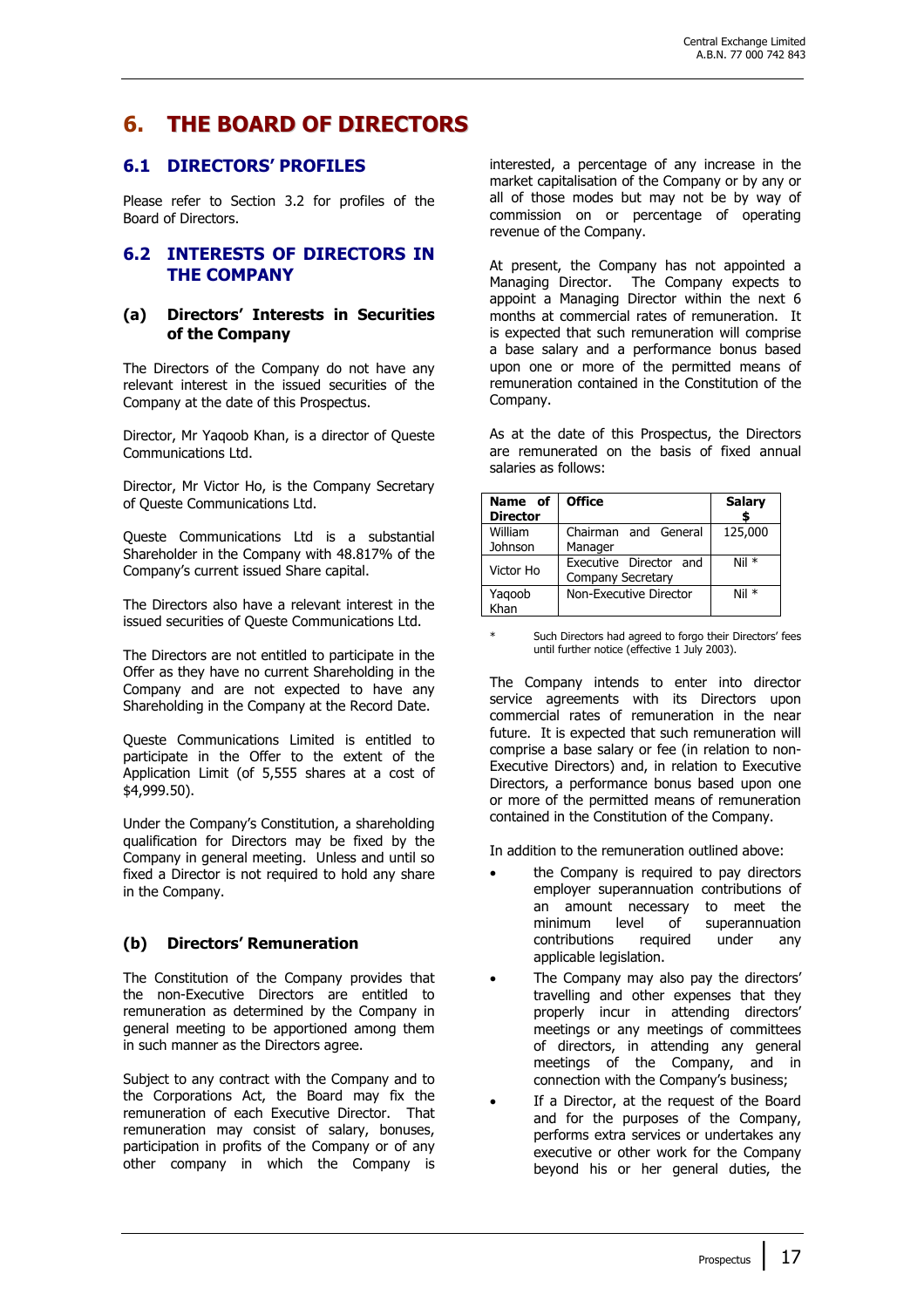Company may pay that Director a fixed sum or salary set by the Board. Such remuneration may be either in addition to or in substitution for any remuneration to which that Director is entitled as described above.

Under the Company's Constitution:

- A Director of the Company may be or become a director, officer, employee or member of any company promoted by the Company or in which the Company may be interested as a vendor, shareholder or otherwise and is not accountable for any reasonable benefits received as a director, officer, employee or member of the other company.
- A Managing Director of the Company may, with the prior approval of the other Directors (such approval not to be unreasonably withheld), act as a managing director of another company.

#### **(c) Directors' Indemnities and Insurance**

The Company's Constitution provides that to the extent permitted by the Corporations Act:

- (i) the Company may indemnify:
	- (A) every person who is or has been an officer of the Company; and
	- (B) where the Board considers it appropriate to do so, any person who is or has been an officer of a related body corporate of the Company;

against any liability incurred by that person in his or her capacity as an officer of the Company or of the related body corporate (as the case may be).

(ii) The Company may pay a premium in respect of a contract insuring a person who is or has been an officer of the Company or a related body corporate of the Company against any liability incurred by the person as an officer of the Company or a related body corporate except a liability (other than one for legal costs) arising out of conduct involving a wilful breach of duty in relation to the Company or a contravention of section 182 or 183 of the Corporations Act.

#### **(d) Directors' Deeds**

In addition to the above rights, the Company has also entered into a deed with each of the Directors to regulate certain matters between the Company and each Director, both during the time the Directors holds office and after the Director ceases to be an officer of the Company (or wholly owned subsidiaries), including the following matters:

- The Company's retention of and the Director's access to Board papers and company books (subject to confidentiality and privilege) both while the Director is a director of the Company and after the Director ceases to hold office, for the purposes expressly permitted by the deed.
- The Company's obligation to use its best efforts to ensure that so far as practical (having regard to the cost of coverage and its availability with the issue of practicality to be determined by the Board), that there is an appropriate directors' and officers' insurance cover (as permitted by the Corporations Act) for the period that each Director is a director of the Company and for 2 years after that Director ceases to hold office;
- The Company's obligation to indemnify a Director for liabilities or legal costs incurred as an officer of the Company (to the extent permitted by the Corporations Act);
- Subject to the terms of the deed and the Corporations Act, the Company may, at the request of the Director and on such terms as it thinks fit, advance monies to the Director to meet any costs or expenses of the Director incurred in circumstances relating to the indemnities provided under the deed and prior to the outcome of a legal proceeding.

The Company cannot make such an advance to a Director in respect of legal costs incurred in a legal proceeding initiated by the Company against the Director.

Advances must be repaid by the Director once the outcome of the legal proceeding is known, but may be set-off by indemnities from the Company (where permitted by the deed and the Corporations Act); and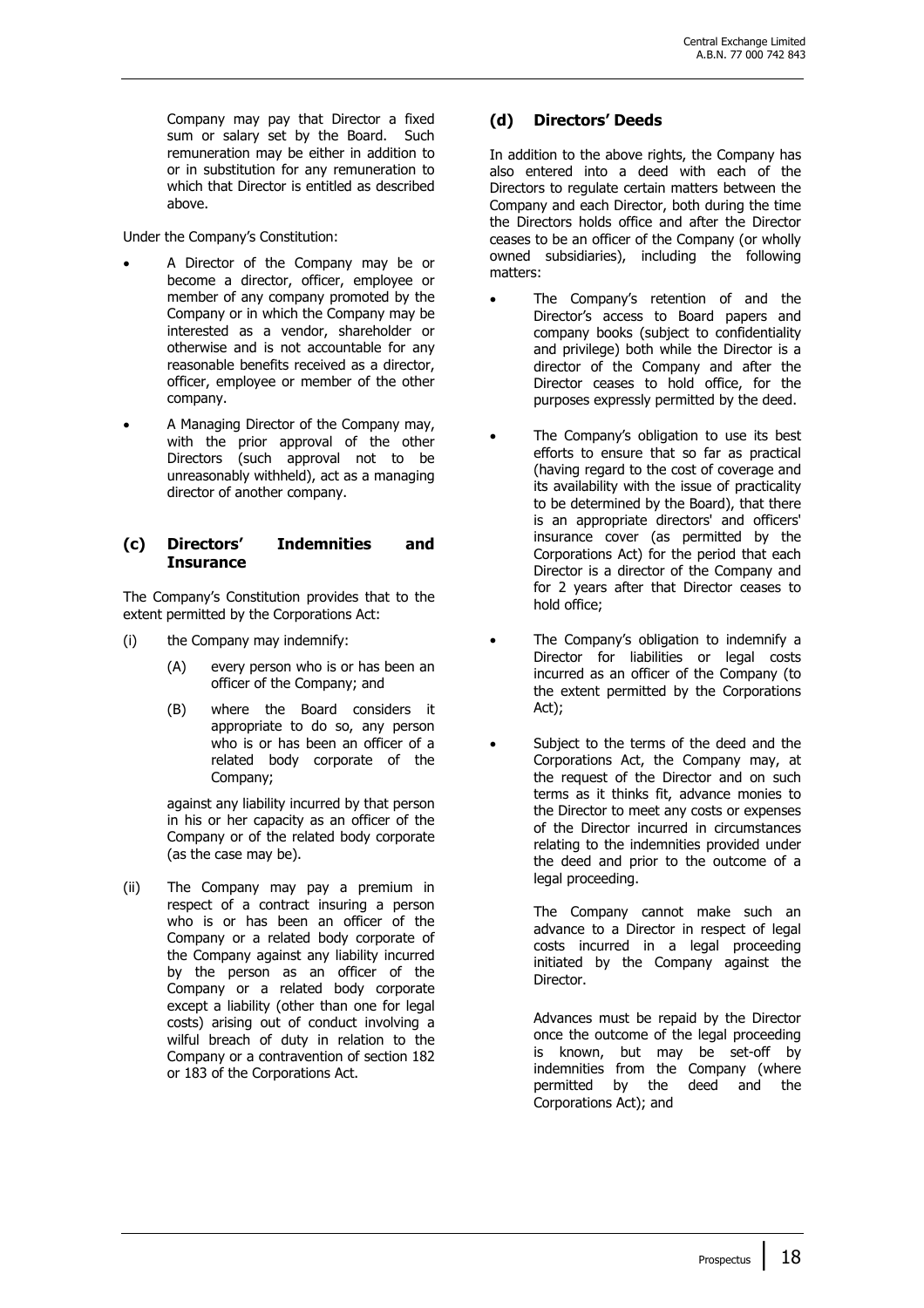• the Company's and Director's rights and obligations in respect of confidential information, legal proceedings against the Director, disclosure of Director's benefits and notifiable interests, costs of independent advice and related party benefits.

The Company proposes to enter into deeds as described above with new Directors and officers appointed to the Company from time to time.

The Company does not currently have but intends to investigate obtaining a directors' and officers' liability insurance policy which covers all Directors and officers of the Company and its wholly-owned subsidiaries.

#### **(e) Other Interests of Directors**

Other than as set out below or elsewhere in this Prospectus:

- (a) no Director or proposed Director of the Company, and no firm in which a Director or proposed Director of the Company is a partner, holds, or held at any time during the last 2 years before the date of this Prospectus, any interest in:
	- (i) the formation or promotion of the Company;
	- (ii) any property acquired or proposed to be acquired by the Company in connection with its formation or promotion,
- (b) no amounts have been paid or agreed to be paid and no benefits have been given or agreed to be given to any Director or proposed Director of the Company:
	- (i) to induce them to become, or to qualify them as, a Director; or
	- (ii) for services rendered by them in connection with the formation or promotion of the Company.

Yaqoob Khan was a Director of the Company at the time of its unsuccessful capital raising by prospectus dated 1 August 2002 (refer Section 4.1(d)).

#### **6.3 CORPORATE GOVERNANCE**

The Board has the responsibility of ensuring the Company is properly managed so as to protect and enhance shareholders' interests in a manner that is consistent with the Company's responsibility to meet its obligations to all parties with which it interacts.

In recognising the need for the highest standards of corporate behaviour and accountability, the Directors of the Company support the principles of corporate governance.

To this end, the Board has adopted appropriate corporate governance policies and practices having regard to its size and nature of activities and the circumstances of the Company.

The Company's latest Corporate Governance Statement is as contained in the 2003 Annual Report. Such Corporate Governance Statement is reproduced as follows:

> "The Board is responsible for the overall corporate governance of the Company, and it recognises the need for the highest standards of behaviour and accountability.

> The primary responsibilities of the Board include:

- formulation and approval of the strategic direction, objectives and goals of the Company;
- monitoring the financial performance of the Company, including approval of the Company's financial statements;
- ensuring that adequate internal control systems and procedures exist and that compliance with these systems and procedures is maintained;
- the identification of significant business risks and ensuring that such risks are adequately managed;
- the review of performance and remuneration of executive Directors; and
- the establishment and maintenance of appropriate ethical standards.

The Board delegates to the executive team all responsibility for the operation and administration of the Company.

#### **Terms of Appointment as a Director**

The Constitution of the Company provides that a Director other than the Managing Director may not retain office for more than three calendar years or beyond the third annual general meeting following his or her election, whichever is longer, without submitting for re-election. One third of the Directors must retire each year and are eligible for re-election. The Directors who retire by rotation at each annual general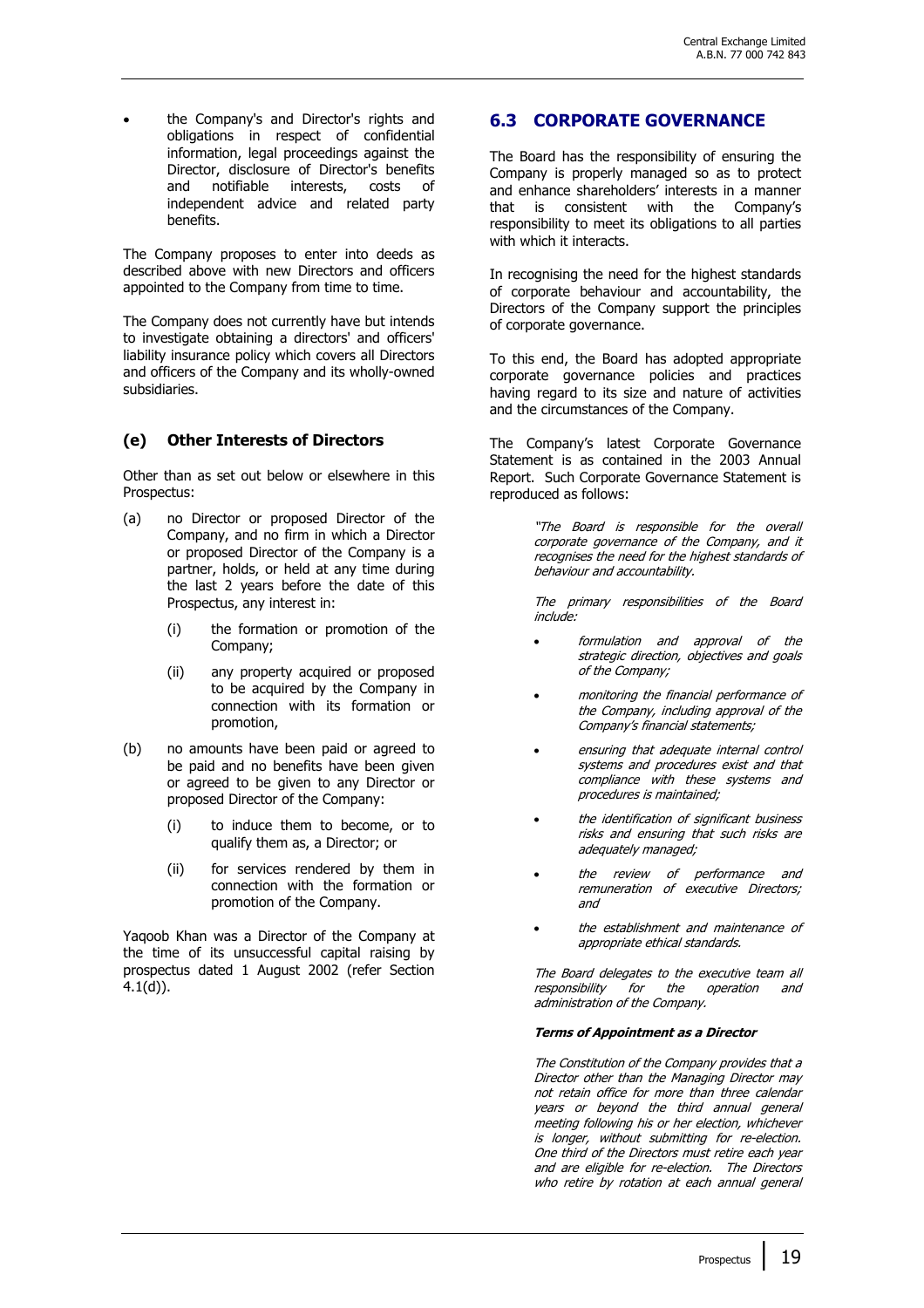meeting are those with the longest length of time in office since their appointment or last election.

#### **Independent Professional Advice**

Each Director has the right to seek independent legal and other professional advice at the Company's expense concerning any aspect of the Company's operations or undertakings in order to fulfil their duties and responsibilities as Directors. [Subject now to the terms of the Director's Deed in relation to such matter, in respect of each Director]

#### **Share Trading**

Dealings are not permitted at any time whilst in the possession of price sensitive information not already available to the market. In addition, the Corporations Act 2001 prohibits the purchase or sale of securities whilst a person is in possession of inside information.

#### **Committees**

In view of the size of the Company and the nature of its activities, the Board has considered that establishing formally constituted committees for audit, board nominations and remuneration would contribute little to its effective management.

Accordingly audit matters, the nomination of new Directors and the setting, or review, of remuneration levels of Directors and senior executives are reviewed by the Board as a whole and approved by resolution of the Board (with abstentions from relevant Directors where there is a conflict of interest).

Where the Board considers that particular expertise or information is required, which is not available from within their number, appropriate external advice may be taken and reviewed prior to a final decision being made by the Board.

#### **Code Of Conduct**

In view of the size of the Company and the nature of its activities, the Board has considered that an informal code of conduct is appropriate to guide executives, management and employees in carrying out their duties and responsibilities.

#### **Communication to Market and Shareholders**

The Board recognises its duty to ensure that its shareholders are informed of all major developments affecting the Company's state of affairs. Information is communicated to shareholders and the market through:

- The Annual Report which is distributed to shareholders;
- The Annual General Meeting and other general meetings called to obtain shareholder approvals as appropriate;
- The Half-Yearly Directors' and Financial reports and the Quarterly and Monthly Cash Flow Reports;
- Other Announcements made in accordance with ASX Listing Rules.

The Company's reports and ASX announcements may be viewed and downloaded its website: www.centralexchange.com.au or the ASX website: www.asx.com.au under ASX code "CXL"."

However, the Board is currently reviewing the above Corporate Governance Statement in light of the circumstances of the Company after readmission to ASX and the principles of the ASX Corporate Governance Council and the ASX Listing Rules.

Details of the Company's updated corporate governance policies will be made available from the Company's website in due course and in the Company's 2004 Annual Report to be released later this calendar year.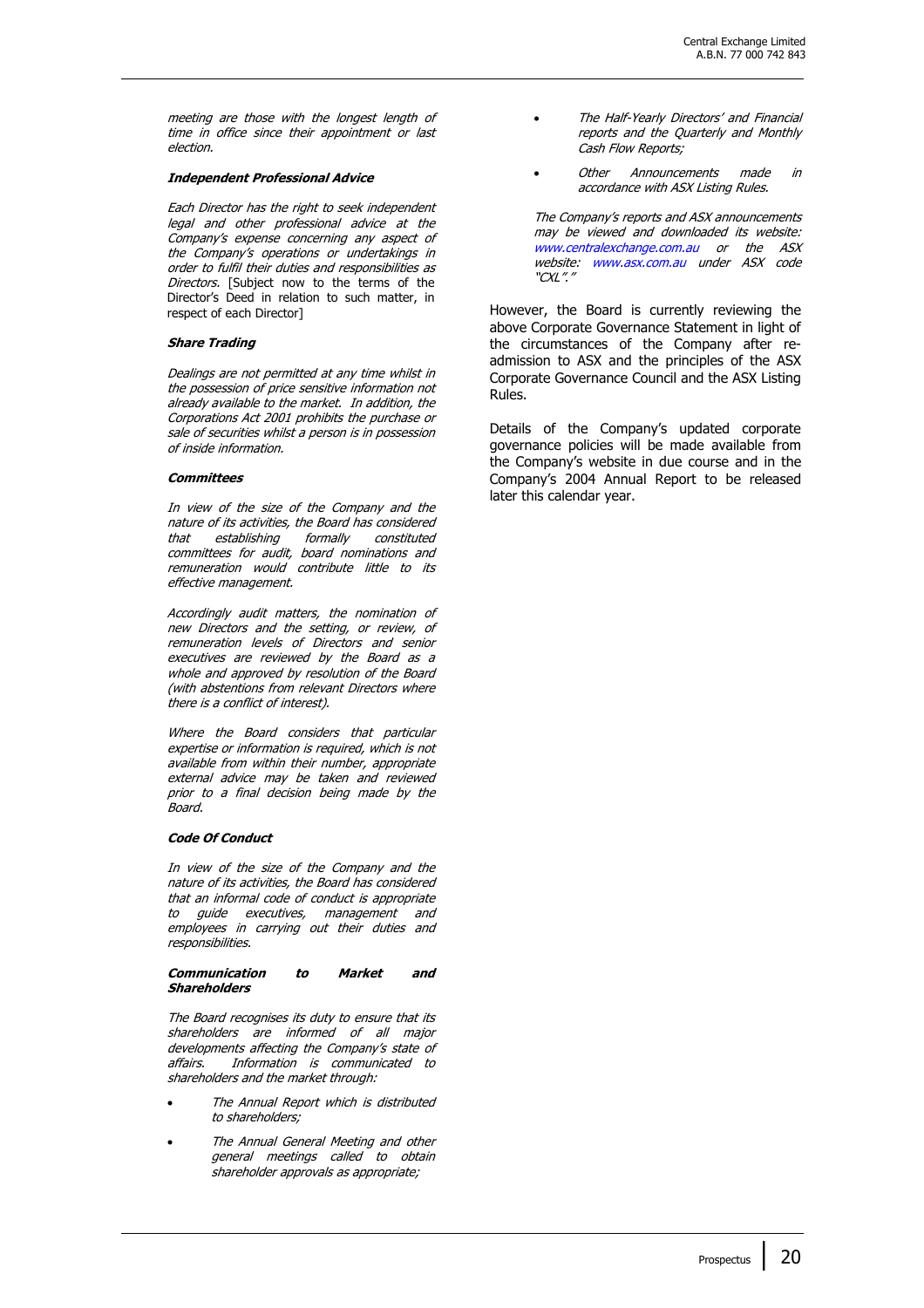### **7. TAXATION**

Set out below is a summary of certain Australian taxation consequences for Shareholders who are residents of Australia for Australian taxation purposes.

This summary is based on the Company's understanding of the tax laws as in force at the date of this Prospectuses as contained in the Income Tax Assessment Act 1936, Income Tax Assessment Act 1997 and Income Tax Rates Act 1986 (collectively referred to as the **Tax Law**), as they apply to Shareholders in respect of ordinary Shares held in the Company.

This summary does not address all taxation consequences of ownership of ordinary shares in the Company. Rather, it represents a general summary of the Australian taxation position for Shareholders, who are residents of Australia for Australian tax purposes. The personal circumstances of a Shareholder, including their legal nature, will affect the applicable taxation consequences, and all Shareholders are advised to obtain tax advice relevant to their own circumstances.

The Australian taxation treatment of non-resident (foreign) Shareholders is not considered in the following summary.

The general taxation implications for Australian Shareholders in the Company have been set out below in respect of the following circumstances:

- Receiving dividend income; and
- Disposing shares in the Company.

#### **7.1 TAX POSITION OF THE COMPANY**

- (a) The Company is a resident of Australia for the purposes of the income tax law.
- (b) Where the Company makes a profit or a loss on the sale of an investment, that profit or loss may be on revenue account (ordinary income) or on capital account (capital gain or loss). There are many factors which need to be considered by the Company in assessing which tax treatment is appropriate for each investment. A detailed analysis of those factors is outside the scope of this Prospectus.
- (c) The Company is not expected to be able to satisfy the criteria to be considered a listed investment company (**LIC**) for the purposes of the Tax Law and as such, tax concessions will not be available to eligible Shareholders that allow the benefit of the discount capital gains tax regime to "flow through" to them.
- (d) The taxation accounts for the Company will be made up to the financial year ending 30 June annually.
- (e) The Company will be taxed as a public company. The applicable rate of company tax applying to the Company should be the prevailing company tax rate of 30%.

#### **7.2 TAX POSITION OF SHAREHOLDERS – RECEIPT OF DIVIDENDS**

#### **(a) Individuals**

- (i) Dividends received by resident individual Shareholders (either directly or indirectly) are generally included in the assessable income of the Shareholder. Shareholders are generally then subject to tax on the dividends at their relevant marginal rates.
- (ii) To the extent that the dividends are franked, then the imputation credits attaching to the franked dividends are also included in the assessable income of the Shareholders (that is, the dividend is grossed-up). Shareholders are then entitled to a tax credit/offset equal to the amount of imputation credits received.
- (iii) To the extent that the dividend is unfranked, there is no gross-up and Shareholders should generally be taxed at their marginal rate on the dividend received, with no tax credit/offset.

#### **(b) Companies**

- (i) Dividends received by resident corporate Shareholders (either directly or indirectly) are generally included in the assessable income of the Shareholder. Shareholders are generally then subject to tax on the dividends at the company tax rate.
- (ii) To the extent that the dividends are franked, then the imputation credits attaching to the franked dividends are also included in the assessable income of the Shareholders (that is, the dividend is grossed-up). Shareholders are then entitled to a tax offset equal to the amount of imputation credits received.
- (iii) To the extent that the dividend is unfranked, there is no gross-up and Shareholders should generally be taxed at the company tax rate on the dividend received, with no tax offset.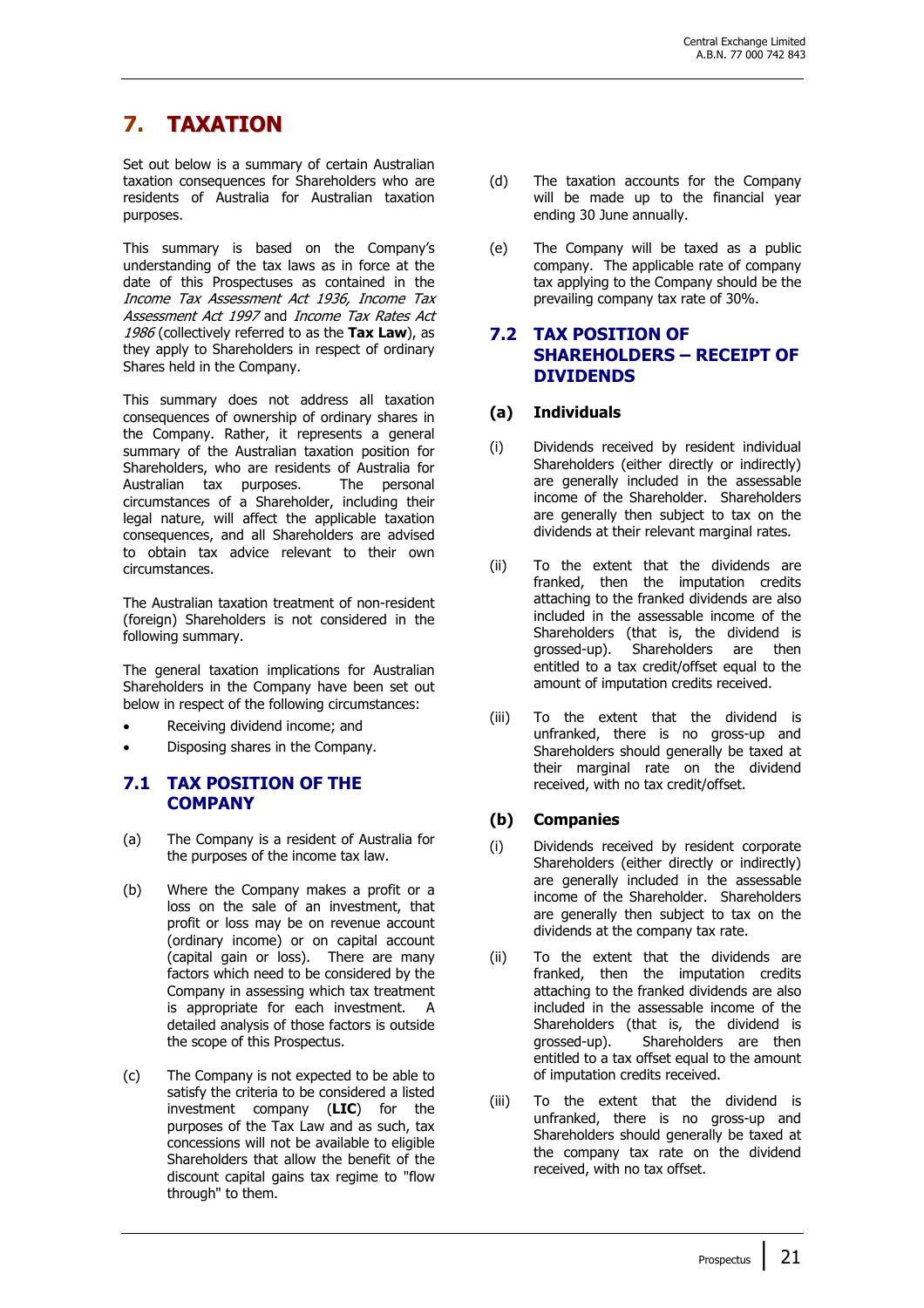(iv) Corporate Shareholders are also entitled to a franking credit in their franking accounts equal to the imputation credit attaching to the dividend. Corporate Shareholders can then use the credit to frank dividends to their Shareholders.

#### **Complying Superannuation Funds**

- (i) Generally speaking, superannuation funds treat the receipt of a dividend in the same way as an individual and corporate Shareholder.
- (ii) To the extent that any dividend received by a superannuation fund is unfranked, it will be fully assessable without any grossup or tax offset in the same way as an individual.

#### **7.3 ANTI-AVOIDANCE RULES**

Shareholders are generally not entitled to imputation credits on a dividend where the Shareholders have not held their Shares "at-risk" for a period of at least 45 days. As the antiavoidance rules pertaining to the imputation system are extremely complex, you should consult your tax advisor in relation to the operation of these rules.

#### **7.4 DISPOSAL OF SHARES**

- (a) Where shares in the Company are held on revenue account (as "trading stock") by a Shareholder, any gain or loss on disposal should be taxable as ordinary assessable income as opposed to being taxed as capital gains.
- (b) Where shares in the Company are held on capital account, any gain or loss on disposal is generally taxed in accordance with the capital gains tax (**CGT**) provisions of the Tax Law.
- (c) Australian resident individual Shareholders and trustees will be liable to tax on only half of any capital gain made on the disposal provided the ordinary Shares are each owned by the relevant Shareholders for at least twelve (12) months prior to disposal.
- (d) The capital gains treatment of complying Australian resident superannuation funds or life insurance companies is, in general, the same as that set out above for Australian resident individuals and trustees, except that the "discount" is onethird rather than 50 per cent.
- (e) Any CGT loss incurred in respect of the disposal of the Shares is effectively quarantined and can only be offset against capital gains.
- (f) The cost base for each Shareholder of ordinary Shares will generally be equal to the issue or purchase price of the ordinary Shares and, amongst other things, any incidental costs of acquisition and nondeductible interest expenditure in acquiring the Shares.
- (g) The Company recommends that you consult your tax advisor with respect to the application of these rules as the foregoing statements reflect a general summary only and may not be an accurate description in relation to the affairs of a particular Shareholder.

#### **7.5 TAX FILE NUMBER AND AUSTRALIAN BUSINESS NUMBER**

- (a) A Shareholder may quote its Tax File Number (**TFN**) or, where relevant, Australian Business Number (**ABN**) to the Company. If a TFN or ABN is not quoted, and no exemption is applicable, tax is required to be deducted by the Company from any dividends at the highest marginal tax rate (currently 47%) plus Medicare Levy (currently 1.5%).
- (b) No withholding requirement applies in respect of fully franked dividends paid by the Company on the ordinary Shares. Where the dividends are not fully franked and no TFN or ABN has been quoted, the Company would be required to withhold tax (at 48.5% as above) on that portion of the dividend which is not franked.

#### **7.6 OTHER TAXES**

- (a) Whilst the ordinary Shares of the Company are admitted or admissible for Quotation on the ASX, no stamp duty or similar taxes are payable in Western Australia by a Shareholder in connection with the issue, purchase, conversion or redemption of the ordinary Shares.
- (b) Under current Australian law, there are no estate duties or other inheritance taxes payable in respect of the transmission of the ordinary Shares upon the death of a Shareholder.
- (c) Under current Australian law, goods and services tax will also not be payable in respect of any issue or transfer of ordinary Shares.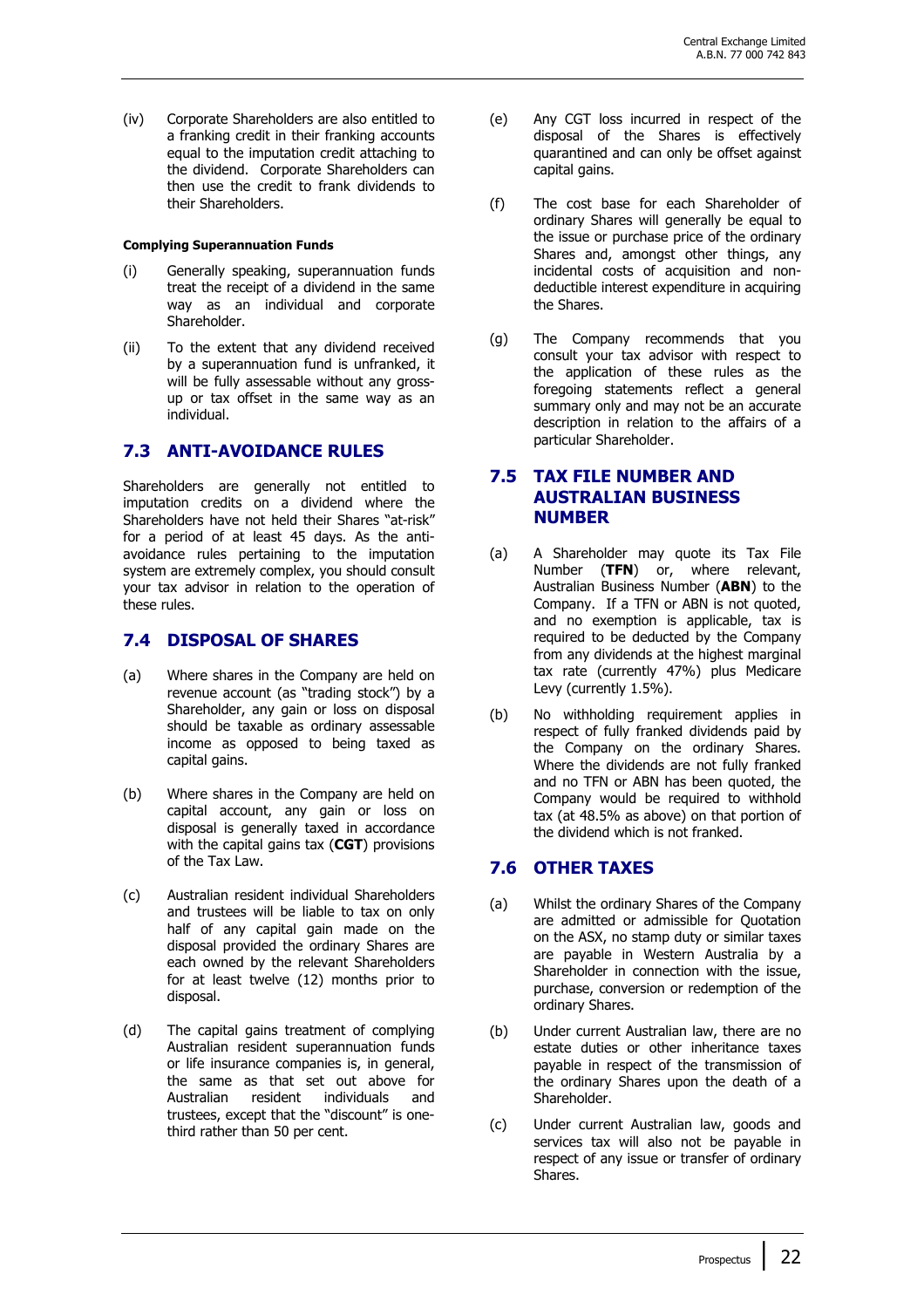### **8. RISK FACTORS**

This section identifies the areas the Directors regard as the major risks associated with the Company in carrying on investment activities in accordance with its Investment Objectives and Strategies.

Shareholders should be aware that an investment in the Company involves many risks which may be higher than the risks associated with an investment in other companies. The Company's Share price (when re-admitted to ASX) may be subject to significant volatility. While the Directors and Executives intend to use prudent management techniques to minimise the risks to Shareholders, no assurances can be given by the Company as to the success or otherwise of its investments or the market price at which the Shares may trade on ASX.

The following matters, as well as others described elsewhere in this Prospectus, should be considered in evaluating the activities of the Company and its prospects. Shareholders are advised to regard any investment in the Company as a speculative long term proposition and to be aware that, as with any equity investment, substantial fluctuations in the value of their investment may occur.

#### **8.2 INVESTOR CONSIDERATIONS**

Before deciding to subscribe for Shares, Applicants should consider whether Shares are a suitable investment. There are general risks associated with any investment in the stock market. The value of Shares listed on the ASX may rise or fall depending on a range of factors beyond the control of the Company.

There may be tax implications arising from the application for Shares, the receipt of dividends (both franked and unfranked) from the Company, participation in the proposed Dividend Re-Investment Plan of the Company, participation in any on market share buy-back and on the disposal of Shares. Applicants should carefully consider these tax implications and obtain advice from an accountant or other professional tax adviser in relation to the application of tax legislation.

If you are in doubt as to whether you should subscribe for Shares, you should seek advice on the matters contained in this Prospectus from a stockbroker, solicitor, accountant or other professional adviser immediately.

#### **8.3 GENERAL RISKS**

**(a)** There are numerous general widespread risks associated with investing in any form of business and with investing in the share market generally;

**(b)** The prices at which the Company's Shares trade may be volatile and could be subject to wide fluctuations depending upon a range of factors and stock market conditions, many of which are unrelated to the Company's investment or financial performance. Movements on international stock markets, short term or long term interest rates and exchange rates, commodity prices, domestic and international economic conditions as well as government, taxation and other policy changes may materially affect the stock market and/or the operating results of the Company;

**(c)** The profitability and success of the Company is highly dependent on the ability of the Directors and Executives to assess business risks and make appropriate investments. It cannot be expected nor is there any guarantee that an investment or investment decision of the Directors and Executives will prove to be the correct decision or prove to be profitable for the Company. In this regard, the Directors have no proven "track record" in investing the funds of the Company. The Company may accordingly incur significant losses in carrying out its investment objectives. As a result, no guarantee can be given in respect of the future earnings of the Company or the earnings and capital appreciation of the Company's investments;

**(d)** The Company's earnings and capital appreciation are also highly dependent on the proper exercise of the management skills of the Directors and Executives. There can be no guarantee that the Company will be able to retain its key Directors and Executives or, if those persons cease to be employed by the Company, that the Company will be able to attract and retain personnel of sufficient experience and expertise to manage the investment Portfolio of the Company. As a result, no guarantee can be given in respect of the future earnings of the Company or the earnings and capital appreciation of the Company's investments;

**(e)** The profitability and success of the Company is dependent on the earnings and capital appreciation of its investment Portfolio. Future earnings can be affected by many factors and policies beyond the control of the management. As a result, no guarantee can be given in respect of the future earnings of the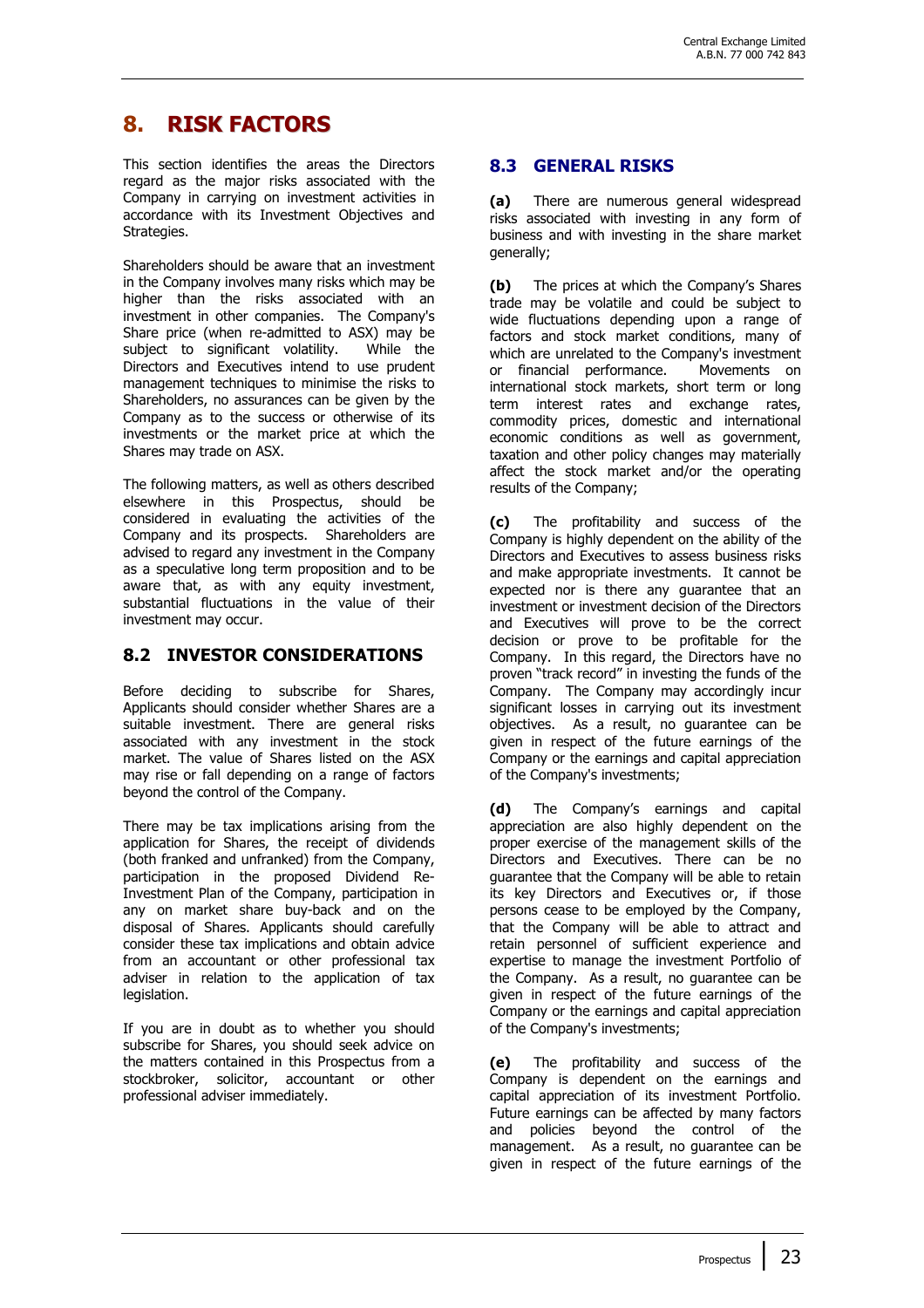Company or the earnings and capital appreciation of the Company's investments;

**(f)** The future earnings of the Company and the value of the investments of the Company may be affected by the general economic climate, commodity prices, currency movements, changing government policy and other factors beyond the control of the Company. As a result, no guarantee can be given in respect of the future earnings of the Company or the earnings and capital appreciation of the Company's investments;

**(g)** No guarantee can be provided that the Company will be able to distribute income to Shareholders as this will depend on the extent to which income is derived by the Company from the underlying investments in the Portfolio;

**(h)** Any variation in the exchange rates could materially affect the operating results of the Company;

**(i)** Any variation in short and long-term interest rates could materially affect the operating results of the Company;

**(j)** Any variation in commodity prices could materially affect the operating results of the Company;

**(k)** The price of investments that the Company has purchased can fall as well as rise;

**(l)** Changes to government policy and legislation including taxation laws and the interpretation of those laws could materially affect the operating results of the Company or its ability to distribute profits in a tax effective manner. For example, the Company's understanding of the provisions in the Tax Law in relation to capital gains tax concessions may differ to the interpretation or application of those laws by government bodies.

**(m)** Accounting Standards may change which may necessitate a change in accounting policies in use by the Company.

**(n)** ASX imposes certain requirements on the continued admission of the Company to the Official List of the ASX. ASX may change the listing requirements and Shareholders cannot be assured that the Company will continue at all time to meet the requirements necessary to maintain listing on ASX. If ASX suspends trading of the Company's Shares, Shareholders will not be able to buy or sell Shares on ASX during the period of suspension. Furthermore, this suspension may eventually lead to a delisting of the securities of the Company on the ASX.

#### **8.4 SPECIFIC RISKS**

**(a)** The investment objectives of the Company in seeking a superior return on investments compared with relatively lower risk returns available from investments in cash, bills of exchange or negotiable instruments drawn or endorsed by a bank, non-bank financial institution or a government entail the adoption of an investment risk profile that may cause significant capital or income losses;

**(b)** The investment strategy allows for the use of derivatives, such as futures and options. Investing in derivatives gives rise to certain investment risks such as the inability to complete a futures contract or option caused by an illiquid secondary market and an imperfect correlation between the price movements of the futures contracts or options with price movements of the subject portfolio security. Further, the risk of loss in trading futures contracts is potentially great due to both the low margin deposits required and the high degree of leverage involved in futures pricing. Accordingly, a relatively small price movement in a futures contract may result in substantial loss to the Company;

**(c)** The selling or purchasing of an unhedged option or warrant runs the risk of losing the entire investment or of causing significant losses to the Company in a relatively short period of time;

**(d)** While the use of 'short sales' can substantially improve the return on invested capital, such use may also significantly increase any adverse impact to the Company;

**(e)** The Company's investment Portfolio is less diversified than the investment portfolios of companies undertaking investment activities;

**(f)** The price at which the Company's Shares are traded on ASX may be below the net asset backing of those Shares. The Constitution of the Company does not entitle Shareholders to require the Board to implement a Share buy-back or any other capital reconstruction or to take any other remedial action. However, the Company may undertake such initiatives as it deems appropriate from time to time in accordance with its capital management policy (refer Section 2.6);

**(g)** Some of the companies in which the Company will be investing funds will have a limited trading history or small capital base. Investment in entities in the micro-cap, resources, property and venture capital sectors involves risks that are greater than investment in larger entities or entities in other market sectors. While the development of sound risk management procedures and proper analysis of proposed investments can minimise the risks of investment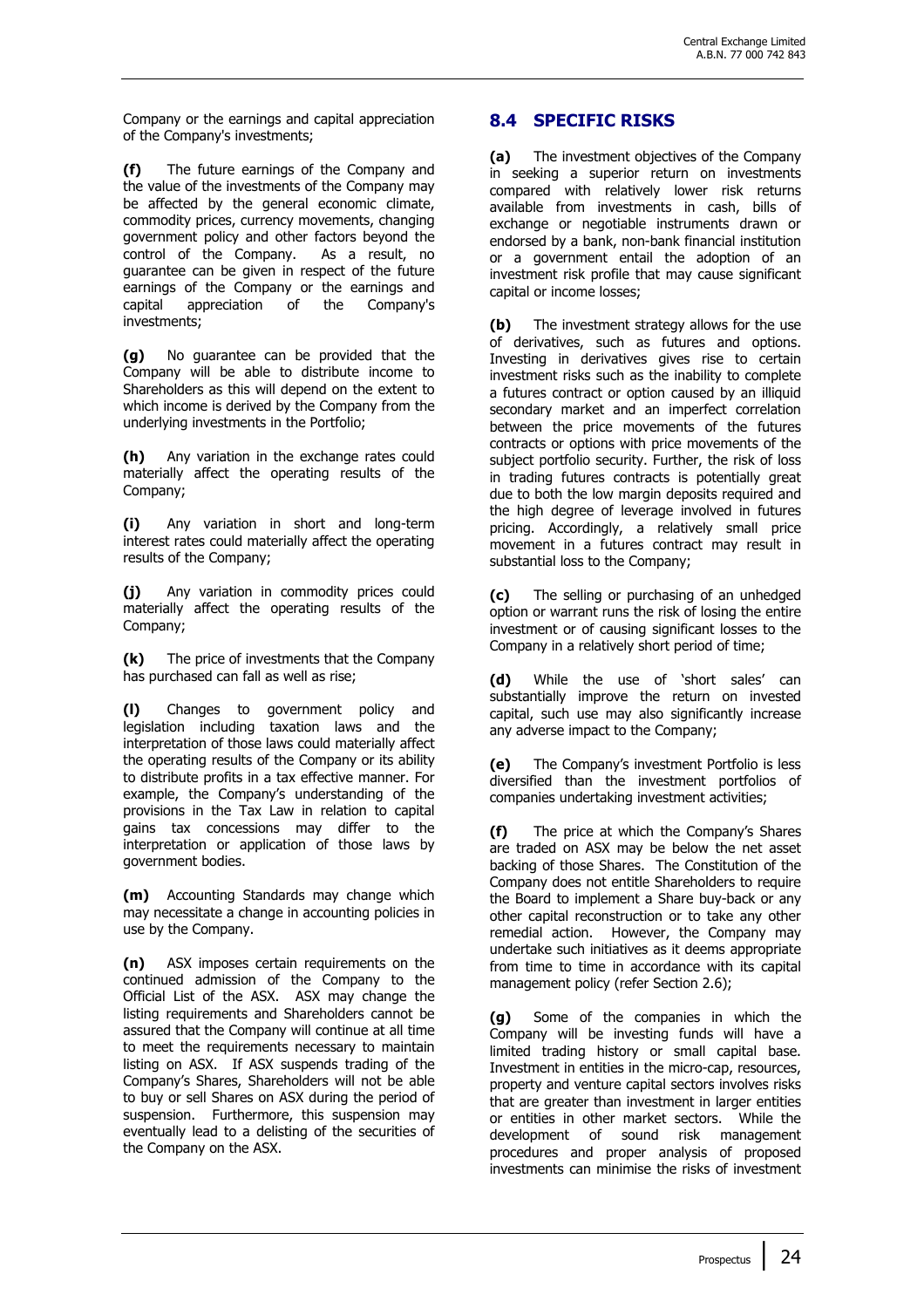in such companies, the risks are material and significant;

**(h)** The resources sector can be highly speculative. The ability of the Company to benefit from investments in such sector will depend on correct investment decisions made by the Company and on market factors. As a result, no guarantee can be given in respect of the future earnings of the Company or the earnings and capital appreciation of the Company's investments.

Some of the risks pertaining to the resources sector are:

- World market prices for minerals based commodities are subject to many variables and may fluctuate widely.
- Revenues that investee companies may receive for minerals that may be exploited are also subject to fluctuation.
- Exploration is a speculative endeavour which might not result in finding economic deposits.
- Mining operations may be hampered by a variety of circumstances which may or may not be within the control of the investee companies and/or the Company.
- To the extent that investee companies have mining tenements, if the conditions imposed by licences and mining legislation are not complied with, there is the risk that the title to such tenements could be lost.
- Due to the high initial funding requirements of small and emerging exploration and mining companies, those companies often lack liquidity.
- Depending on the location of its exploration and mining activities, an exploration and/or mining company may be subject to political and other uncertainties, including risk of civil rebellion, expropriation, nationalisation, renegotiation or nullification of existing contracts, mining licences and permits or other agreements.
- It is possible that there may exist on tenements a form of native title which reflects the entitlement of the indigenous inhabitants to their traditional lands and could result in exploration/mining restrictions and/or claims for compensation. Australian native title is recognised and protected under the Native Title Act 1993 (Cth). There remains some uncertainty as to what Australian native title fully entails. Future Australian court decisions and legislation may increase or decrease the risks for investee companies,

the Company and Shareholders in relation to Australian native title issues. Equivalent native title issues may well arise in tenements held in other countries.

This above list of risk factors is not exhaustive of the risks faced by Shareholders.

The order of presentation of risk factors is not indicative of any weighting or relative importance of one risk factor over another.

The above factors, and others not specifically referred to above, may in the future materially affect the financial performance of the Portfolio and the value of the Company's Shares.

Therefore, the Company's Shares carry no guarantee with respect to the payment of dividends, returns of capital or the future market value of those Shares.

Shareholders are advised in all circumstances to regard any investment in the Company as a speculative long-term proposition and to be aware that, as with any equity investment, substantial fluctuations in the value of their investment may occur.

Shareholders should read this Prospectus in full and, if they require further information on the material risks, seek professional advice.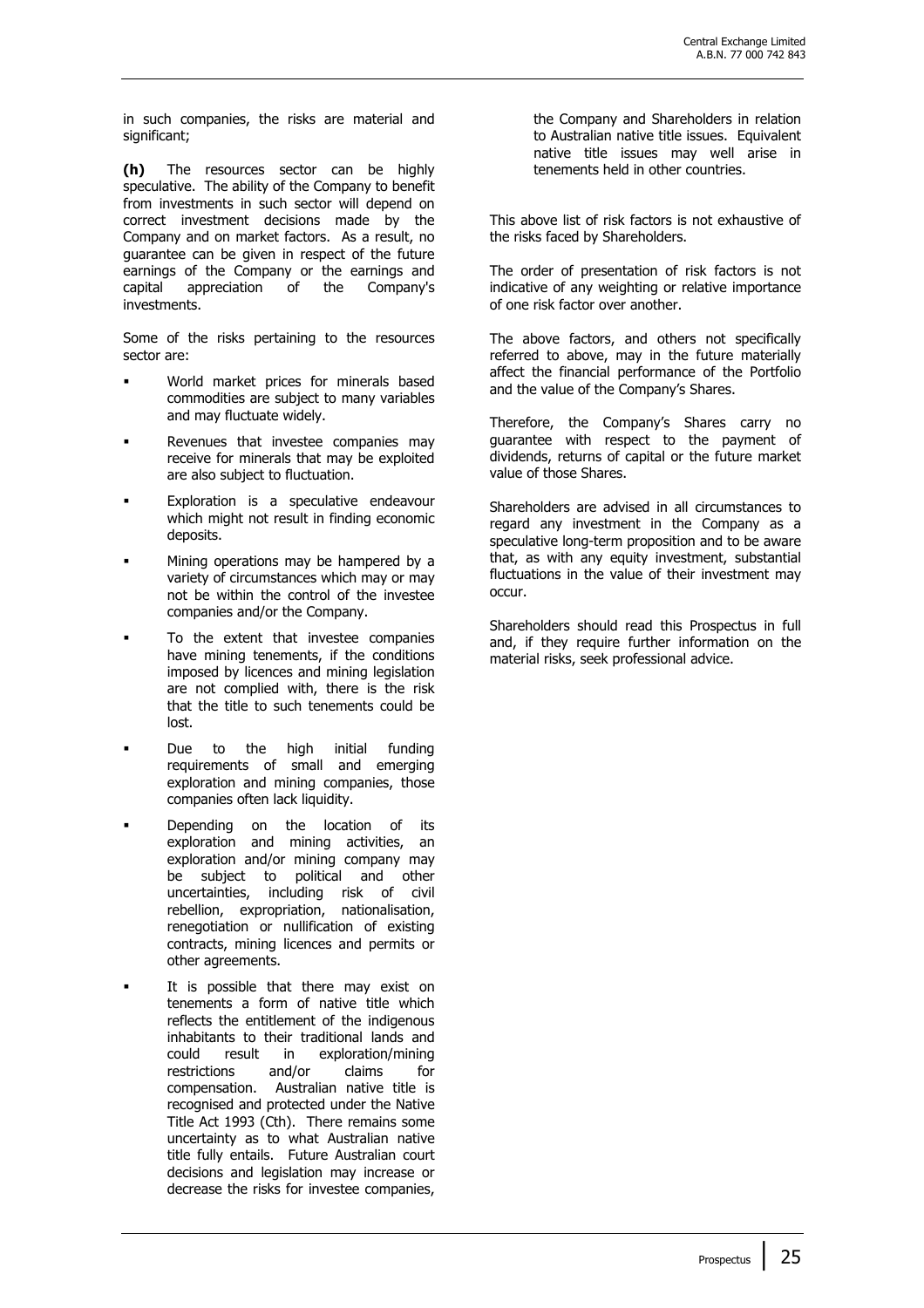### **9. ADDITIONAL INFORMATION**

#### **9.1 RIGHTS ATTACHING TO THE SHARES**

All Offer Shares issued pursuant to this Prospectus will from the time they are issued, rank equally with all the Company's existing Shares.

Full details of the rights attaching to Shares are set out in the Company's Constitution, a copy of which can be inspected, free of charge, at the Company's registered office during normal business hours.

The following is a broad summary of the rights, privileges and restrictions attaching to all Shares. This summary is not exhaustive and does not constitute a definitive statement of the rights and liabilities of Shareholders.

#### **(a) Voting Rights**

Subject to any rights or restrictions for the time being attached to any class or classes of Shares (at present there are none), at meetings of Shareholders of the Company:

- (i) each Shareholder entitled to vote may vote in person or by proxy, attorney or representative;
- (ii) on a show of hands, every person present who is a Shareholder or a proxy, attorney or representative of a Shareholder has one vote; and
- (iii) on a poll, every person present who is a Shareholder or a proxy, attorney or representative of a Shareholder shall, in respect of each fully paid Share held by him, or in respect of which he is appointed a proxy, attorney or representative, have one vote for that Share.

#### **(b) Dividend Rights**

Subject to the rights of holders of shares issued with special, preferential or qualified rights (at present there are none), the profits of the Company which the Directors determine to distribute by way of dividend are divisible among the holders of Shares in proportion to the number of Shares held by them. The Directors may also implement a dividend reinvestment plan or share bonus plan on terms they think fit (refer Section 5.5).

Any general meeting or the Directors determining a dividend may, by resolution, direct payment of the dividend wholly or partly by the distribution of specific assets, including paid up shares in, or debentures of, or options over the shares of, the Company or any other body corporate, and the directors must give effect to that resolution. Where a difficulty arises in regard to a distribution of specific assets in such manner, the Directors may resolve the difficulty as they see fit.

The Directors may:

- (a) fix the value for distribution of the specific assets or any part of those assets;
- (b) determine that cash payments will be made to any Shareholders on the basis of the value so fixed in order to adjust the rights of all parties; and
- (c) vest any of those specific assets in trustees;

as the Directors see fit.

#### **(c) Return Of Capital**

The Company may reduce its share capital by any means allowed by the Corporations Act, subject to the Company complying with the Listing Rules.

Any reduction in share capital may be made wholly or partly by way of an in specie distribution of specific assets, including paid up shares in, or debentures of, or options over the shares of, the Company or any other body corporate.

The Directors may:

- (i) fix the value for distribution of the specific assets or any part of those assets;
- (ii) determine that cash payments will be made to any Shareholders on the basis of the value so fixed in order to adjust the rights of all parties; and
- (iii) vest any of those specific assets in trustees;

as the Directors see fit.

Where the Company reduces its share capital by way of a distribution of shares or other securities in another body corporate:

- (i) the Shareholders are deemed to have agreed to become shareholders of that corporation and are bound by the Constitution of that body corporate; and
- (ii) each of the Shareholders appoints the Company or any of the Directors as its agent to execute any transfer of shares or other securities, or other document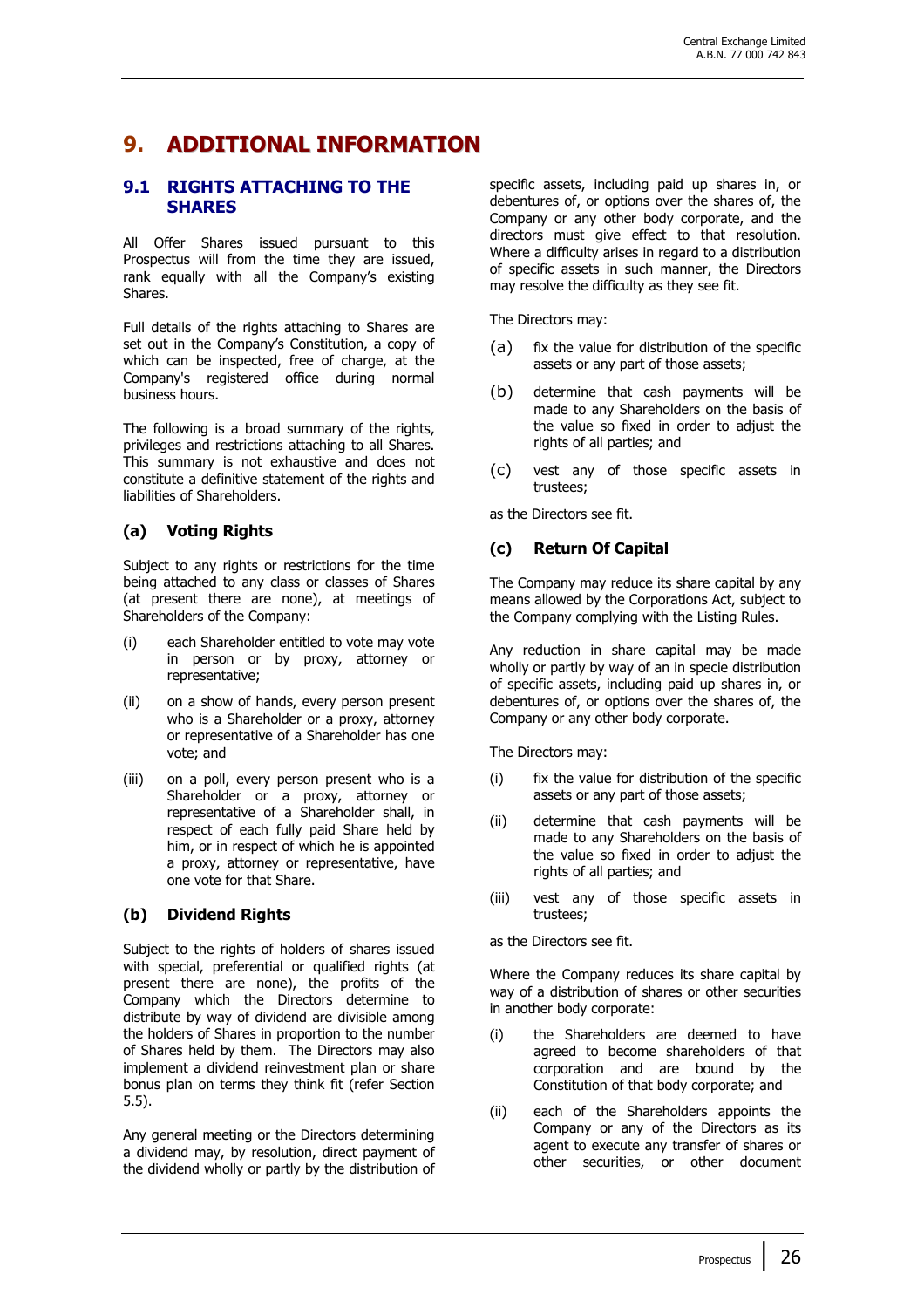required to give effect to the distribution of shares or other securities to that Shareholder.

#### **(d) Transfer of Shares**

Subject to the Constitution of the Company, the Corporations Act, and any other laws and SCH Business Rules and ASX Listing Rules, Shares are freely transferable. The Company may decline to register a transfer of shares in limited circumstances, such as where the transfer is not in registrable form.

#### **(e) Future Increases in Capital**

The allotment and issue of Shares is under the control of the Directors. Subject to restrictions on the allotment of Shares to Directors or their associates, the ASX Listing Rules, the Constitution of the Company and the Corporations Act, the Directors may allot or otherwise dispose of Shares on such terms and conditions as they see fit.

#### **(f) Variation of Rights**

Under the Corporations Act, the Company may, with the sanction of a special resolution passed at a meeting of Shareholders vary or abrogate the rights attaching to shares. If at any time the share capital is divided into different classes of shares, the rights attached to any class (unless otherwise provided by the terms of the issue of the shares of that class), whether or not the Company is being wound up, may be varied or abrogated with the consent in writing of the holders of three quarters of the issued shares of that class, or if authorised by a special resolution passed at a separate meeting of the holders of the shares of that class.

#### **(g) Rights on Winding Up**

Subject to the rights of holders of shares with special rights in a winding up (at present there are none), on a winding up of the Company all assets that may be legally distributed among members will be distributed in proportion to the number of fully paid shares held by them (and a partly paid share is counted as a fraction of a fully paid share equal to the amount paid on it, divided by the total issue price of the share).

#### **(h) Proportional Takeover Provision**

The Constitution prohibits the registration of shares under a proportional takeover scheme until a resolution approving the scheme has been passed by those persons entitled to vote on it at a general meeting. These provisions will cease to have effect at the end of three years beginning on the date the Constitution was adopted (on 28 November 2003) unless renewed in accordance with the Corporations Act.

#### **9.2 INTERESTS OF EXPERTS AND ADVISORS**

Other than as set out below or elsewhere in this Prospectus:

- (a) no person named in this Prospectus as performing a function in a professional, advisory or other capacity in connection with the preparation or distribution of this Prospectus, has, or had within two years before lodgement of this Prospectus with the ASIC, any interest in:
	- (i) the formation or promotion of the Company;
	- (ii) any property acquired or proposed to be acquired by the Company in connection with its formation or promotion or in connection with the offer of Shares under this Prospectus; or
	- (iii) the offer of Shares under this Prospectus,
- (b) no amounts have been paid or agreed to be paid and no benefits have been given or agreed to be given to any of those persons for services rendered by him in connection with the formation or promotion of the Company or the offer of Shares under this Prospectus.

BDO Consultants (WA) Pty Ltd will receive professional fees of approximately \$3,250 for preparing the Investigating Accountant's Report included in this Prospectus.

BDO Consultants (WA) Pty Ltd received professional fees of approximately \$7,395 to prepare the investigating accountant's report included in the unsuccessful capital raising by prospectus dated 1 August 2002 (refer Section  $4.1(d) -$ ).

BDO, Chartered Accountants and Advisers, act as auditors of the Company. The Company has paid and will pay BDO for auditing or related services in the normal course of business with the Company.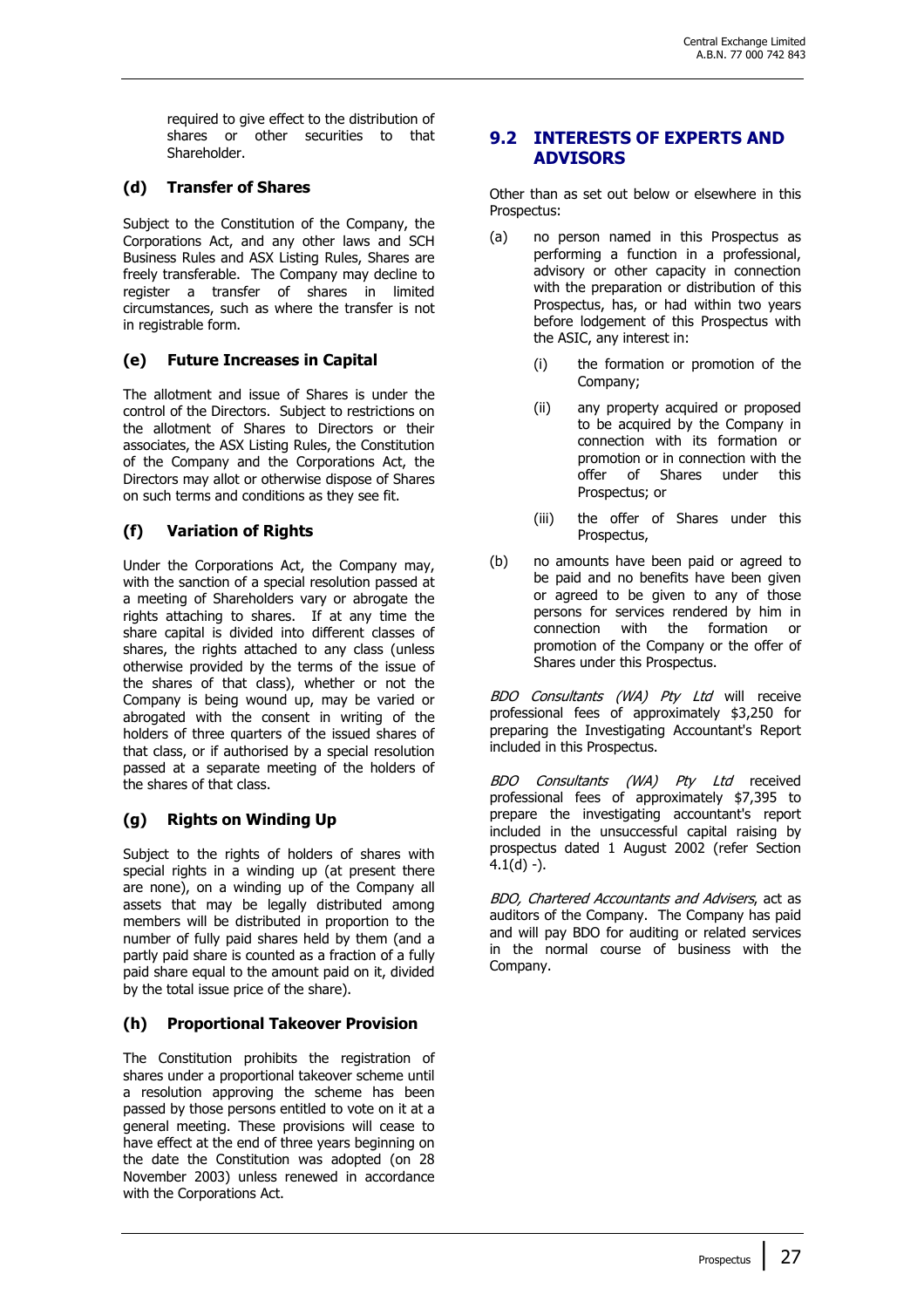#### **9.3 CONSENTS AND DISCLAIMERS**

Each of the following parties:

- (a) has given the following written consents in accordance with the Corporations Act, which have not been withdrawn at the date of lodgement of this Prospectus with ASIC;
- (b) does not make, or purport to make, any statement in this Prospectus, nor is any statement in this Prospectus based on any statement by any of those parties, other than as specified in this section;
- (c) has not made any statement on which a statement in this Prospectus is based, other than as specified in this section; and
- (d) to the maximum extent permitted by law, expressly disclaims and takes no responsibility for any part of the Prospectus other than a reference to its name and a statement included in this Prospectus with the consent of that party as specified in this section.

BDO Consultants (WA) Pty Ltd has given its written consent to being named Investigating Accountants and for the inclusion of its Investigating Accountants' Report in this Prospectus.

BDO Chartered Accountants and Advisers have given their written consent to being named Auditors of the Company.

Advanced Share Registry Services have given their written consent to being named Share Registrars of the Company.

This Prospectus contains various references to persons or companies. Unless otherwise stated, none of these persons or companies has consented to the inclusion of those references in this Prospectus.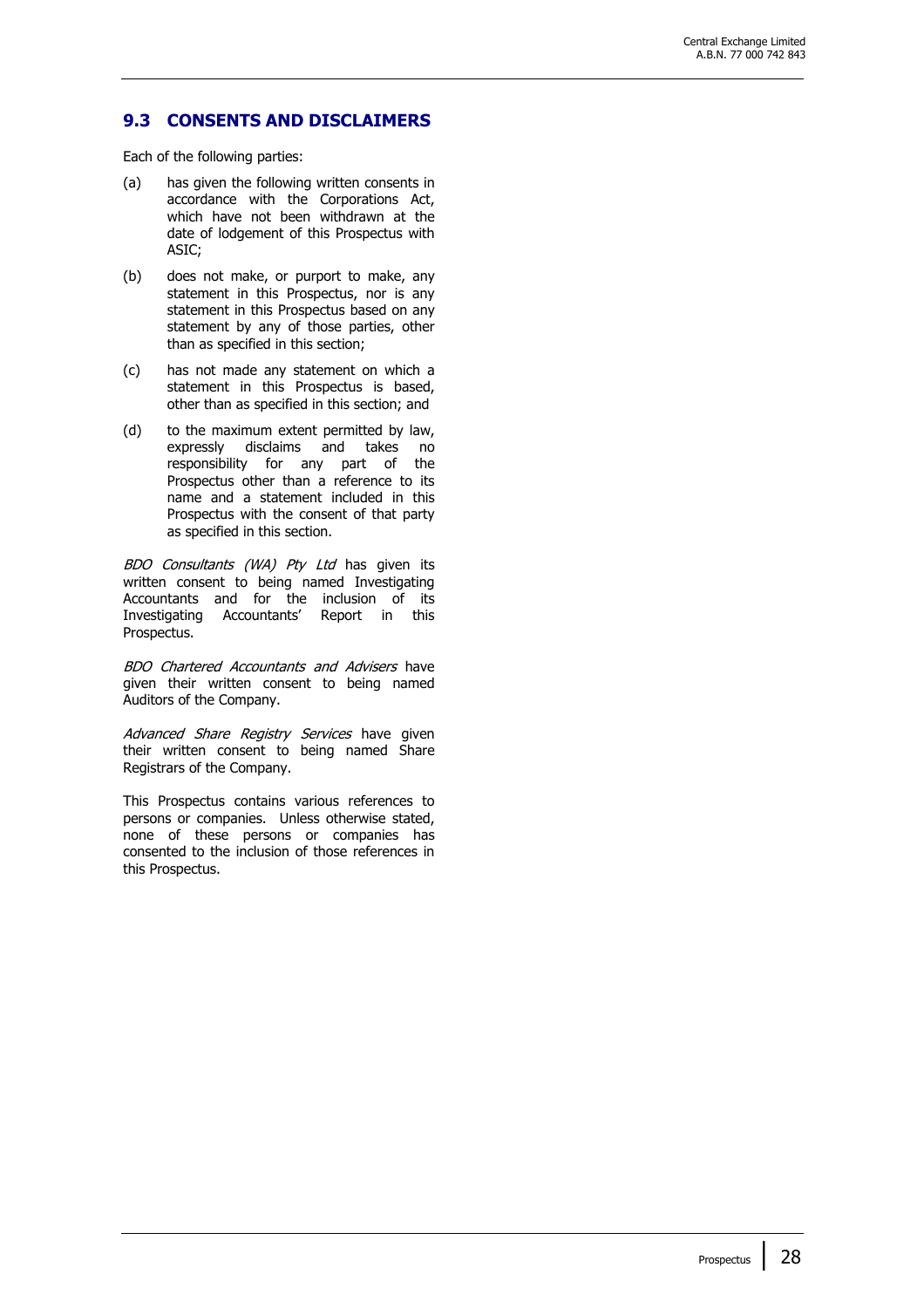### **10. GLOSSARY**

Terms, acronyms and abbreviations used in this Prospectus have the following meaning:

| <b>Accounting Standards</b>  | Australian Accounting Standards Board Accounting Standards and any other<br>accounting standards applicable to the Company pursuant to the Corporations<br>Act and the ASX Listing Rules |
|------------------------------|------------------------------------------------------------------------------------------------------------------------------------------------------------------------------------------|
| <b>ABN</b>                   | Australian Business Number                                                                                                                                                               |
| Anaconda                     | Minara Resources Limited (formerly Anaconda Nickel Limited)                                                                                                                              |
| <b>Applicant</b>             | A person who submits an Application                                                                                                                                                      |
| <b>Application</b>           | An application for Shares pursuant to this Prospectus                                                                                                                                    |
| <b>Application Form</b>      | An application form in the form despatched to Eligible Shareholder with this<br>Prospectus                                                                                               |
| <b>Application Limit</b>     | \$4,999.50 (5,555 Shares), being the maximum amount that each Eligible<br>Shareholder may subscribe for under the Offer                                                                  |
| <b>Application Monies</b>    | The Issue Price multiplied by the number of Shares applied for                                                                                                                           |
| <b>Associate</b>             | Has the meaning given by Division 2 of the Corporations Act                                                                                                                              |
| <b>ASIC</b>                  | Australian Securities and Investments Commission                                                                                                                                         |
| <b>ASX</b>                   | Australian Stock Exchange Limited A.B.N. 98 008 624 691                                                                                                                                  |
| <b>ASTC</b>                  | ASX Settlement and Transfer Corporation Pty Ltd A.B.N. 49 008 504 532                                                                                                                    |
| <b>ASTC Settlement Rules</b> | The settlement rules of ASTC at that time                                                                                                                                                |
| Board                        | The board of directors of the Company                                                                                                                                                    |
| <b>Business Day</b>          | A day, other than a Saturday or Sunday, on which banks are open for general<br>banking business in Perth, Western Australia                                                              |
| <b>CGT</b>                   | Capital gain tax, as defined in the Tax Law                                                                                                                                              |
| <b>CHESS</b>                 | Stands for the Clearing House Electronic Subregister System and is as defined<br>in the business rules of SCH                                                                            |
| <b>Closing Date</b>          | The date by which valid acceptances must be received by the Share Registry<br>being 28 June 2004 or such other date as may be notified by the Company                                    |
| <b>Company</b>               | Central Exchange Limited A.B.N. 77 000 742 843                                                                                                                                           |
| <b>Company Secretary</b>     | The company secretary of the Company                                                                                                                                                     |
| Constitution                 | The corporate constitution of the Company                                                                                                                                                |
| <b>Corporations Act</b>      | Corporations Act 2001 (Cth)                                                                                                                                                              |
| Dollars or \$                | Australian dollars unless otherwise stated                                                                                                                                               |
| Director(s)                  | A member of the Board, either individually or combined as the context requires                                                                                                           |
| <b>DRP</b>                   | Dividend Reinvestment Plan                                                                                                                                                               |
| <b>Eligible Shareholder</b>  | Shareholders registered as holders of Shares at the Record Date and whose<br>address on the Company's Share register is in Australia or New Zealand                                      |
| <b>Executives</b>            | The officers (as defined in the Corporations Act) of the Company from time to<br>time                                                                                                    |
| <b>General Meeting</b>       | The general meeting of the Company held on 4 June 2004                                                                                                                                   |
| Glossary                     | This glossary in Section 10 of the Prospectus                                                                                                                                            |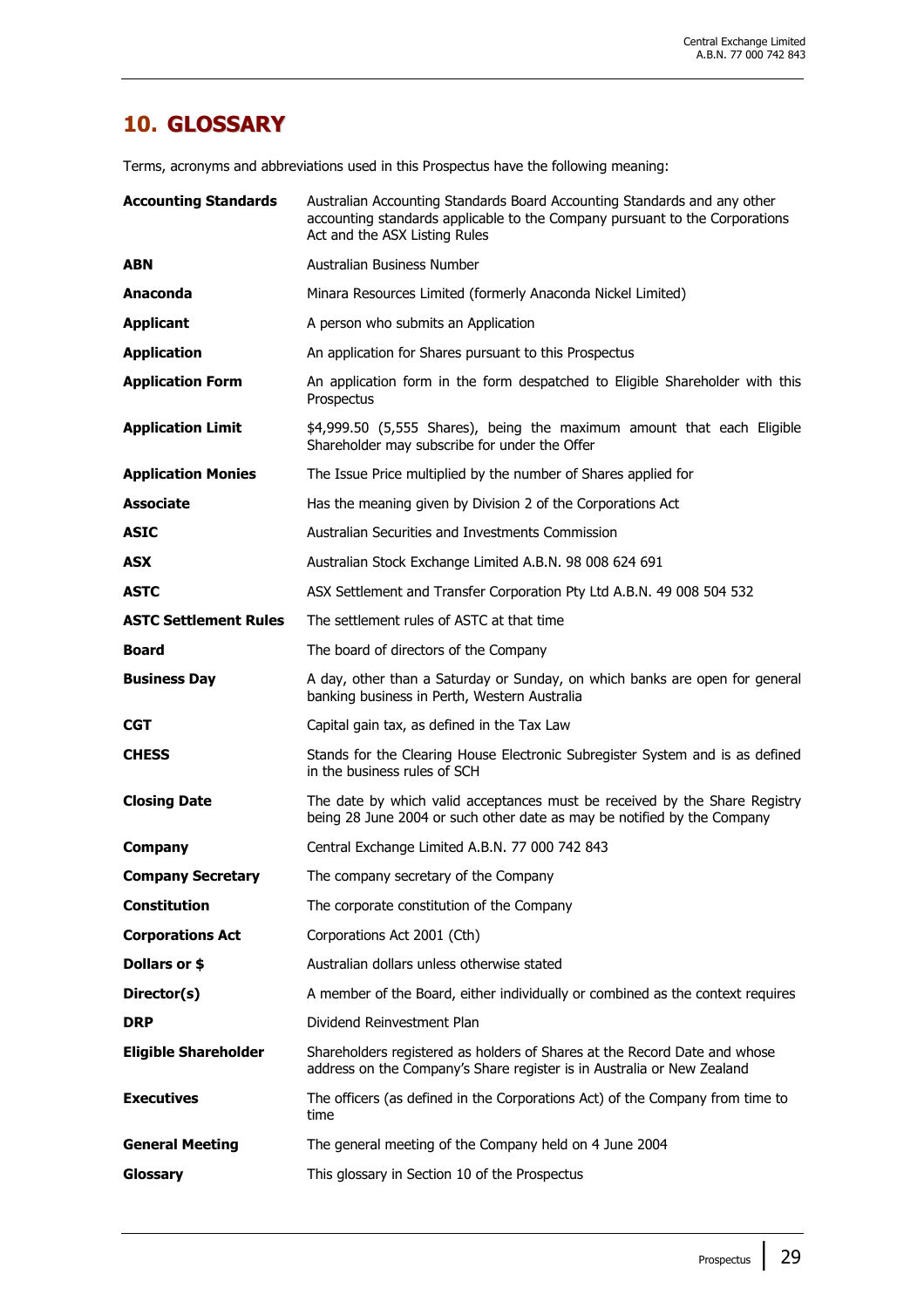| <b>GST</b>                                                          | Goods and services tax, consumption tax, value-added tax or any similar impost<br>or duty which is or may be levied or becomes payable in connection with the<br>supply of goods and services under the Tax Law or any other law or regulation |  |  |  |
|---------------------------------------------------------------------|------------------------------------------------------------------------------------------------------------------------------------------------------------------------------------------------------------------------------------------------|--|--|--|
| <b>Indicative Timetable</b>                                         | The indicative timetable set out at page 3 of this Prospectus                                                                                                                                                                                  |  |  |  |
| <b>Investment Objectives</b><br>and Investment<br><b>Strategies</b> | The investment objectives and strategies and other matters in relation to the<br>same as described in Section 2                                                                                                                                |  |  |  |
| <b>Issue</b>                                                        | The issue of Shares in accordance with this Prospectus                                                                                                                                                                                         |  |  |  |
| <b>Issue Price</b>                                                  | \$0.90 for each Share applied for under the Offer                                                                                                                                                                                              |  |  |  |
| <b>Juniper</b>                                                      | Juniper Resources Limited                                                                                                                                                                                                                      |  |  |  |
| <b>LIC</b>                                                          | Listed investment company, as defined in the Tax Law                                                                                                                                                                                           |  |  |  |
| <b>Listing Rules</b>                                                | The listing rules of ASX                                                                                                                                                                                                                       |  |  |  |
| <b>Offer</b>                                                        | The offer of Shares pursuant to and in accordance with this Prospectus                                                                                                                                                                         |  |  |  |
| <b>Offer Shares</b>                                                 | The Shares offered under the Offer                                                                                                                                                                                                             |  |  |  |
| <b>Opening Date</b>                                                 | 14 June 2004                                                                                                                                                                                                                                   |  |  |  |
| <b>Murrin Murrin Project</b>                                        | Anaconda's Murrin Murrin Nickel Project                                                                                                                                                                                                        |  |  |  |
| <b>NTA</b>                                                          | Net tangible asset                                                                                                                                                                                                                             |  |  |  |
| <b>Official List</b>                                                | The official list of ASX                                                                                                                                                                                                                       |  |  |  |
| <b>Portfolio</b>                                                    | The investment portfolio of the Company comprising investments undertaken in<br>accordance with the Investment Objectives and Strategies, from time to time                                                                                    |  |  |  |
|                                                                     |                                                                                                                                                                                                                                                |  |  |  |
| <b>Prospectus</b>                                                   | This prospectus dated 11 June 2004 as modified or varied by any<br>supplementary prospectus made by the Company and lodged with the ASIC<br>from time to time                                                                                  |  |  |  |
| Quotation                                                           | Quotation of a company's securities on the Official List                                                                                                                                                                                       |  |  |  |
| Queste                                                              | Queste Communications Limited A.B.N. 58 081 688 164                                                                                                                                                                                            |  |  |  |
| <b>Record Date</b>                                                  | In relation to the Offer, 5:00pm (WST) on 11 June 2004                                                                                                                                                                                         |  |  |  |
| Settlement Deed                                                     | The settlement deed between the Company and Anaconda dated 17 September<br>1996 as described in Section 4.1(b)                                                                                                                                 |  |  |  |
| <b>SCH</b>                                                          | Stands for Securities Clearing House and means ASTC                                                                                                                                                                                            |  |  |  |
| <b>SCH Business Rules</b>                                           | The business rules of SCH                                                                                                                                                                                                                      |  |  |  |
| <b>Security</b>                                                     | Has the same meaning as in section 92 of the Corporations Act                                                                                                                                                                                  |  |  |  |
| Share                                                               | A fully paid ordinary share in the capital of the Company                                                                                                                                                                                      |  |  |  |
| <b>Shareholders</b>                                                 | <b>Holders of Shares</b>                                                                                                                                                                                                                       |  |  |  |
| <b>Share Registry</b>                                               | <b>Advanced Share Registry Services</b>                                                                                                                                                                                                        |  |  |  |
| Tax Law                                                             | Income Tax Assessment Act 1936 (Cth), Income Tax Assessment Act 1997<br>(Cth) and Income Tax Rates Act 1986 (Cth) and other relevant Australian<br>taxation legislation                                                                        |  |  |  |
| <b>TFN</b>                                                          | <b>Tax File Number</b>                                                                                                                                                                                                                         |  |  |  |
| <b>VoIP</b>                                                         | Voice over Internet Protocol                                                                                                                                                                                                                   |  |  |  |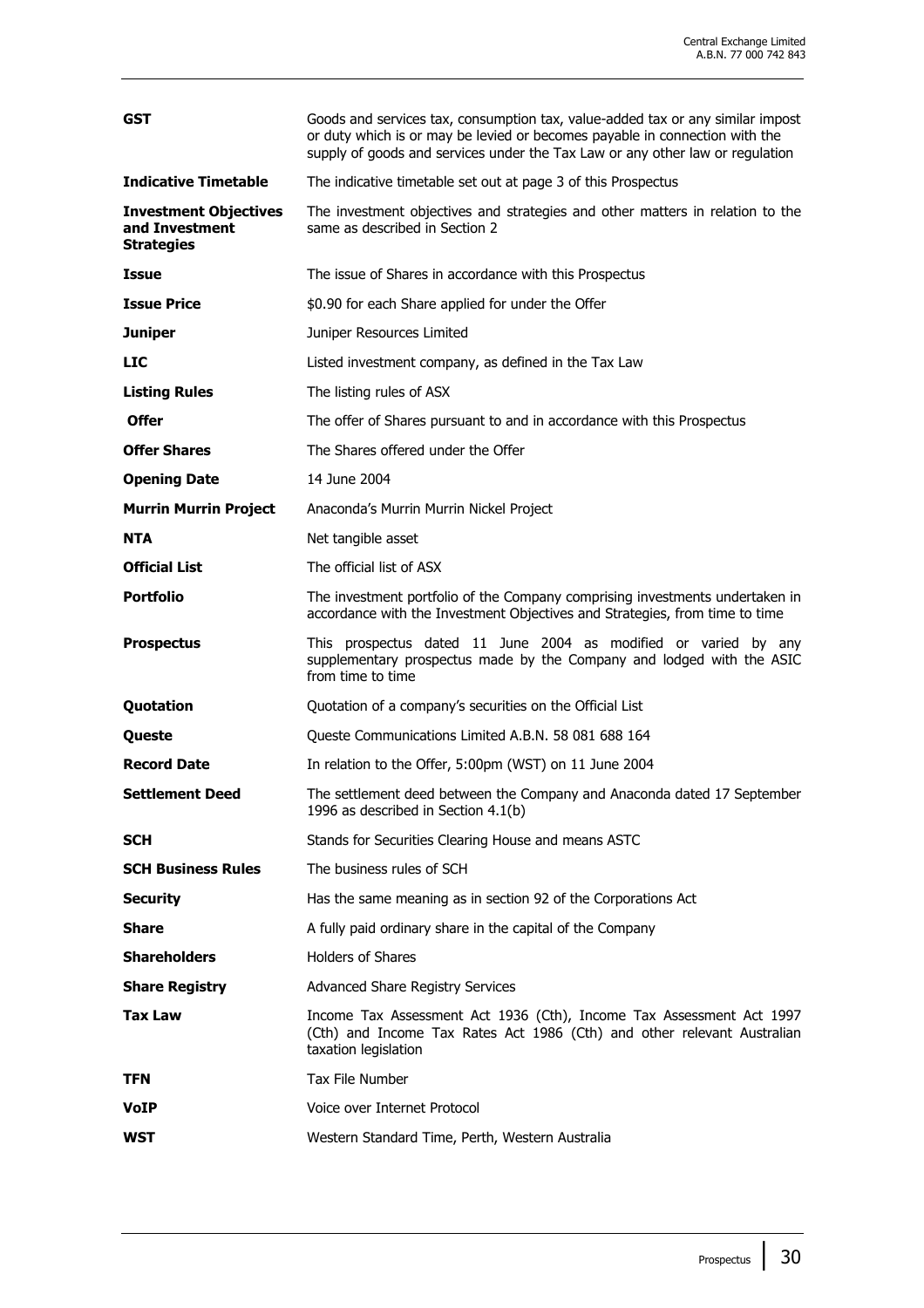### **11. STATEMENT OF DIRECTORS**

The Directors state that they have made all reasonable enquiries and on that basis have reasonable grounds to believe that:

- (1) any statements made by the Directors in this Prospectus are not misleading or deceptive; and
- (2) in respect of any other statements made in this Prospectus by persons other than the Directors, the Directors have made reasonable enquiries and, on that basis, have reasonable grounds to believe that:
	- (a) those persons making the statement or statements were competent to make such statements;
	- (b) those persons having given their consent to those statements being included in the Prospectus in the form and context in which they appear and have not withdrawn that consent before lodgement of this Prospectus with ASIC.

The issue of this Prospectus has been authorised by each of the Directors in accordance with section 720 of the Corporations Act. Each of the Directors has consented to the lodgement of this Prospectus with ASX and has not withdrawn that consent.

This Prospectus has been approved by unanimous resolution of the Directors of Central Exchange Limited.

Dated: 11 June 2004

**William Johnson** Chairman

**Victor Ho** Executive Director

 $2 - 1$ 

**Yaqoob Khan** Non-Executive Director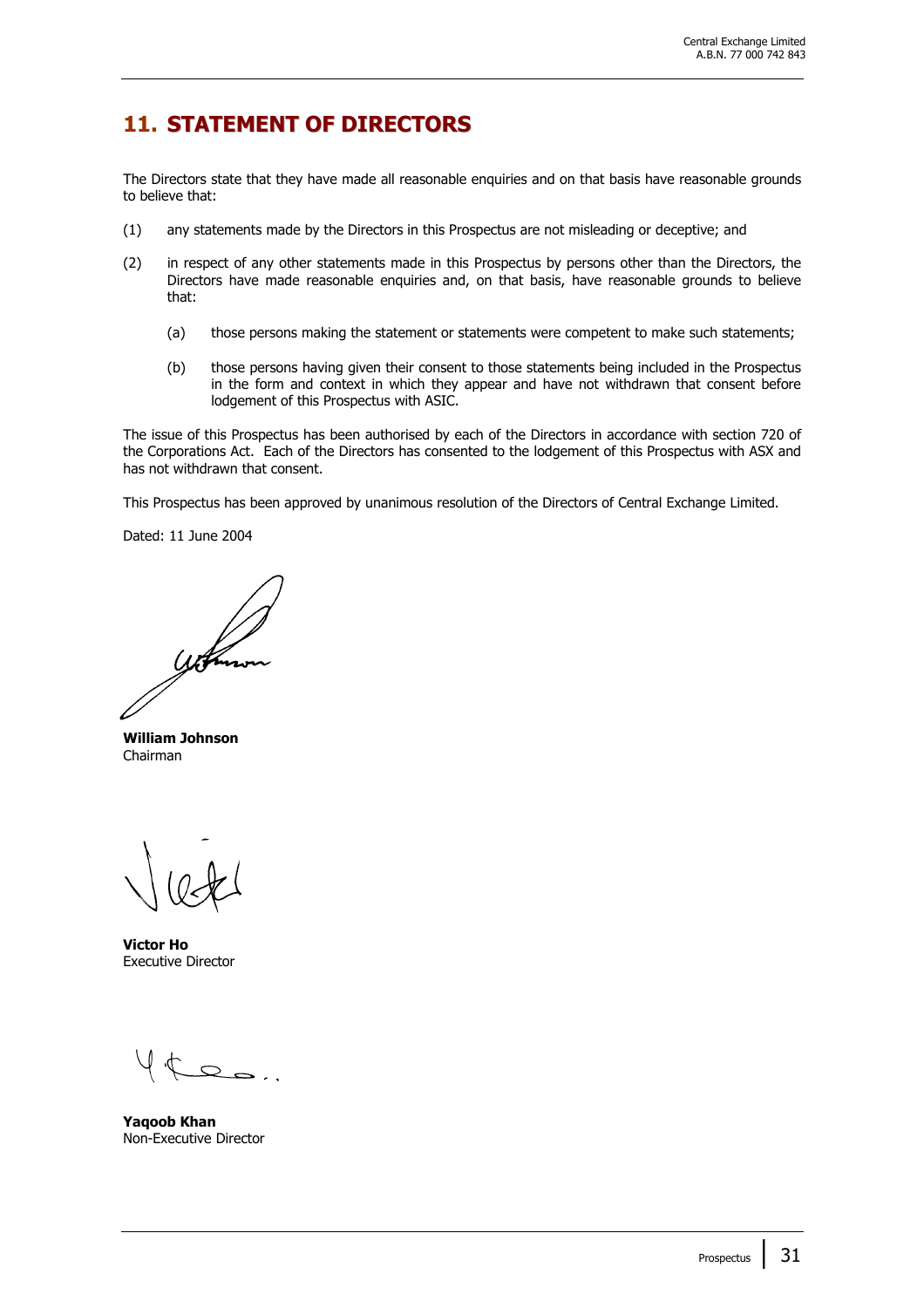

Level 8, 256 St George's Terrace Perth WA 6000 PO Box 7426 Cloisters Square Perth WA 6850 Tel: (61-8) 9360 4200 Fax: (61-8) 9481 2524 AFS Licence Number 246328 Email: bdo@bdowa.com.au **www.bdo.com.au** 

SA:AM:648

11 June 2004

The Directors Central Exchange Limited Level 14 The Forrest Centre 221 St Georges Terrace PERTH WA 6000

Dear Sirs

#### **INVESTIGATING ACCOUNTANT'S REPORT**

#### **1. Introduction**

At the request of the Directors of Central Exchange Limited, ("**Central Exchange**" or "**the Company**"), this Report has been prepared for inclusion in a Prospectus to be dated on or around 11 June 2004 ("**the Prospectus**") for the issue of up to 4,094,035 ordinary shares at a price of \$0.90 under the Offer raising a maximum of \$3,684,632 before costs.

#### **2. Background**

The Company (under the name of Archean Mining Investments Limited) was first listed on the Australian Stock Exchange on 19 November 1970. Since then, it has experienced several changes in relation to its name, status and activities. In 1999 the Company changed its name from Central Bore NL to Central Exchange Limited and became a company limited by shares. Thereafter, Central Exchange's principal activities were in the telecommunications industry as a licensed telecommunications carrier. The Company retained an interest in mineral exploration through share investments in a number of exploration companies. The Company unsuccessfully sought to acquire Juniper Resources Limited and was suspended from ASX quotation on 30 July 2002 at which time approval for the acquisition was being sought. The ASX advised on 20 June 2003 that they would not readmit the Company to official quotation as the Company's level of operations was not sufficient to warrant the quotation of its securities.

The ASX has advised that prior to readmission to the official list of the ASX, the Company will be required to comply with the ASX Listing Rules. This includes seeking shareholder approval in relation to its activities and meeting the requirements of the Listing Rules as if it were applying for initial admission to the official list of the ASX.

#### **3. Scope**

You have requested BDO Consultants (WA) Pty Ltd to prepare an Investigating Accountant's Report in relation to the following financial information:

- Reviewed Consolidated Statement of Financial Position as at 31 December 2003;
- Reviewed Consolidated Statement of Financial Performance for the six month period 1 July to 31 December 2003;
- The Pro Forma Consolidated Statement of Financial Position as it would appear at 31 December 2003 assuming the following proposed subsequent transactions, referred to in Section 6, had taken place:

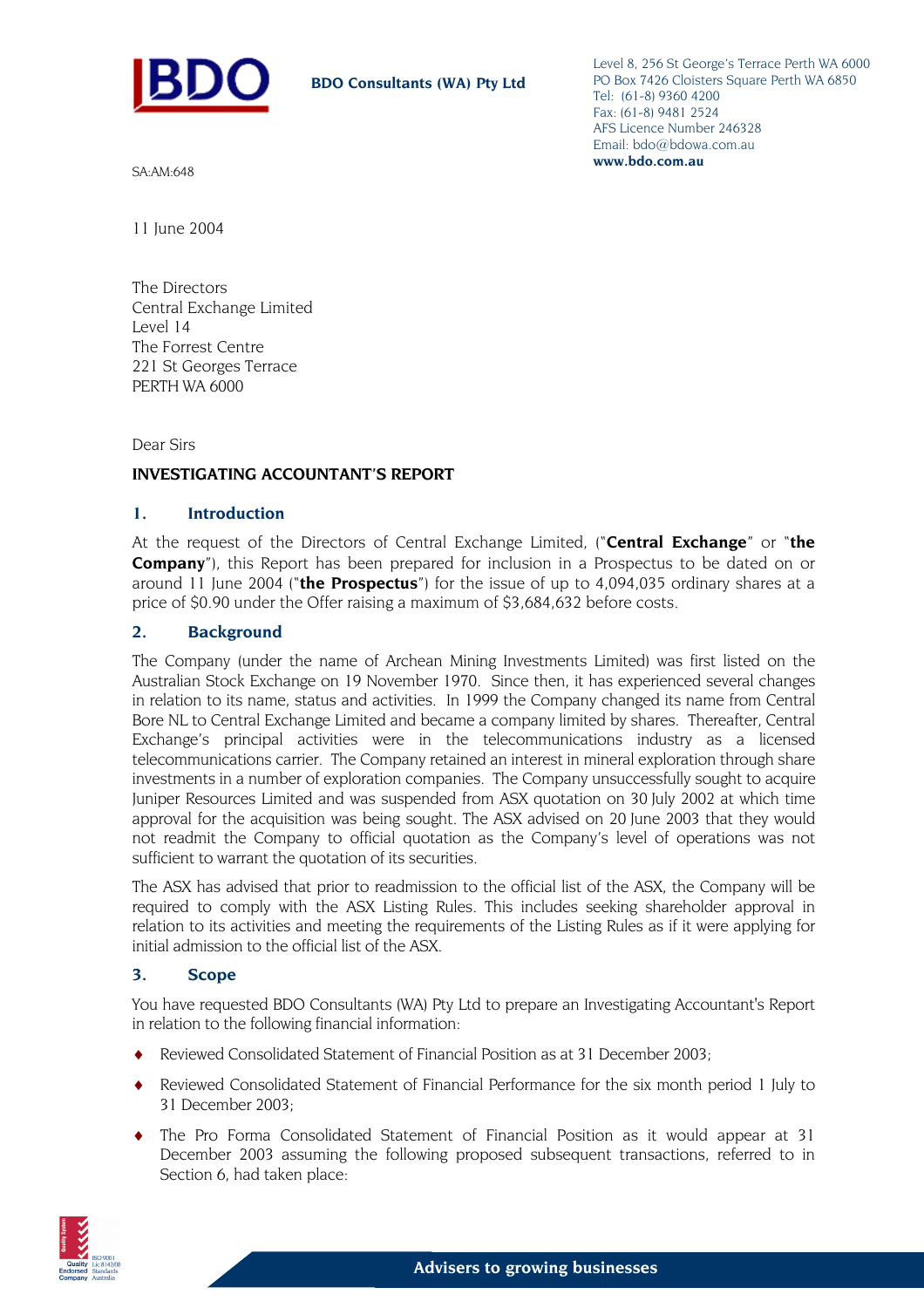

- a) A 2 for 1 share conversion, which was approved at the Company's General Meeting on 4 June 2004;
- b) The issue of 4,094,035 ordinary shares at \$0.90 per share under the Offer;
- c) The payment of a dividend of \$0.05 per share after the transactions above have occurred;
- d) The payment of expenses associated with the preparation and issue of the Prospectus. These have been netted off against the share capital raised.

The historical and pro forma financial information is presented in an abbreviated form insofar as it does not include all of the disclosures required by the Australian Accounting Standards applicable to annual financial reports prepared in accordance with the Corporations Act.

BDO Chartered Accountants and Advisers (Perth) have reviewed the financial statements of Central Exchange for the 6 months ended 31 December 2003. The review was conducted in accordance with Australian Auditing Standards to provide reasonable assurance as to whether the financial statements are free of material misstatements.

We have performed a review of the Pro Forma Consolidated Statement of Financial Position of the Company in order to ensure consistency in the application of applicable accounting standards and other mandatory professional reporting requirements (Urgent Issues Group Consensus Views) and have made the necessary enquiries of management. Our review has been conducted in accordance with Australian Auditing Standards applicable to review engagements. These procedures do not provide all of the evidence that would be required of an audit, thus the level of assurance provided is less than that provided by an audit and accordingly we do not express an audit opinion.

The Consolidated Financial Statements are prepared on a going concern basis. Accordingly, the amounts at which assets are disclosed in this Report do not purport to be amounts that would be realised if such assets were sold at the date of this Report.

#### **4. Opinion**

Based on our review of the Pro Forma Consolidated Statement of Financial Position, and the historical Consolidated Financial Statements, nothing has come to our attention that causes us to believe that the historical financial information of the Company is not drawn up so as to give a true and fair view of:

- $\bullet$  The state of affairs of the Company and its controlled entities as at 31 December 2003; and
- ♦ The pro forma state of affairs of the Company and its controlled entities on the assumption that the transactions contemplated in the Prospectus are undertaken in accordance with applicable Accounting Standards, other mandatory professional reporting requirements and the accounting policies adopted by the Company and described in the notes to the accounts and on the basis of the assumptions set out in Section 6 below.

Neither BDO Chartered Accountants and Advisers (Perth) nor BDO Consultants (WA) Pty Ltd has been involved in the preparation of any other part of the Prospectus, and accordingly makes no representations or warranties as to the completeness and accuracy of the information in any other part of the Prospectus.

#### **5. Subsequent Events**

On  $12<sup>th</sup>$  January 2004 Central Exchange received \$19,051,014 from Minara Resources Limited (formerly Anaconda Nickel Limited). This amount was recognised as a receivable in the Company's Statement of Financial Position as at 31 December 2003.At the Company's General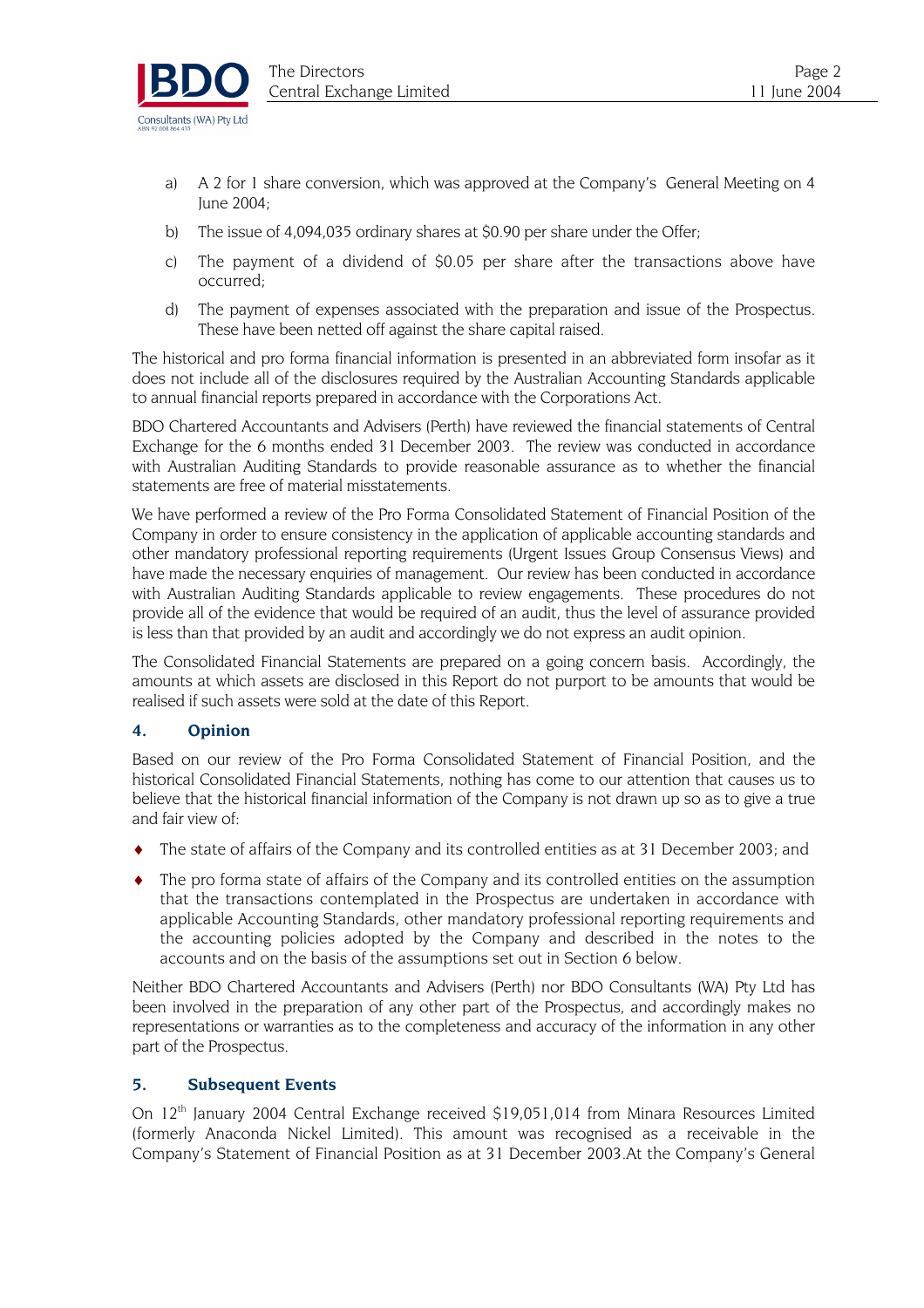

Meeting on 4 June 2004 shareholders approved a 2 for 1 share conversion such that every one share held by shareholders in the Company shall be converted into 2 shares in the Company.

As at  $9<sup>th</sup>$  June 2004, the Company had cash reserves of \$18,250,511 and investments in listed resource securities with a market value of \$1,466,489.

To the best of our knowledge and belief there have been no material items, transactions or events subsequent to 31 December 2003 requiring further comment or adjustment to the content of this Report, or which would cause the information contained in this Report to be misleading.

#### **6. Assumptions Adopted in Compiling the Pro Forma Consolidated Statement of Financial Position**

The Pro Forma Consolidated Statement of Financial Position after issue is shown in Appendix 2 to this Report. This has been prepared based on the reviewed Consolidated Financial Statements of the Company as at 31 December 2003 after taking into account the following transactions.

#### **6.1 Capital Raising**

- ♦ The issue of 4,094,035 shares at \$0.90 under the Offer whereby eligible shareholders can subscribe for a maximum of 5,555 shares per shareholder.
- ♦ The payment of expenses associated with the preparation and issue of the Prospectus amounting to approximately \$20,000. These have been netted off against the share capital raised.

#### **6.2 Dividend payment**

♦ Following the share conversion and issue of shares under the Offer a dividend of \$0.05 per share is to be paid to ordinary shareholders.

#### **7. Disclosures**

BDO Consultants (WA) Pty Ltd is the licensed corporate advisory arm of BDO in Perth, and is wholly owned by partners of that firm.

Neither BDO Consultants (WA) Pty Ltd nor BDO (Perth), nor any partner or executive or employee thereof, has any financial interest in the outcome of the proposed transaction except for the normal professional fee due for the preparation of this Report.

Yours faithfully **BDO Consultants (WA) Pty Ltd** 

**Sherif Andrawes**  Director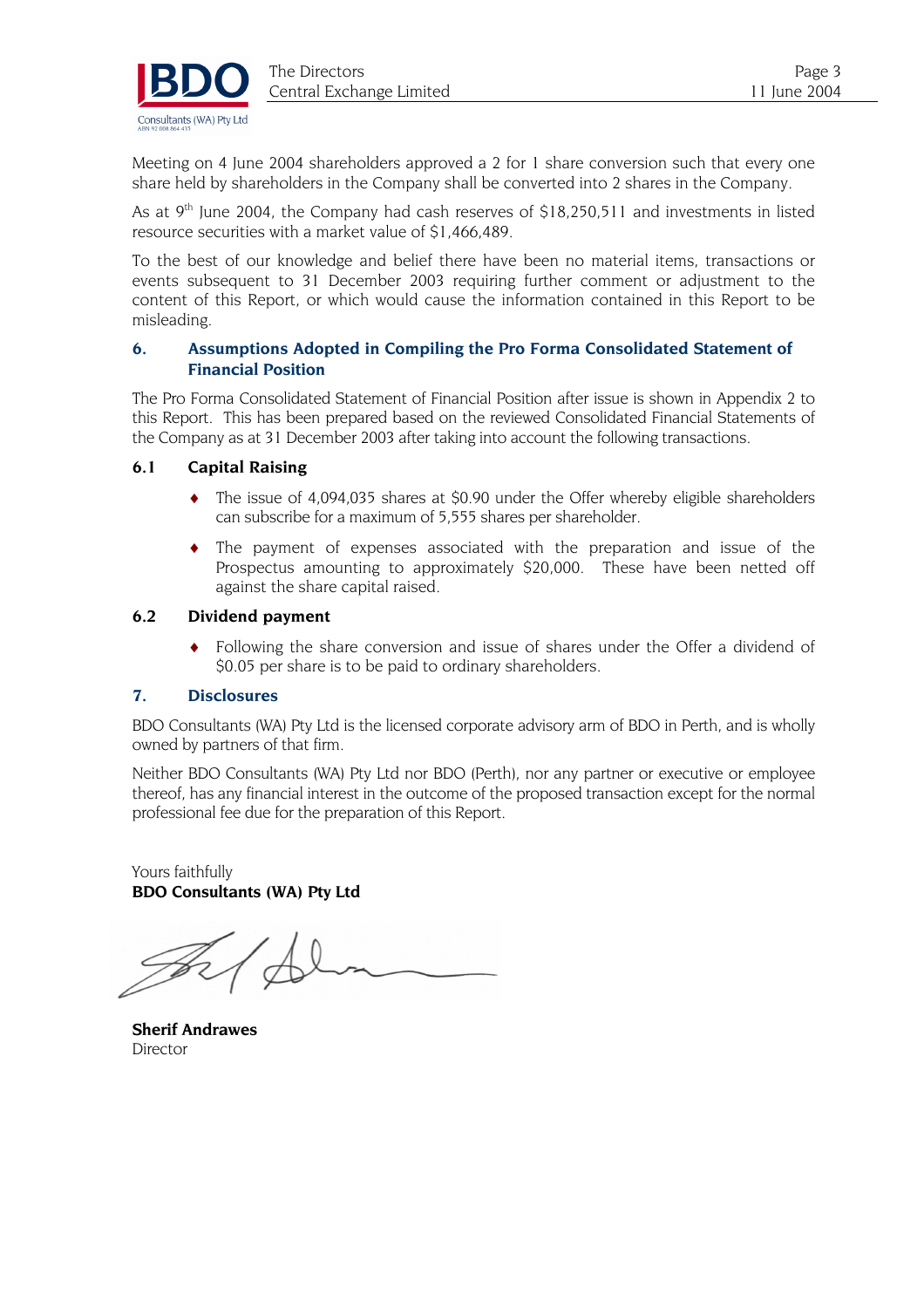#### **CENTRAL EXCHANGE LIMITED AND CONTROLLED ENTITIES**

#### **CONSOLIDATED STATEMENT OF FINANCIAL PERFORMANCES**

|                                                                     | <b>Notes</b>   | Six months<br>ended<br>31 December<br>2003<br>\$ | <b>Year ended</b><br>30 June<br>2003<br>\$ |
|---------------------------------------------------------------------|----------------|--------------------------------------------------|--------------------------------------------|
| Revenue from ordinary activities                                    | $\mathfrak{D}$ | 19,137,029                                       | 58,641                                     |
| Expenses from ordinary activities<br><b>Borrowing Expenses</b>      | 3              | (69, 889)<br>(49,598)                            | (711, 186)                                 |
| Profit/(Loss) from ordinary activities<br>before income tax expense |                | 19,017,542                                       | (652, 545)                                 |
| Income Tax relating to ordinary activities                          |                |                                                  |                                            |
| Profit / (Loss) from ordinary activities<br>after income tax        |                | 19,017,542                                       | (652.545)                                  |

The Pro Forma Consolidated Statements of Financial Performance are to be read in conjunction with the notes to and forming part of the Consolidated Financial Statements.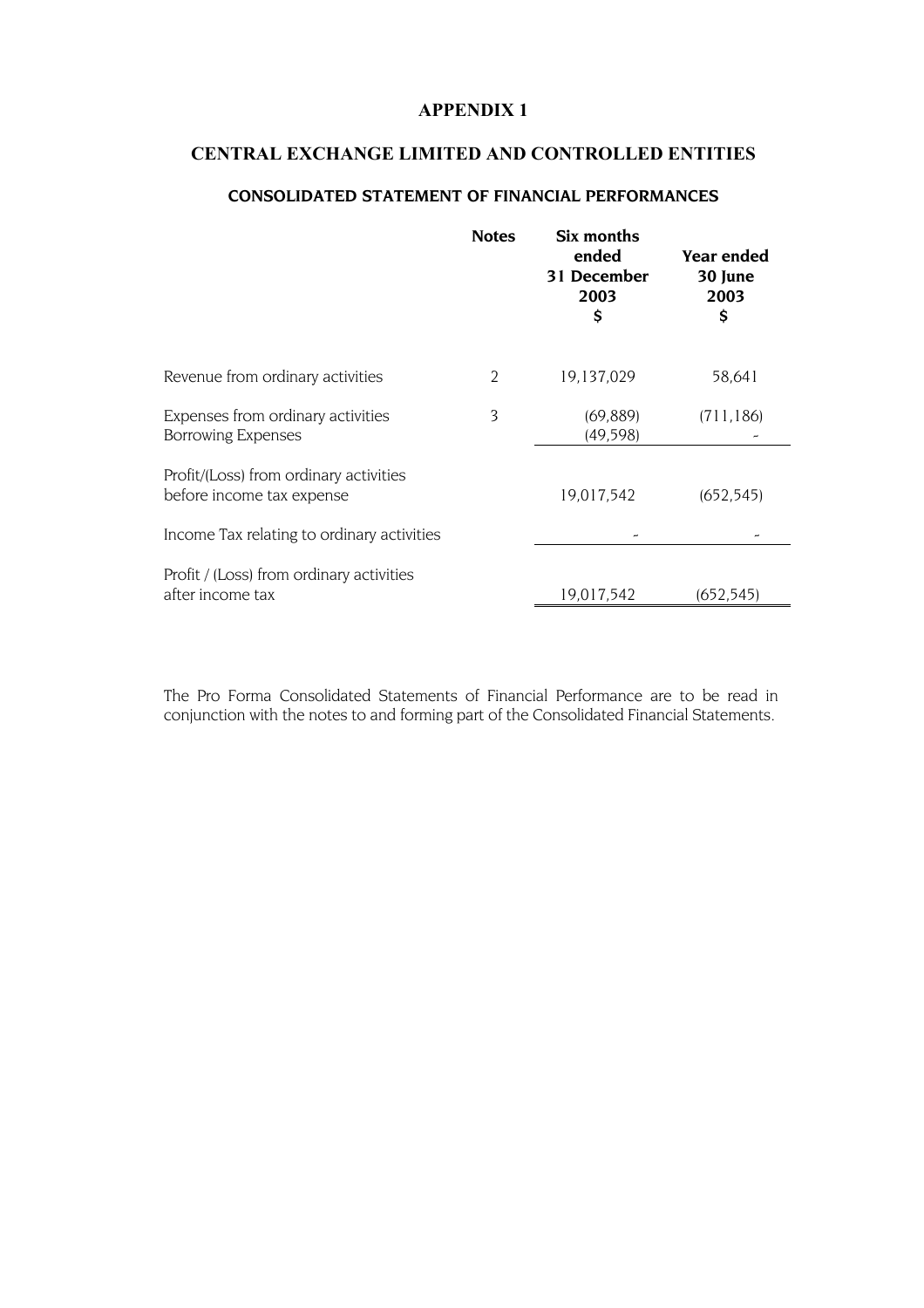#### **CENTRAL EXCHANGE LIMITED AND CONTROLLED ENTITIES**

#### **CONSOLIDATED STATEMENT OF FINANCIAL POSITIONS**

|                                                                        | <b>Notes</b>   | Six months<br>ended<br>31 December<br>2003<br>\$ | Post<br><b>Offer Pro</b><br>Forma<br>\$   | <b>Post Offer</b><br>and Dividend<br>Pro Forma<br>\$ |
|------------------------------------------------------------------------|----------------|--------------------------------------------------|-------------------------------------------|------------------------------------------------------|
| <b>CURRENT ASSETS</b>                                                  |                |                                                  |                                           |                                                      |
| Cash assets                                                            | $\overline{4}$ | 320,993                                          | 23,036,639                                | 21,982,010                                           |
| Receivables                                                            | 5              | 19,058,554                                       | 7,540                                     | 7,540                                                |
| <b>TOTAL CURRENT ASSETS</b>                                            |                | 19,379,547                                       | 23,044,179                                | 21,989,550                                           |
| NON CURRENT ASSETS                                                     |                |                                                  |                                           |                                                      |
| Receivables                                                            | 6              | 14,106                                           | 14,106                                    | 14,106                                               |
| Investments                                                            | $\overline{7}$ | 87,908                                           | 87,908                                    | 87,908                                               |
| Plant and equipment                                                    | 8              | 34,395                                           | 34,395                                    | 34,395                                               |
| Other                                                                  | 9              | 6,064                                            | 6,064                                     | 6,064                                                |
| <b>TOTAL NON-CURRENT ASSETS</b>                                        |                | 142,473                                          | 142,473                                   | 142,473                                              |
| <b>TOTAL ASSETS</b>                                                    |                | 19,522,020                                       | 23,186,652                                | 22,132,023                                           |
| <b>CURRENT LIABILITIES</b>                                             |                |                                                  |                                           |                                                      |
| Accounts payable                                                       | 10             | 30,065                                           | 30,065                                    | 30,065                                               |
| Current tax liabilities                                                | 11             | 875,884                                          | 875,884                                   | 875,884                                              |
| TOTAL CURRENT LIABILITIES                                              |                | 905,949                                          | 905,949                                   | 905,949                                              |
| <b>TOTAL LIABILITIES</b>                                               |                | 905,949                                          | 905,949                                   | 905,949                                              |
| <b>NET ASSETS</b>                                                      |                | 18,616,071                                       | 22,280,703                                | 21,226,074                                           |
| <b>EQUITY</b><br>Contributed equity<br>Reserves<br>Accumulated losses  | 12<br>13<br>14 | 28,780,607<br>2,124,000<br>(12, 288, 536)        | 32,445,239<br>2,124,000<br>(12, 288, 536) | 32,445,239<br>2,124,000<br>(13, 343, 164)            |
|                                                                        |                |                                                  |                                           |                                                      |
| <b>TOTAL EQUITY</b>                                                    |                | 18,616,071                                       | 22,280,703                                | 21,226,074                                           |
| <b>Total Issued Capital</b><br>Net Tangible Asset Backing per<br>share |                | 8,499,263<br>\$2.19                              | 21,092,561<br>\$1.06                      | 21,092,561<br>\$1.01                                 |

The Consolidated Statement of Financial Position as at 31 December 2003 is as per the Company's financial records as at that date. The Post Offer Pro Forma Statement of Financial Position is as per the Company's financial records as at 31 December 2003 adjusted for the transactions discussed in Section 5, 'Subsequent events' and Section 6.1: 'Capital Raising' of the Investigating Accountant's Report. The Post Offer and Dividend Pro Forma Statement of Financial Position is as per the Company's financial records as at 31 December 2003 adjusted for the Post Offer and transactions discussed in Section 6.2: 'Dividend Payment'. The Statement of Financial Positions are to be read in conjunction with the notes to and forming part of the financial statements set out in Appendix 3.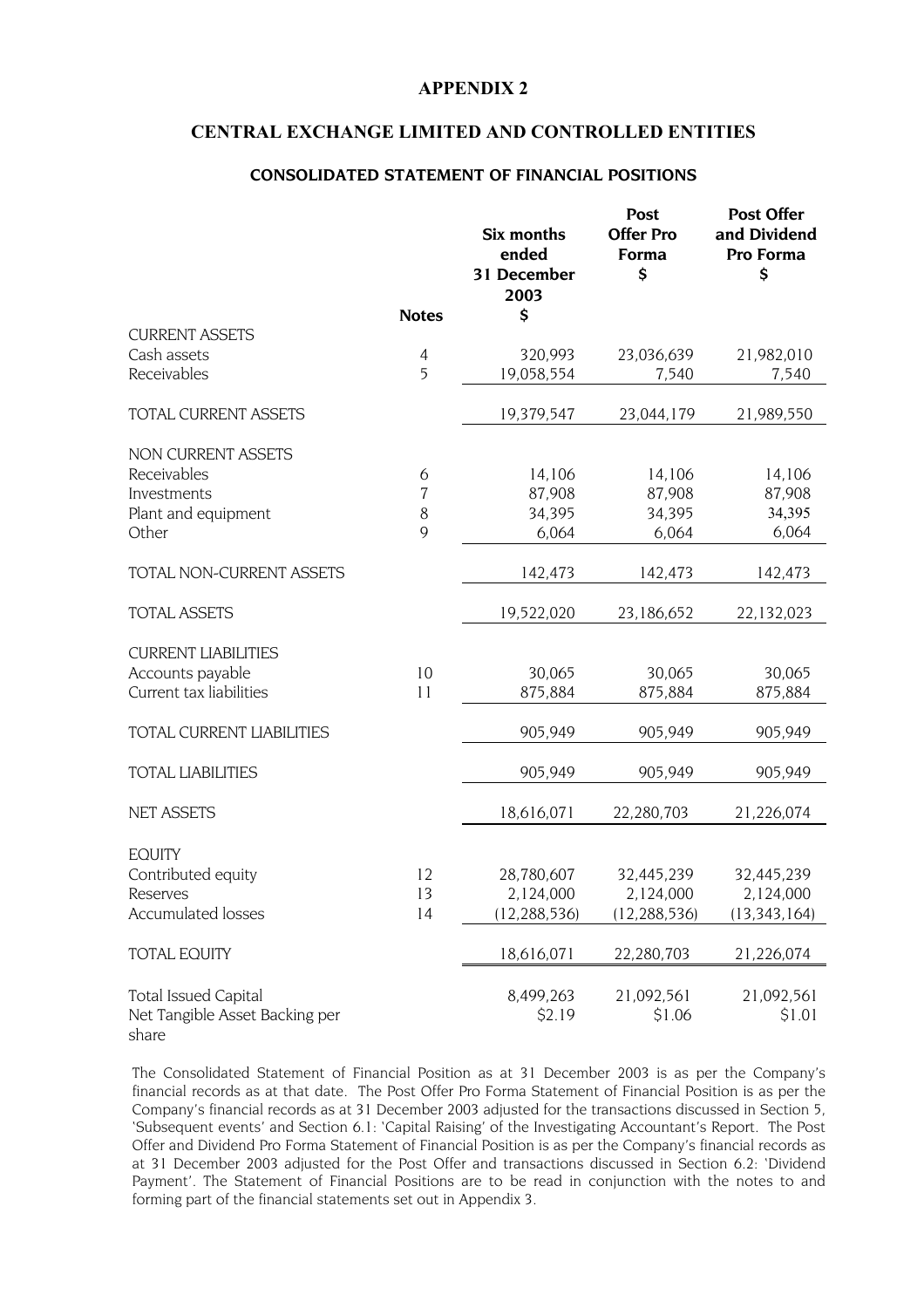#### **CENTRAL EXCHANGE LIMITED AND CONTROLLED ENTITIES**

#### **NOTES TO THE FINANCIAL STATEMENTS**

#### **1. STATEMENT OF SIGNIFICANT ACCOUNTING POLICIES**

The significant accounting policies adopted in the preparation of the historical financial information included in this Report have been set out below. The historical financial information has been prepared in accordance with the requirements of the Australian Accounting Standards, Urgent Issues Group Consensus Views, other authoritative pronouncements of the Australian Accounting Standards Board and the Corporations Act 2001 and we have included such disclosure, as we consider necessary for the purposes of this Report. The financial statements have been prepared on the basis of historical costs and do not take into account changing money values or, except where stated, current valuations of non-current assets. Cost is based on the fair values of the consideration given in exchange for assets. Accounting policies are selected and applied in a manner that ensures that the resulting financial information satisfies the concepts of relevance and reliability, thereby ensuring that the substance of the underlying transactions or other events is reported.

#### **(a) Property Plant and Equipment**

Property, plant and equipment are brought to account at cost or at independent or Directors' valuation, less, where applicable, any accumulated depreciation or amortisation. The carrying amount of property, plant and equipment is reviewed bi-annually by Directors to ensure it is not in excess of the recoverable amount from these assets.

The depreciable amount of all fixed assets is depreciated on a diminishing value basis over their expected useful lives to the Consolidated Entity commencing from the time the asset is held ready for use. Leasehold improvements are amortised over the shorter of either the unexpired period of the lease or the estimated useful lives of the improvements.

The depreciation rates used for each class of depreciable assets are:

| Class of Fixed Asset           | Depreciation Rate |
|--------------------------------|-------------------|
| Plant and Equipment            | $13 - 40%$        |
| Office Furniture and Equipment | $13 - 40%$        |
| Leasehold Improvements         | 20%               |

#### **(b) Valuation of Non Current Assets**

Non-current assets are written down to the recoverable amount where the carrying value of any non-current asset exceeds the recoverable amount. The recoverable amount is assessed on the basis of the expected net cash flows that will be received from the assets' employment and subsequent disposal. The expected net cash flows have not been discounted to their present values in determining recoverable amounts.

#### **(c) Investments**

Investments in controlled entities are recorded at Directors' valuation based on the net tangible assets of each controlled entity.

Investments in entities, which are not controlled, are brought to account at cost or Directors' valuation.

The carrying amount of investments is reviewed bi-annually by the Directors to ensure it is not in excess of the recoverable amount of these investments. The recoverable amount is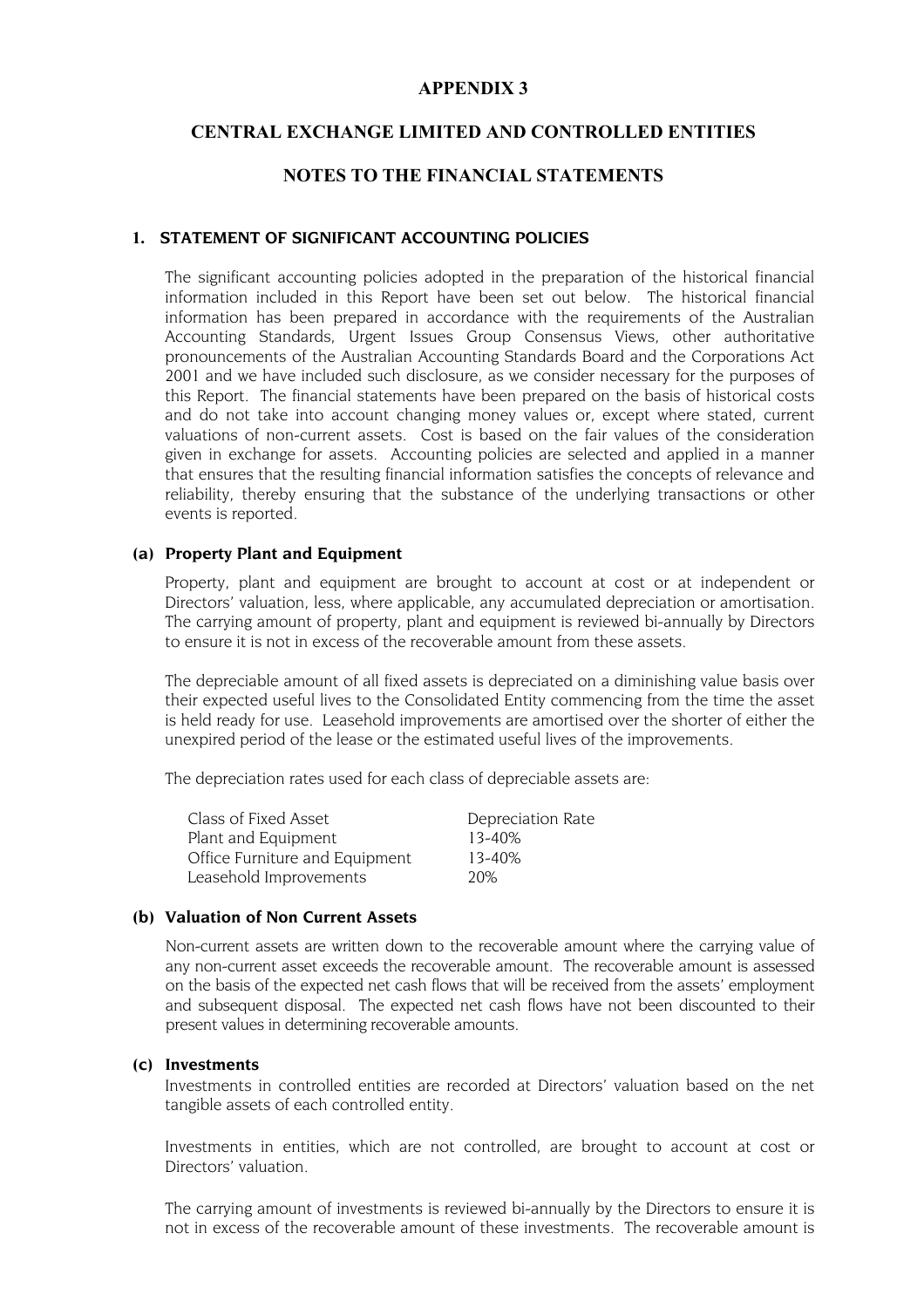#### **CENTRAL EXCHANGE LIMITED AND CONTROLLED ENTITIES**

#### **NOTES TO THE FINANCIAL STATEMENTS**

assessed from the share's current market value or the underlying net assets in the particular entities. The expected net cash flows have not been discounted to their present values in determining the recoverable amounts.

#### **(d) Payables**

Trade payables and other accounts payable are recognised when the Consolidated Entity becomes obliged to make future payments resulting from the purchase of goods and services.

#### **(e) Income Tax**

The Consolidated Entity adopts the liability method of tax-effect accounting whereby the income tax expense shown in the Statement of Financial Performance is based on the operating profit from ordinary activities for any permanent differences.

Timing differences which arise due to the different accounting periods in which items of revenue and expense are included in the determination of operating profit before income tax and taxable income are brought to account as either a provision for deferred income tax or an asset described as future income tax benefit at the rate of income tax applicable to the period in which the benefit will be received or the liability will become payable.

Future income tax benefits are not brought to account unless realisation of the asset is assured beyond reasonable doubt. Future income tax benefits in relation to tax losses are not brought to account unless there is virtual certainty of realisation of the benefit.

The amount of benefits brought to account or which may be realised in the future is based on the assumption that no adverse change will occur in income tax legislation and the anticipation that the Consolidated Entity will derive sufficient future assessable income to enable the benefit to be realised and comply with the conditions of deductibility imposed by law.

#### **(f) Exploration, Evaluation and Development Expenditure**

Exploration, evaluation and development expenditure incurred is accumulated in respect of each identifiable area of interest. These costs are carried forward only if they relate to an area of interest for which rights of tenure are current and in respect of which:

- (i) such costs are expected to be recouped through successful development and exploitation or from sale of the area; or
- (ii) exploration and evaluation activities in the area have not, at balance date, reached a stage which permits a reasonable assessment of the existence or otherwise of economically recoverable reserves, and active operations in, or relating to, the area are continuing.

Accumulated costs in respect of areas of interest, which are abandoned, are written off in full against profit in the year in which the decision to abandon the area is made.

A regular review is undertaken of each area of interest to determine the appropriateness of continuing to carry forward costs in relation to that area of interest.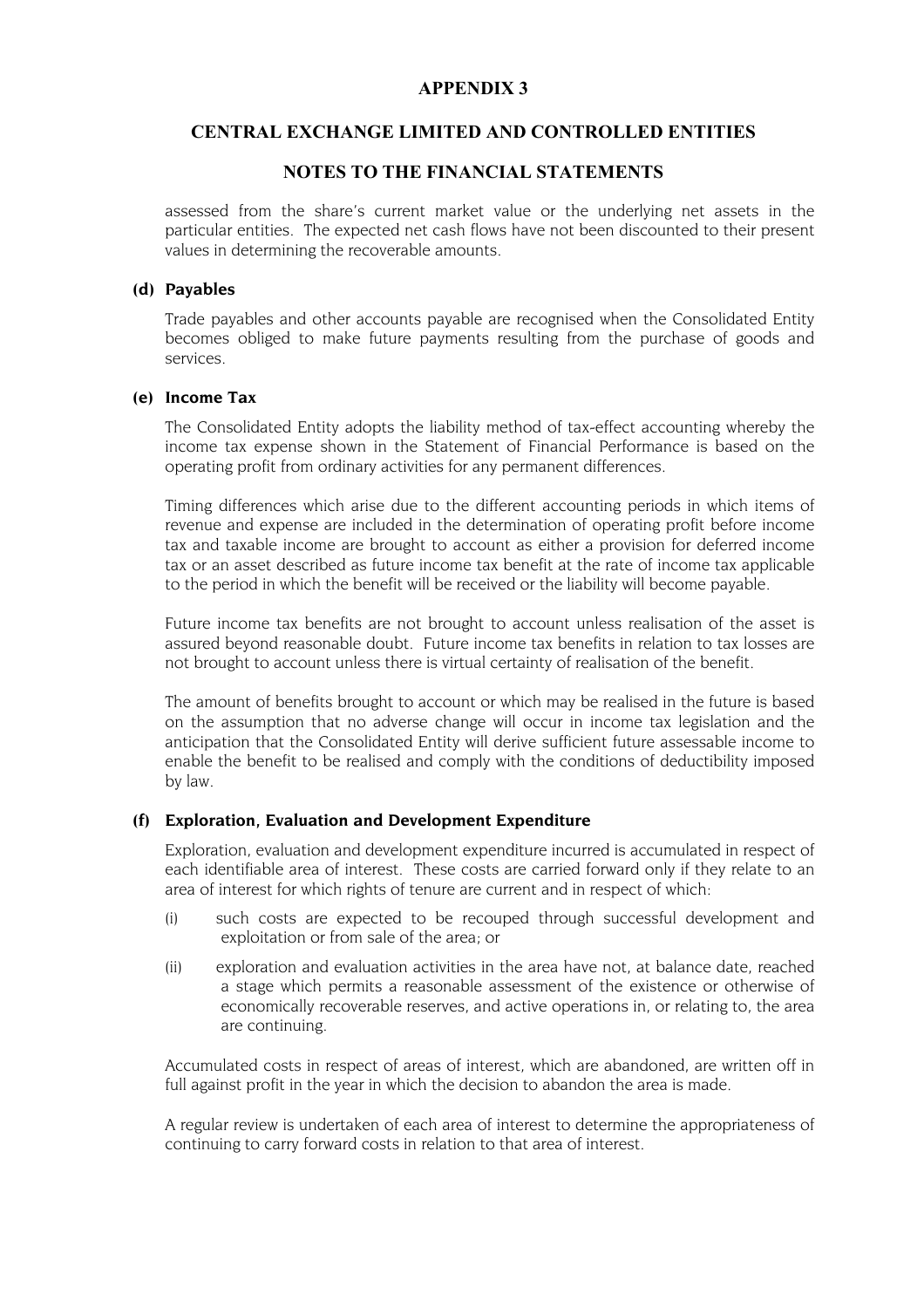#### **CENTRAL EXCHANGE LIMITED AND CONTROLLED ENTITIES**

#### **NOTES TO THE FINANCIAL STATEMENTS**

#### **(g) Revenue Recognition**

#### **(i) Sale of goods and disposal of assets**

Revenue is recognised when the Consolidated Entity has passed control of the goods or other assets to the buyer.

#### **(ii) Contributions of assets**

Revenue arising from the contribution of assets is recognised when the Consolidated Entity gains control of the contribution or the right to receive the contribution.

#### **(iii) Interest revenue**

Interest revenue is recognised on a proportional basis taking into account the interest rates applicable to the financial assets.

#### **(h) Accounts Receivable**

These amounts represent amounts due and receivable by the Consolidated Entity as at the end of the financial year. The amounts are unsecured and are reviewed by Directors on a regular basis to ensure they are not in excess of the recoverable amount of the assets.

#### **(i) Principles of Consolidation**

The consolidated Financial Statements are prepared by combining the Financial Statements of all the entities that comprise the Consolidated Entity, being the Company and its controlled entities. Control exists where the Company has the capacity to dominate the decision making in relation to the financial and operating policies of another entity so that the other entity operates with the Company to achieve the objectives of the Company. A list of controlled entities is contained in Note 7 to the Financial Statements.

All inter-company balances and transactions between entities in the Consolidated Entity, including any unrealised profits or losses, have been eliminated on consolidation.

#### **(j) Goods and Services Tax**

Revenues, expenses and assets are recognised net of the amount of goods and services tax (GST), except:

- (i) Where the amount of GST incurred is not recoverable from the taxation authority, it is recognised as part of the cost of acquisition of an asset or as part of an item of expense; or
- (ii) For receivables and payables which are recognised inclusive of GST, the net amount of GST recoverable from, or payable to, the taxation authority is included as part of receivables or payables.

Cash flows are included in the Statement of Cash Flows on a gross basis. The GST component of cash flows arising from investing and financing activities, which are recoverable from, or payable to, the Australian Taxation Office, are classified as operating cash flows.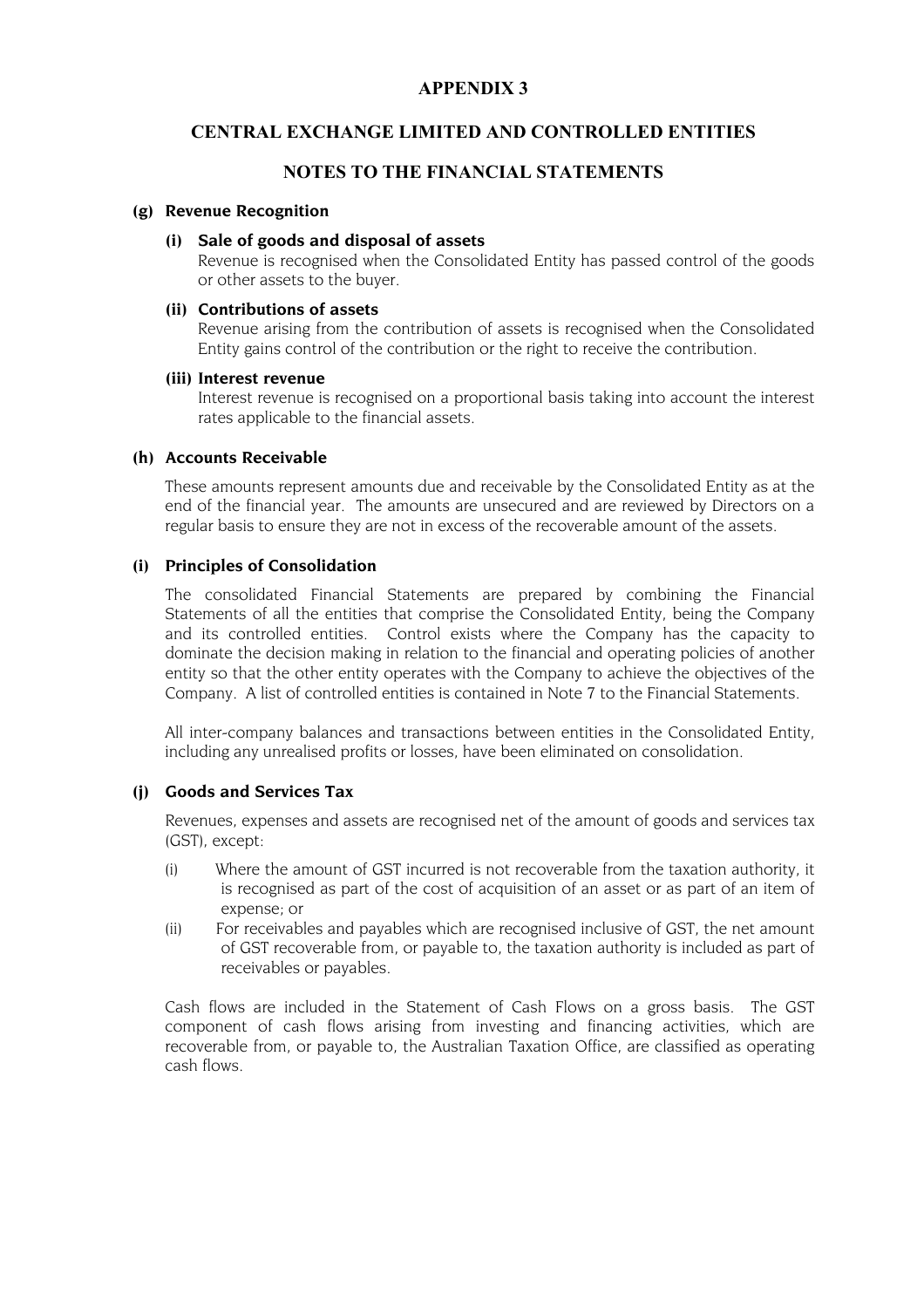### **CENTRAL EXCHANGE LIMITED AND CONTROLLED ENTITIES**

#### **NOTES TO THE FINANCIAL STATEMENTS**

| 2. | <b>REVENUE</b>                                                                                                                                                                                                                                                                                                                                                | Six months<br>ended<br>31 December<br>2003<br>\$                                                  | <b>Year ended</b><br>30 June<br>2003<br>\$                          |
|----|---------------------------------------------------------------------------------------------------------------------------------------------------------------------------------------------------------------------------------------------------------------------------------------------------------------------------------------------------------------|---------------------------------------------------------------------------------------------------|---------------------------------------------------------------------|
|    | The operating loss before income tax includes the following<br>items of revenue:                                                                                                                                                                                                                                                                              |                                                                                                   |                                                                     |
|    | <b>Operating activities</b><br>Calls revenue<br>Settlement deed payment<br>Mining Royalties<br>Interest received - other                                                                                                                                                                                                                                      | 659<br>19,051,014<br>8,047<br>19,059,720                                                          | 9,557<br>351<br>31,678<br>41,586                                    |
|    | <b>Non-operating activities</b><br>Proceeds from sale of assets:<br>Plant and Equipment<br>Share investments<br>Revaluation of investments                                                                                                                                                                                                                    | 48,750<br>28,559<br>77,309                                                                        | 43<br>17,012<br>17,055                                              |
|    | <b>Total revenue</b>                                                                                                                                                                                                                                                                                                                                          | 19,137,029                                                                                        | 58,641                                                              |
| 3. | <b>OPERATING EXPENSES</b>                                                                                                                                                                                                                                                                                                                                     |                                                                                                   |                                                                     |
|    | (i) Charging as expenses<br>Borrowing costs<br>Interest paid - others<br>Total borrowing costs                                                                                                                                                                                                                                                                | 49,598<br>49,598                                                                                  | $\overline{a}$                                                      |
|    | Depreciation<br>- Property plant and equipment<br>- Leasehold improvements<br>Cost of Investment Sold<br>Write Back of Diminution in value of investments<br>Diminution in value of investments<br>Costs of Intangibles<br>Write Back of Amortisation of intangibles<br>Exploration expenditure<br>Other provisions - Employee entitlements<br>Other expenses | 2,466<br>957<br>5,391,434<br>(5,384,934)<br>2,322,839<br>(2,322,839)<br>5,469<br>54,497<br>69,889 | 6,162<br>2,246<br>20,148<br>32,663<br>253,261<br>396,706<br>711,186 |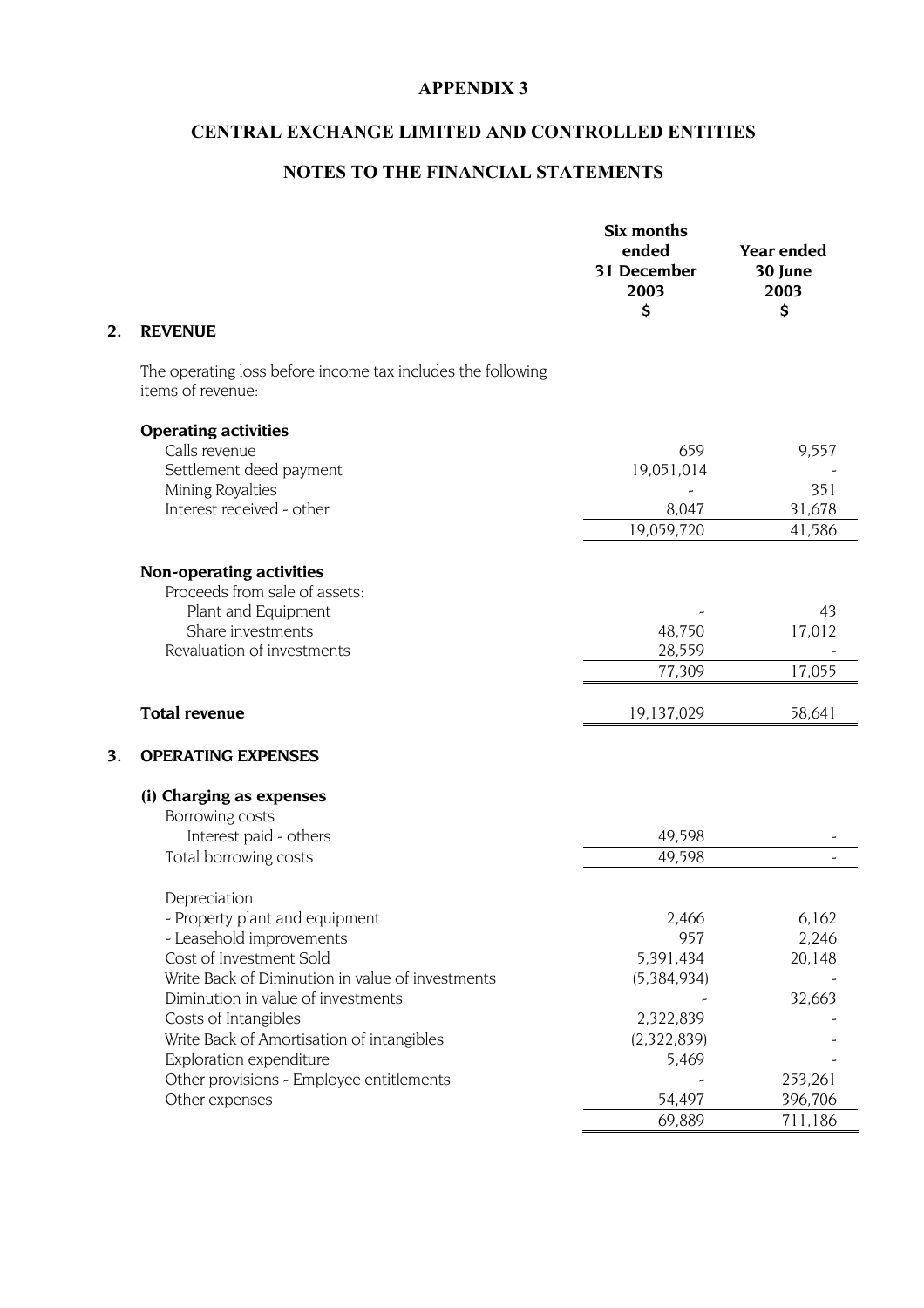### **CENTRAL EXCHANGE LIMITED AND CONTROLLED ENTITIES**

#### **NOTES TO THE FINANCIAL STATEMENTS**

|                                                                                                                      | Six months<br>ended<br>31 December<br>2003<br>\$ | <b>Year ended</b><br>30 June<br>2003<br>\$ |
|----------------------------------------------------------------------------------------------------------------------|--------------------------------------------------|--------------------------------------------|
| <b>INCOME TAX EXPENSE</b>                                                                                            |                                                  |                                            |
| The prima facie income tax on operating loss is reconciled to<br>the income tax provided in the accounts as follows: |                                                  |                                            |
| Loss from ordinary activities                                                                                        | 19,017,542                                       | (652, 545)                                 |
| Income tax expense calculated at 30% (2003:30%)                                                                      |                                                  |                                            |
| of operating losses                                                                                                  | 5,705,263                                        | (195, 764)                                 |
| <b>Permanent differences:</b>                                                                                        |                                                  |                                            |
| Other non-deductible items                                                                                           | 431                                              | 15,003                                     |
| Other deductible items                                                                                               | (15,010)                                         |                                            |
| <b>Timing differences:</b>                                                                                           |                                                  |                                            |
| Other non-deductible items                                                                                           | 5,208                                            |                                            |
| Provision of doubtful debts                                                                                          | (29)                                             |                                            |
| Other deductible items                                                                                               | (10,007)                                         | 6,044                                      |
| Exploration expenditure                                                                                              | (1, 819)                                         | 1,192,690                                  |
| Diminution of investments (written back)                                                                             | (1,624,048)                                      |                                            |
| Prior year revenue losses brought to account                                                                         | (2, 296, 594)                                    |                                            |
| Prior year capital losses brought to account                                                                         | (941)                                            |                                            |
| Prior year revenue losses of controlled entities                                                                     |                                                  |                                            |
| brought to account on tax consolidation                                                                              | (161,000)                                        |                                            |
| Capital losses of controlled entities                                                                                |                                                  |                                            |
| brought to account on tax consolidation                                                                              | (241)                                            |                                            |
| Capital loss on termination of VoIP licence                                                                          | (724, 500)                                       |                                            |
| Capital loss on share investments                                                                                    | (829)                                            |                                            |
| Tax losses not brought to account                                                                                    |                                                  | 3,027,317                                  |
| Income tax expense attributable to operating profit                                                                  | 875,884                                          |                                            |
|                                                                                                                      |                                                  |                                            |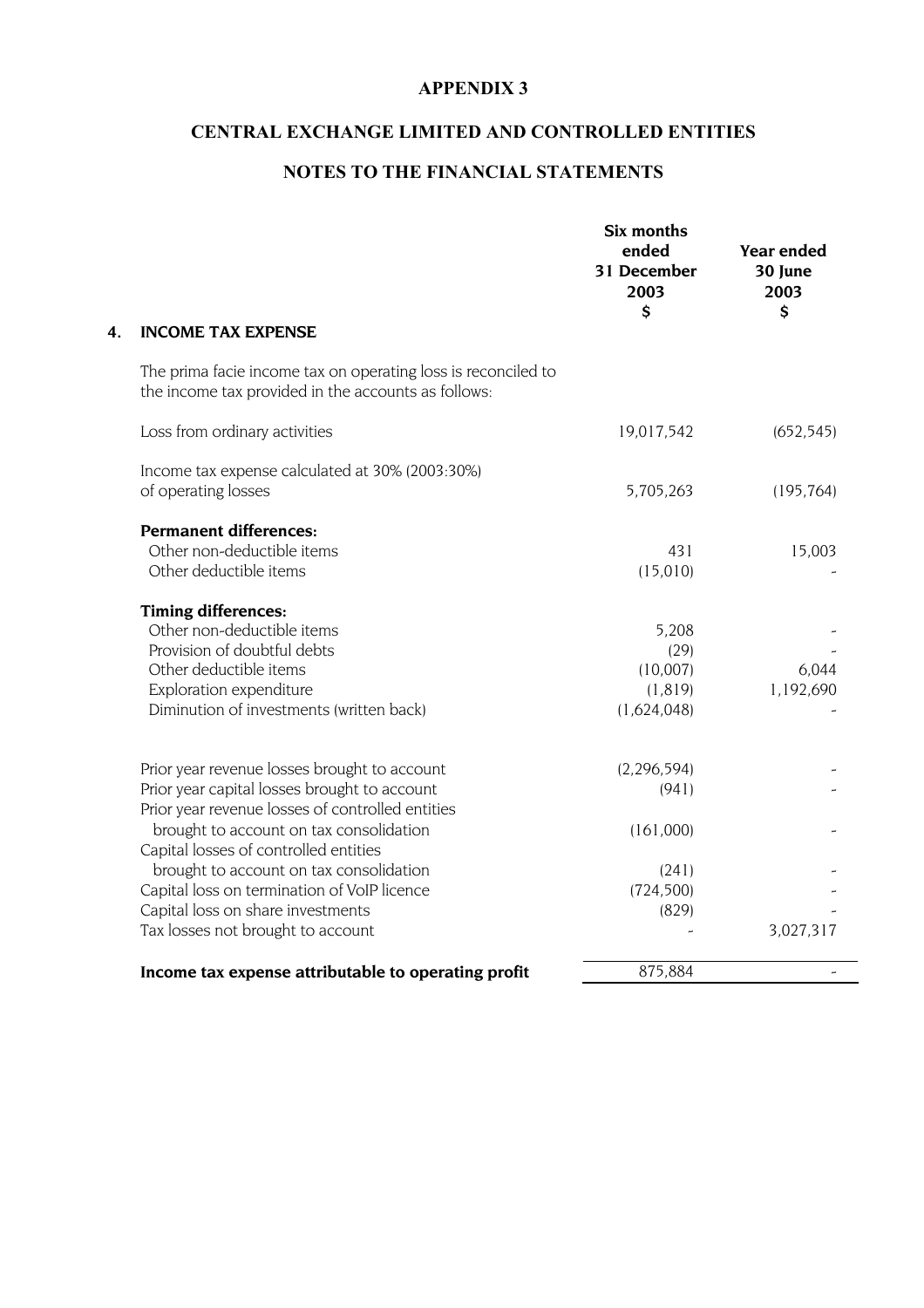#### **CENTRAL EXCHANGE LIMITED AND CONTROLLED ENTITIES**

#### **NOTES TO THE FINANCIAL STATEMENTS**

#### **4. INCOME TAX EXPENSE (continued)**

The final deductibility of prior year losses for the current financial year is to be determined as at the end of the financial year, on 30 June 2004.

However, prior year losses have been brought to account at the 31 December 2003 balance date on the basis that they are notionally deductible as at the balance date (based on advice received by the Directors) and is assumed to continue to be deductible as at the end of the financial year on 30 June 2004.

Tax benefits, including the benefits associated with prior year losses of \$2,458,535 as at 31 December 2003 (which is equivalent to prior year tax losses of \$8,195,117), will only be obtained if, in relation to the financial year ended 30 June 2004:

- (i) there is assessable income of a nature and of an amount sufficient to enable the benefit from deductions to be realised;
- (ii) conditions for deductibility imposed by taxation legislation, including prior year revenue and capital losses, are complied with;
- (iii) the Company and its controlled entities have entered into tax consolidation on 29 June 2004; and
- (iv) no changes in taxation legislation adversely affect the realisation of the benefit from deductions.

|    |                                                                                                    | Six months<br>ended<br>31 December<br>2003<br>\$ | <b>Post Offer and</b><br><b>Dividend</b><br>Pro Forma<br>\$ |
|----|----------------------------------------------------------------------------------------------------|--------------------------------------------------|-------------------------------------------------------------|
| 5. | <b>CASH</b>                                                                                        |                                                  |                                                             |
|    | Cash at bank                                                                                       | 320,993                                          | 21,982,010                                                  |
|    | Adjustments arising in the preparation of the pro forma<br>cash balance are summarised as follows: |                                                  |                                                             |
|    | Reviewed balance at 31 December 2003                                                               |                                                  | 320,993                                                     |
|    | Payment of receivable by Minara Resources Limited                                                  |                                                  | 19,051,014                                                  |
|    | <b>Capital Raising Costs</b>                                                                       |                                                  | (20,000)                                                    |
|    | Capital raised under the Offer                                                                     |                                                  | 3,684,632                                                   |
|    | Pro forma Offer                                                                                    |                                                  | 23,036,639                                                  |
|    | Payment of a dividend \$0.05 per share                                                             |                                                  | (1,054,628)                                                 |
|    | Pro forma Cash Balance                                                                             |                                                  | 21,982,010                                                  |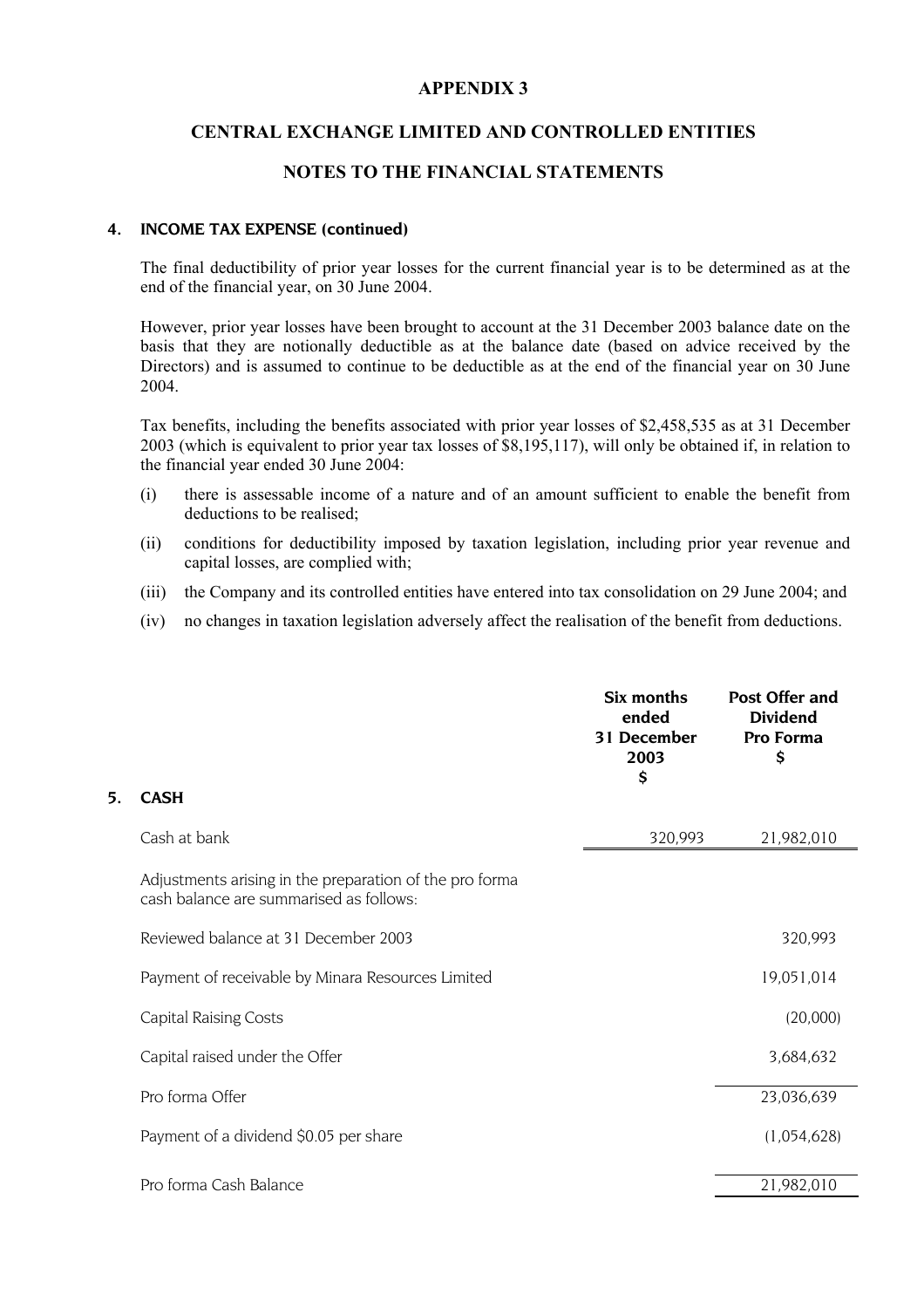### **CENTRAL EXCHANGE LIMITED AND CONTROLLED ENTITIES**

### **NOTES TO THE FINANCIAL STATEMENTS**

|    |                                                                                                    | Six months<br>ended<br>31 December<br>2003<br>\$ | <b>Post Offer and</b><br><b>Dividend</b><br>Pro Forma<br>\$ |
|----|----------------------------------------------------------------------------------------------------|--------------------------------------------------|-------------------------------------------------------------|
| 6. | <b>CURRENT RECEIVABLES</b>                                                                         |                                                  |                                                             |
|    | Amounts receivable<br><b>Trade Receivables</b><br>Others<br>Total receivable                       | 84<br>19,058,470<br>19,058,554                   | 84<br>7,456<br>7,540                                        |
|    | Adjustments arising in the preparation of the pro forma<br>cash balance are summarised as follows: |                                                  |                                                             |
|    | Reviewed balance at 31 December 2003                                                               |                                                  | 19,058,554                                                  |
|    | Payment of receivable by Minara Resources Limited                                                  |                                                  | (19,051,014)                                                |
|    | Pro forma Receivable Balance                                                                       |                                                  | 7,540                                                       |
| 7. | <b>NON-CURRENT RECEIVABLES</b>                                                                     |                                                  |                                                             |
|    | Bonds and guarantees                                                                               | 14,106                                           | 14,106                                                      |
| 8. | <b>NON-CURRENT INVESTMENTS</b>                                                                     |                                                  |                                                             |
|    | Shares in listed companies at cost<br>Less: provisions for diminution                              | 41,981<br>(45, 927)<br>87,908                    | 41,981<br>(45, 927)<br>87,908                               |
|    | The market value of these shares at 9 <sup>th</sup> June 2004 was \$94,590.                        |                                                  |                                                             |
|    | <b>Investments in Controlled Entities:</b>                                                         |                                                  |                                                             |
|    | Hume Mining NL - ownership 100%<br>Central Exchange Operations Pty Ltd - ownership 100%            |                                                  |                                                             |
| 9. | PROPERTY, PLANT AND EQUIPMENT                                                                      |                                                  |                                                             |
|    | Plant & Equipment<br>Less: Accumulated depreciation                                                | 55,068<br>(32, 444)<br>22,624                    | 55,068<br>(32, 444)<br>22,624                               |
|    | Leasehold Improvements<br>Less: Accumulated depreciation                                           | 21,788<br>(10, 017)<br>11,771                    | 21,788<br>(10, 017)<br>11,771                               |
|    | <b>Total Net Book Value</b>                                                                        | 34,395                                           | 34,395                                                      |
|    |                                                                                                    |                                                  |                                                             |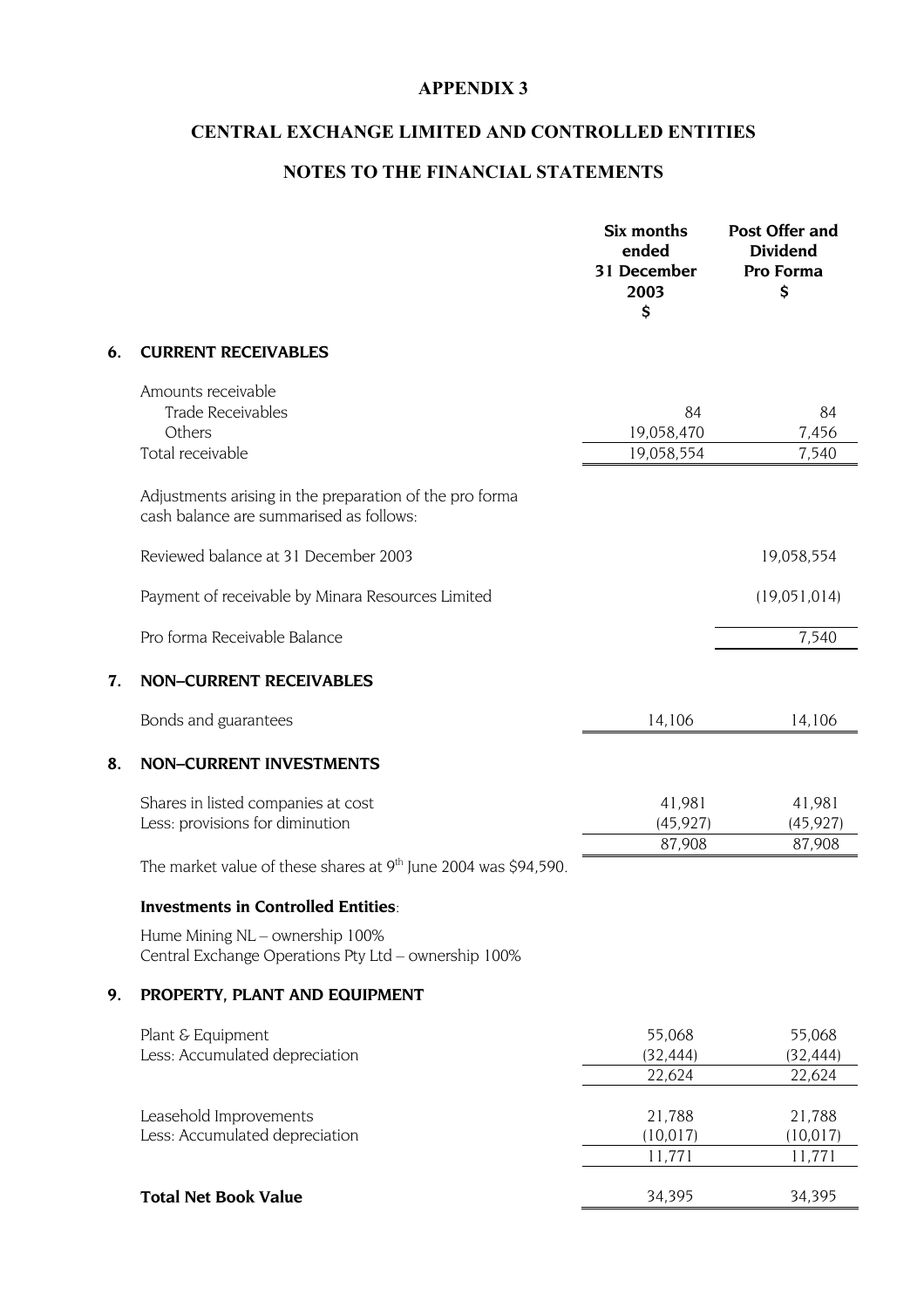### **CENTRAL EXCHANGE LIMITED AND CONTROLLED ENTITIES**

### **NOTES TO THE FINANCIAL STATEMENTS**

|                                                                          | Six months<br>ended<br>31 December<br>2003<br>\$ | <b>Post Offer and</b><br><b>Dividend</b><br>Pro Forma<br>\$ |
|--------------------------------------------------------------------------|--------------------------------------------------|-------------------------------------------------------------|
| 10. OTHER NON CURRENT ASSETS                                             |                                                  |                                                             |
| Deferred Exploration Expenditure<br>Balance at 1 <sup>st</sup> July 2003 |                                                  |                                                             |
| Expenditure                                                              | 6,064                                            | 6,064                                                       |
| Balance at 31 December 2003                                              | 6,064                                            | 6,064                                                       |
| 11. ACCOUNTS PAYABLE                                                     |                                                  |                                                             |
| Trade creditors<br>Other creditors and accruals                          | 8,633<br>21,432<br>30,065                        | 8,633<br>21,432<br>30,065                                   |
| <b>12. CURRENT TAX LIABILITIES</b>                                       |                                                  |                                                             |
| Income tax payable                                                       | 875,884                                          | 875,884                                                     |
| 13. CONTRIBUTED EQUITY                                                   |                                                  |                                                             |
| 8,499,263 (Pro Forma: 21,092,561) fully paid ordinary shares             | 28,780,607                                       | 32,445,239                                                  |
| The movement in share capital is reconciled as follows:                  |                                                  |                                                             |
| <b>Description</b><br>Ordinary shares at 31 December 2003                | <b>Number</b><br>8,499,263                       | \$<br>28,780,607                                            |
| 2:1 Share conversion                                                     | 8,499,263                                        |                                                             |
| Capital raising costs                                                    |                                                  | (20,000)                                                    |
| Shares issued under the Offer                                            | 4,094,035                                        | 3,684,632                                                   |
| Pro forma Contributed Equity Balance                                     | 21,092,561                                       | 32,445,239                                                  |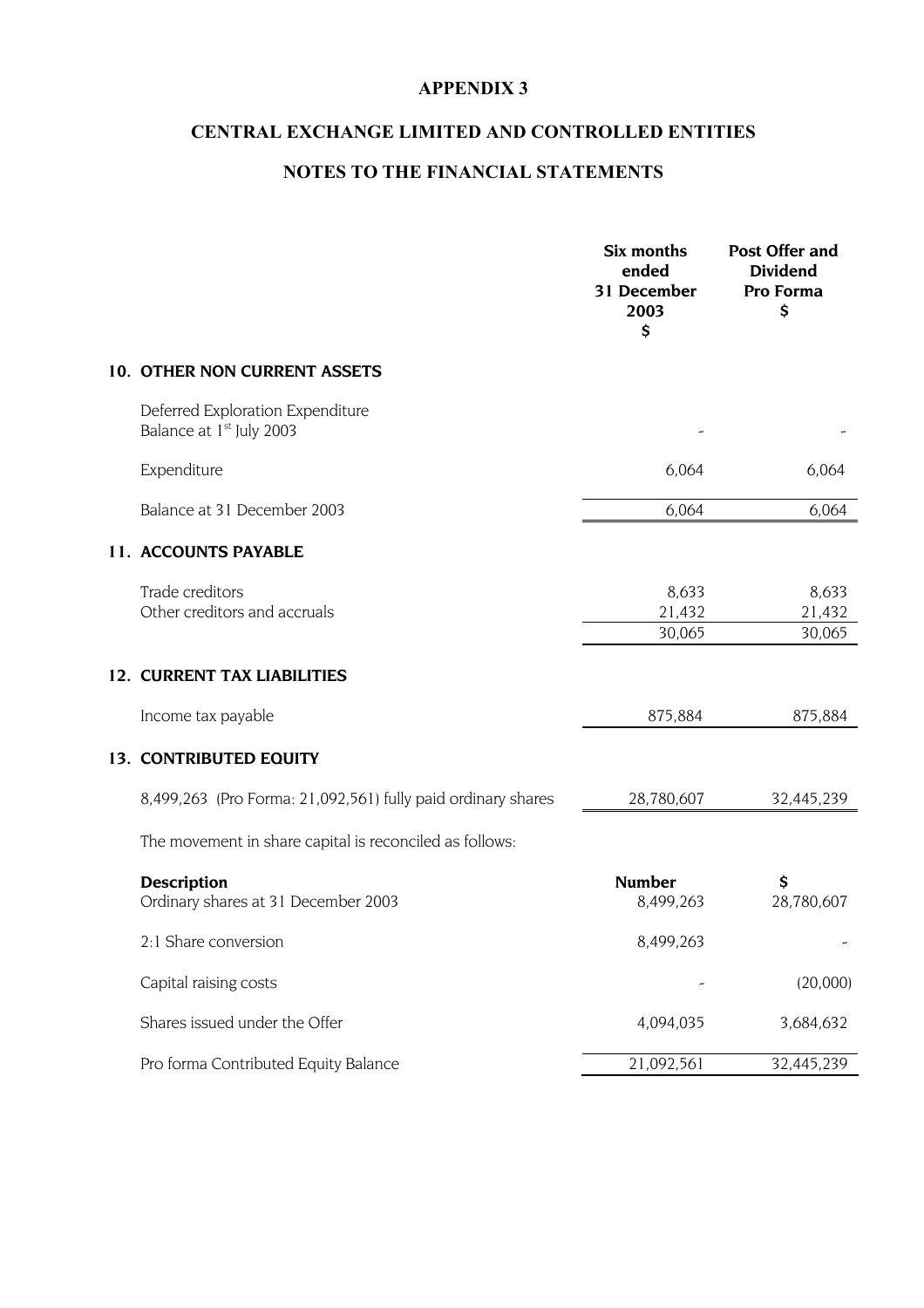#### **CENTRAL EXCHANGE LIMITED AND CONTROLLED ENTITIES**

#### **NOTES TO THE FINANCIAL STATEMENTS**

|                                                                       | Six months<br>ended<br>31 December<br>2003<br>\$ | <b>Post Offer and</b><br><b>Dividend</b><br>Pro Forma<br>\$ |
|-----------------------------------------------------------------------|--------------------------------------------------|-------------------------------------------------------------|
| 14. RESERVES                                                          |                                                  |                                                             |
| <b>Option Application Reserve</b><br><b>Asset Realisation Reserve</b> | 124,000<br>2,000,000                             | 124,000<br>2,000,000                                        |
|                                                                       | 2,124,000                                        | 2,124,000                                                   |
| 15. ACCUMULATED LOSSES                                                |                                                  |                                                             |
| Balance at 31 December 2003<br>Payment of franked dividend            | (12, 288, 536)                                   | (12, 288, 536)<br>(1,054,628)                               |
| Pro forma balance                                                     | (12, 288, 536)                                   | (13, 343, 164)                                              |

#### **16. CONTINGENT ASSETS AND LIABILITIES**

At the date of this Prospectus there are no contingent assets or liabilities that the Directors are aware of.

#### **17. RELATED PARTY DISCLOSURES**

#### **(i) Remuneration Of Directors**

As disclosed in the Company's 30 June 2003 Annual Report the Directors agreed to forgo their Directors' fees on 1 July 2003 to conserve the cash of the Company. The remuneration of William Johnson as General Manager (who is also the Company's Chairman) recommenced on 26<sup>th</sup> of January 2004. To the date of this Report total remuneration of \$49,808 has been paid to Mr Johnson.

#### **(ii) Transactions with Directors or Director Related Entities**

There have been no related party transactions since the  $31<sup>st</sup>$  of December 2003.

#### **18. COMMITMENTS**

Applications have been made for exploration tenements but these have not been granted as at the date of this Report. Should these be granted the Company would be subject to minimum expenditure requirements on such tenements.

#### **19. INTERNATIONAL FINANCIAL REPORTING STANDARDS**

For reporting periods beginning on or after 1 January 2005, the Company must comply with International Financial Reporting Standards (IFRS). These changes will affect the way certain items are reported in the Company's financial statements. There are a number of IFRS that are pending and as such the changes cannot be quantified or described in full at this point in time. It is not expected that based on the IFRS information currently released that there would be a material impact on the financial statements of Central Exchange.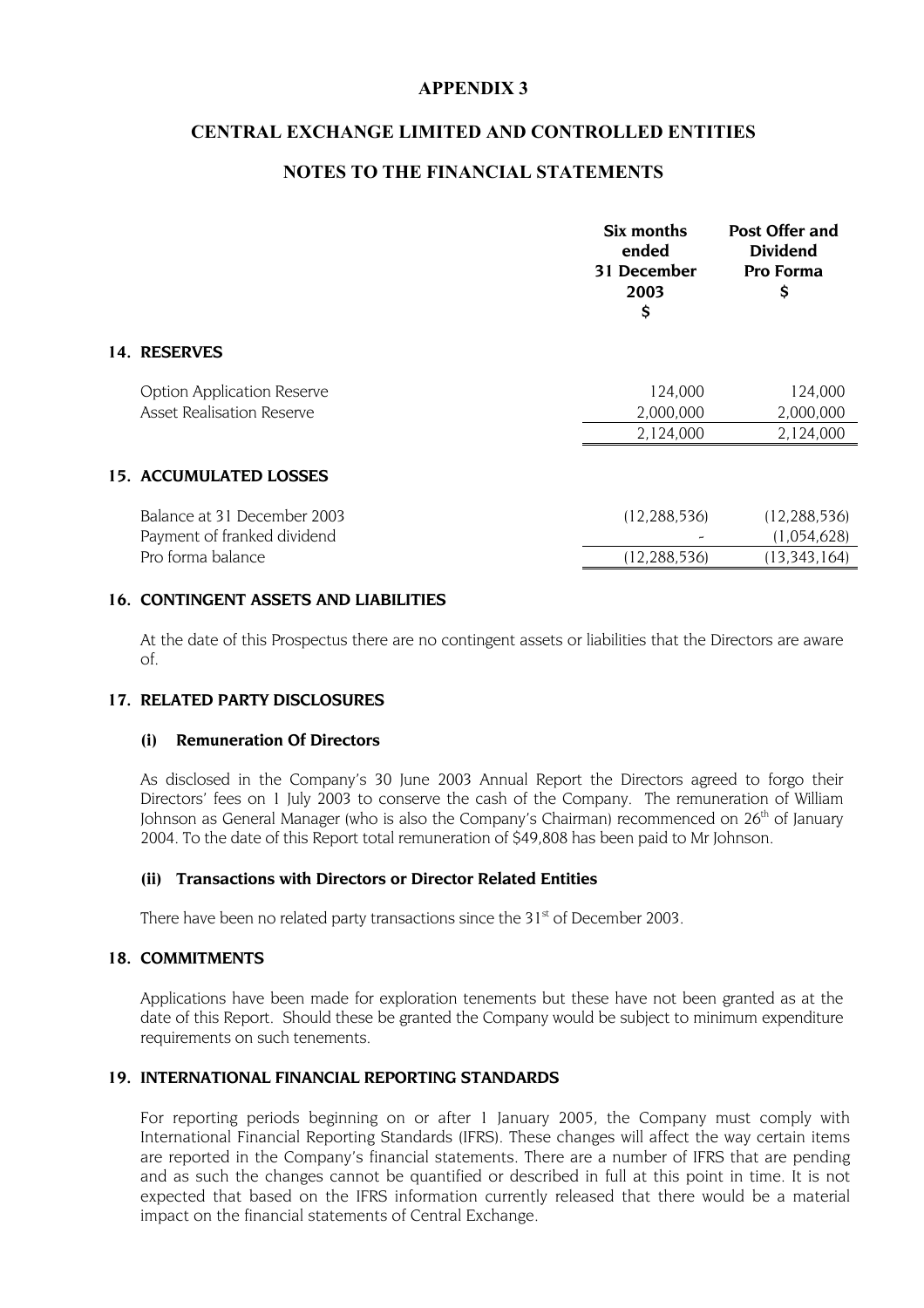#### CENTRAL EXCHANGE LIMITED **EXAMPLE 20 ACCESS** For Share Registry Enquiries:

A.B.N. 77 000 742 843

Level 14, The Forrest Centre **PO Box 6283** Perth Western Australia 6000

**T** | + 61 (8) 9214 9797 **T** | + 61 (8) 9221 7288 **F** | + 61 (8) 9322 1515 **F** | + 61 (8) 9221 7869 **E** | info@centralexchange.com.au **E** | advshare@vianet.net.au **W** | www.centralexchange.com.au



Advanced Share Registry Services 221 St Georges Terrace **East Perth Western Australia** 6892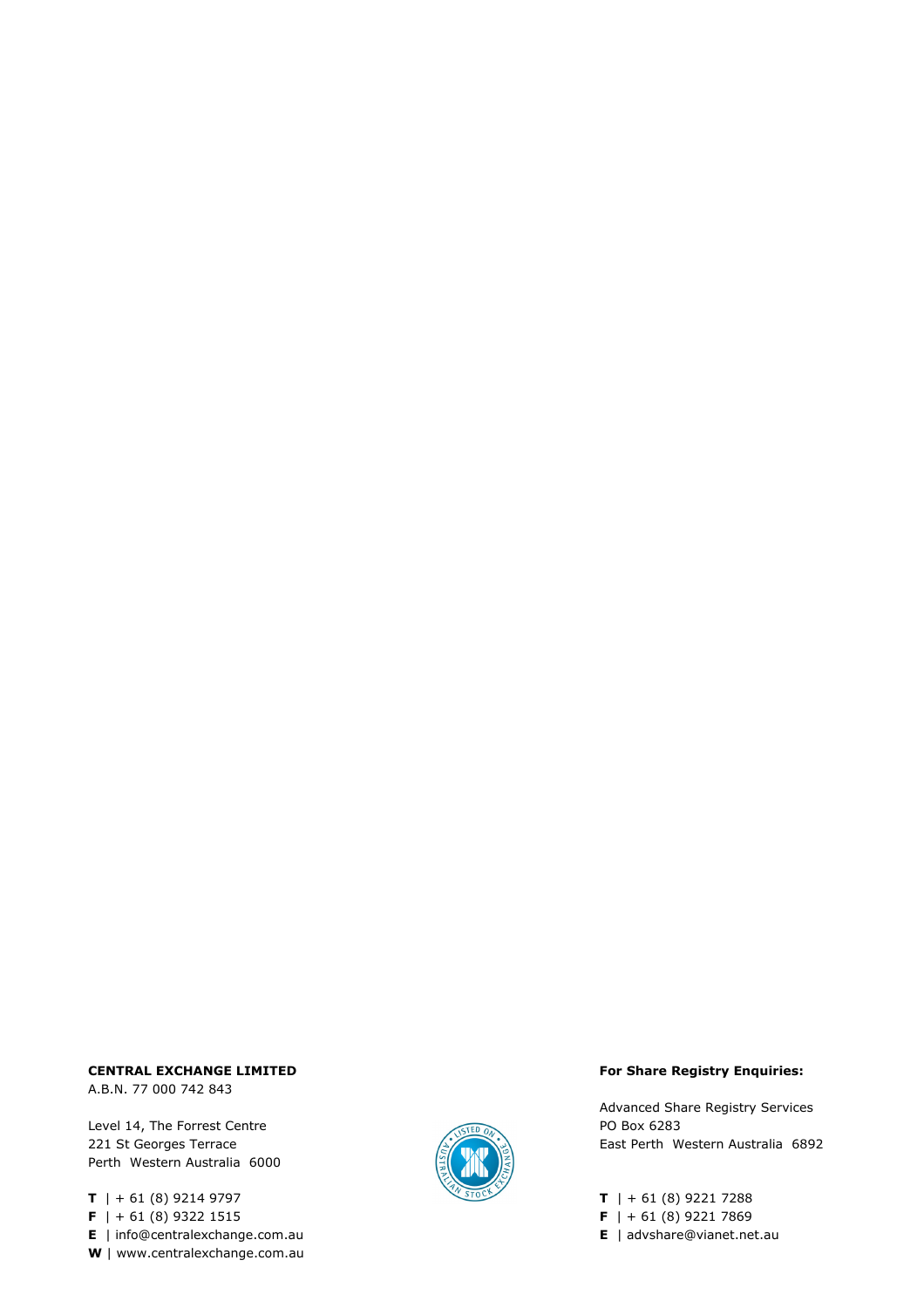# **APPLICATION FORM**

**Central Exchange Limited A.B.N. 77 000 742 843**

#### **A. Shareholder Details**

INSERT NAME AND ADDRESS HERE INSERT NAME AND ADDRESS HERE INSERT NAME AND ADDRESS HERE

INSERT NAME AND ADDRESS HERE **Holder ID:** [ ] INSERT NAME AND ADDRESS HERE **Sub-register:** [CHESS or ISSUER] INSERT NAME AND ADDRESS HERE **Shareholding at Record Date (11 June 2004):** [ ]

#### **Shareholders eligible to participate in the Offer are offered, and may apply for, Shares under the Prospectus as detailed below.**

#### **To be completed by an Eligible Shareholder**

I/We apply for the number of ordinary Shares in Central Exchange Limited selected below at a price of \$0.90 per Share in accordance with the terms and conditions of the Offer under the Prospectus dated 11 June 2004 accompanying this Application Form. By making payment for the Shares applied for and lodging this form, duly completed:

- (a) I/we hereby authorise Central Exchange Limited to register me/us as the holder(s) of the ordinary Shares allotted to me/us pursuant to this Application Form and I/we agree to be bound by the constitution of Central Exchange Limited;
- (b) I/we acknowledge that I/we have read and understood the terms and conditions of the Offer under the Prospectus accompanying this Application Form and confirm that it does not in any way guarantee the capital value, income and/or performance of Central Exchange Limited's Shares.
- (c) I/we acknowledge that Central Exchange Limited may (subject to the Corporations Act and ASX Listing Rules) settle in any manner it deems appropriate, and disputes or anomalies which may arise in connection with or by reason of the operation of the Offer whether generally or in relation to any Applicant or Application for Shares. The decision of Central Exchange Limited will be conclusive and binding on all persons to whom the determination relates. Central Exchange Limited reserves the right (subject to the Corporations Act and ASX Listing Rules) to waive compliance with any provision of the Offer terms and conditions.

#### **B. I/We wish to purchase (please tick ONE box only):**

| <b>Subscription</b> | No. of shares | Tick | <b>Subscription</b>  | No. of sha |
|---------------------|---------------|------|----------------------|------------|
| (Miminum) \$499.50  | 555           |      | \$2,997.00           | 3,330      |
| \$999.00            | 1,110         |      | \$3,496.50           | 3,885      |
| \$1,498.50          | 1,665         |      | \$3,996.00           | 4,440      |
| \$1,998.00          | 2,220         |      | \$4,495.50           | 4,995      |
| \$2,497.50          | 2,775         |      | (Maximum) \$4,995.00 | 5,555      |

| <b>Subscription</b> | No. of shares | Tick | No. of shares<br><b>Subscription</b> | <b>Tick</b> |
|---------------------|---------------|------|--------------------------------------|-------------|
| minum) \$499.50     | 555           |      | 3,330<br>\$2,997.00                  |             |
| \$999.00            | 1,110         |      | \$3,496.50<br>3,885                  |             |
| \$1,498.50          | 1,665         |      | \$3,996.00<br>4,440                  |             |
| \$1,998.00          | 2,220         |      | \$4,495.50<br>4,995                  |             |
| \$2,497.50          | 2.775         |      | (Maximum) \$4,995.00<br>5.555        |             |

#### **C. Cheque Details (print in CAPITAL letters)**

| Name of Drawer | Cheque No. | <b>BSB</b> | Amount       |
|----------------|------------|------------|--------------|
|                |            |            |              |
|                |            |            | $\mathbf{H}$ |

#### **D. Contact Details (in case we need to contact you)**

| Name           | Daytime Telephone | After Hours Telephone |
|----------------|-------------------|-----------------------|
|                |                   |                       |
|                |                   |                       |
|                |                   |                       |
|                |                   |                       |
| Email Address: |                   |                       |

**A signature on this form is not required.**